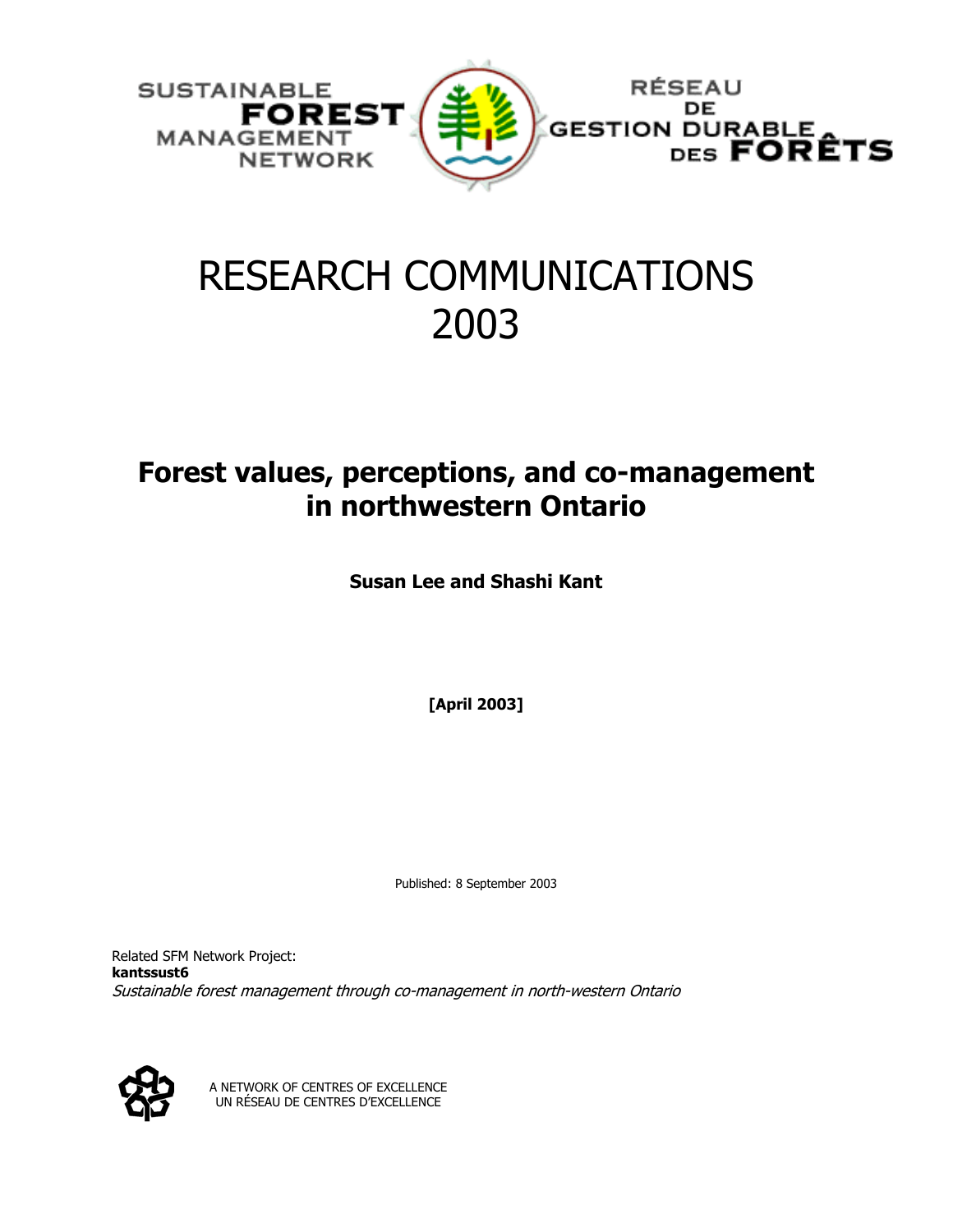# **Forest Values, Perceptions, and Co-management in Northwestern Ontario**

**Susan Lee and Shashi Kant Faculty of Forestry University of Toronto 33 Willcocks Street, Toronto, Ontario, Canada, M5S 3B3 Phone: 416-978-6196 Fax: 416-978-3834 Susan.lee@utoronto.ca Shashi.kant@utoronto.ca**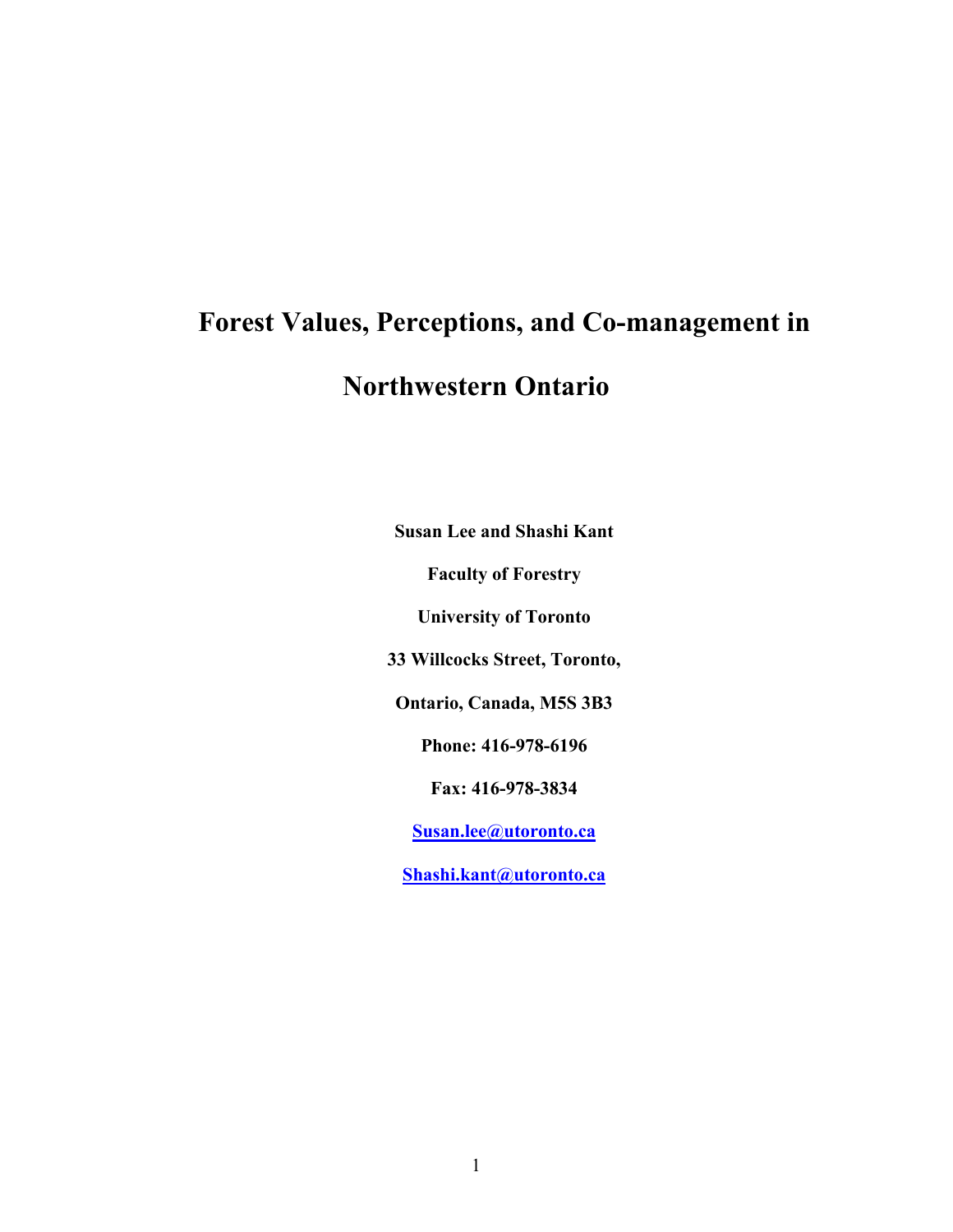## **TABLE OF CONTENTS**

| <b>SECTION</b> | <b>CONTENTS</b>                                                                                |                                                                                                                      |          |  |  |  |  |  |
|----------------|------------------------------------------------------------------------------------------------|----------------------------------------------------------------------------------------------------------------------|----------|--|--|--|--|--|
|                | List of Tables                                                                                 |                                                                                                                      |          |  |  |  |  |  |
|                |                                                                                                | List of Figures                                                                                                      | 5        |  |  |  |  |  |
|                | Abstract                                                                                       |                                                                                                                      | 6        |  |  |  |  |  |
| 1.0            | <b>Introduction</b>                                                                            | 7                                                                                                                    |          |  |  |  |  |  |
| 2.0            | <b>Background</b>                                                                              |                                                                                                                      | 8        |  |  |  |  |  |
|                | 2.1<br>$2.2^{\circ}$                                                                           | Study Area<br><i>Objectives</i>                                                                                      | 9<br>9   |  |  |  |  |  |
| 3.0            | <b>Methodology</b>                                                                             |                                                                                                                      |          |  |  |  |  |  |
|                | 3.1<br>3.1.1                                                                                   | Methods of Data Collection<br>Sample Size and Selection of Participants for<br>Data Collection                       | 10<br>10 |  |  |  |  |  |
|                | 3.1.3                                                                                          | 3.1.2. Preliminary Contact with Participants<br>Conceptual Content Cognitive Mapping, 3CM                            | 12<br>12 |  |  |  |  |  |
|                | 3.2                                                                                            | Methods for Statistical Data Analysis                                                                                | 14       |  |  |  |  |  |
|                |                                                                                                | 3.2.1 Hierarchical Clustering<br>3.2.2 Participants' Rankings of the Ten Forest<br><b>Value Themes</b>               | 14<br>15 |  |  |  |  |  |
|                | 3.2.3                                                                                          | Non-parametric Statistical Analysis                                                                                  | 16       |  |  |  |  |  |
| 4.0            | <b>Forest Value Themes and Participants' Ranking of Personal Forest</b><br><b>Value Themes</b> |                                                                                                                      |          |  |  |  |  |  |
|                | 4.1<br>4.2                                                                                     | <b>Forest Values Universe</b><br>The Ranking of Forest Value Themes by<br>Participants within Each Participant Group | 18<br>18 |  |  |  |  |  |
|                | 4.2.1                                                                                          | Results of the Friedman Test and the Sign Test                                                                       | 19       |  |  |  |  |  |
|                | 4.2.2                                                                                          | Observations Regarding the Rankings of Forest<br><b>Value Themes</b>                                                 | 23       |  |  |  |  |  |
|                | 4.3                                                                                            | 24                                                                                                                   |          |  |  |  |  |  |
|                | 4.3.1                                                                                          | Groups<br>Results from the Kruskal Wallis Test and the<br>Wilcoxon Test                                              | 24       |  |  |  |  |  |
|                | 4.3.2                                                                                          | Some Observations about the Comparative                                                                              | 31       |  |  |  |  |  |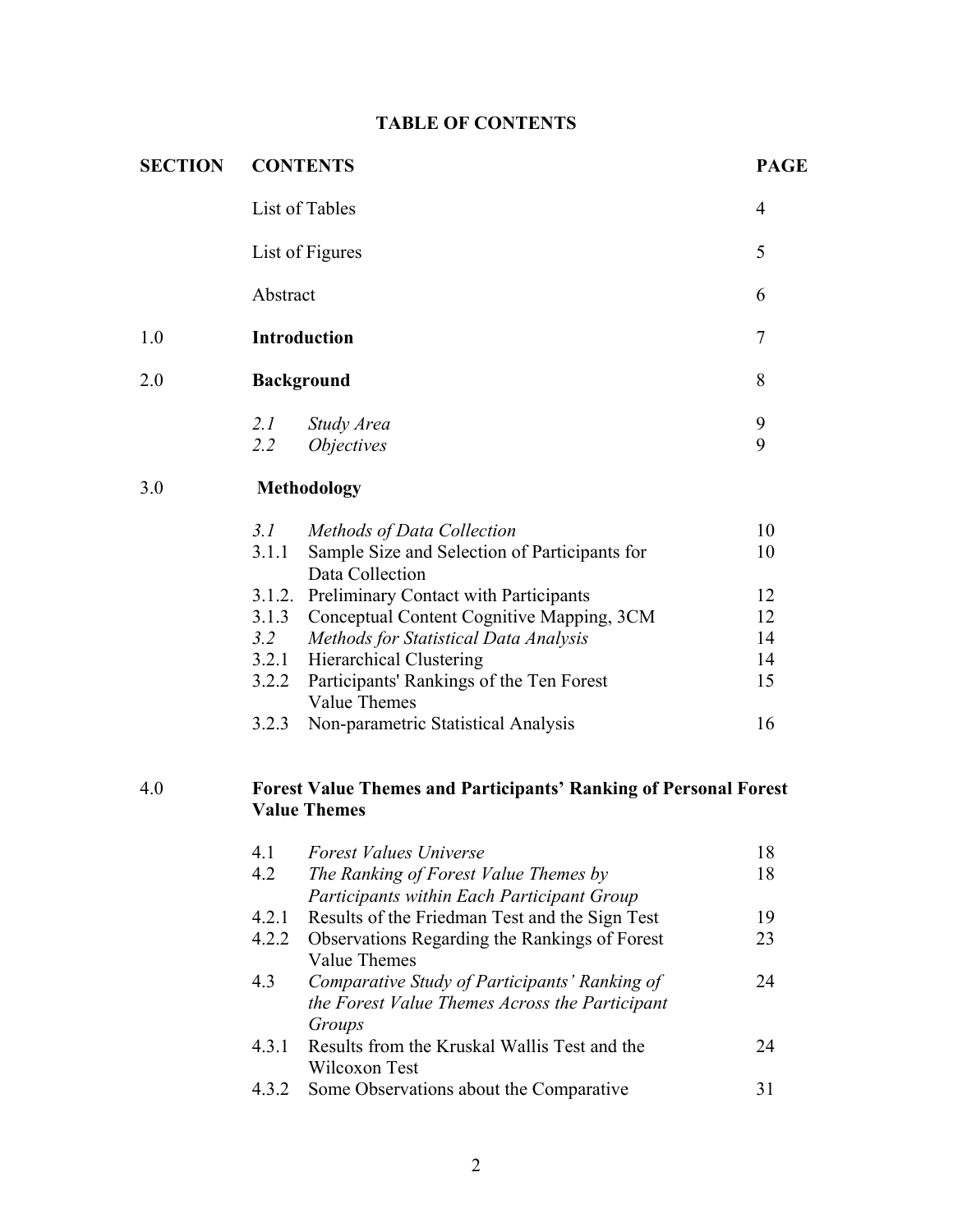Rankings of Forest Value Themes by the Four **Groups** 

#### 5.0 **Participants' Perceptions about the Forest Values of their Own Organization and other Organizations**

|     | 5.1   | Inter-Group Comparison of Participants'<br>Perceived Ranking of the Forest Value Themes | 32 |  |  |  |  |  |  |
|-----|-------|-----------------------------------------------------------------------------------------|----|--|--|--|--|--|--|
|     |       | for the Four Participant Groups<br>5.1.1 Results of the Friedman Test and the Sign Test | 32 |  |  |  |  |  |  |
|     |       | 5.1.2 Observations Regarding the Perceived Order of                                     | 39 |  |  |  |  |  |  |
|     |       | Importance of the Forest Value Themes of Each                                           |    |  |  |  |  |  |  |
|     |       | Participant Group                                                                       |    |  |  |  |  |  |  |
|     | 5.2   | Comparative Study of Participants' Perceptions                                          | 39 |  |  |  |  |  |  |
|     |       | Regarding the Ranking of Forest Value Themes                                            |    |  |  |  |  |  |  |
|     |       | across the Participant Groups                                                           |    |  |  |  |  |  |  |
|     | 5.2.1 | Results from the Kruskal Wallis Test                                                    | 39 |  |  |  |  |  |  |
|     | 5.2.2 | Some Observations About All Participant Groups'                                         | 41 |  |  |  |  |  |  |
|     |       | Perceptions of Each Organisation                                                        |    |  |  |  |  |  |  |
| 6.0 |       | <b>Sustainable Forest Management and a New Policy Frontier</b>                          |    |  |  |  |  |  |  |
|     | 6.1   | Conclusions                                                                             | 41 |  |  |  |  |  |  |
|     | 6.2   | Advantages of 3CM and its Limitations                                                   | 46 |  |  |  |  |  |  |
|     |       |                                                                                         | 48 |  |  |  |  |  |  |
|     |       | <b>Literature Cited</b>                                                                 |    |  |  |  |  |  |  |
|     |       | <b>Appendices</b>                                                                       |    |  |  |  |  |  |  |
|     | 1     | <b>Forest Values Universe</b>                                                           | 50 |  |  |  |  |  |  |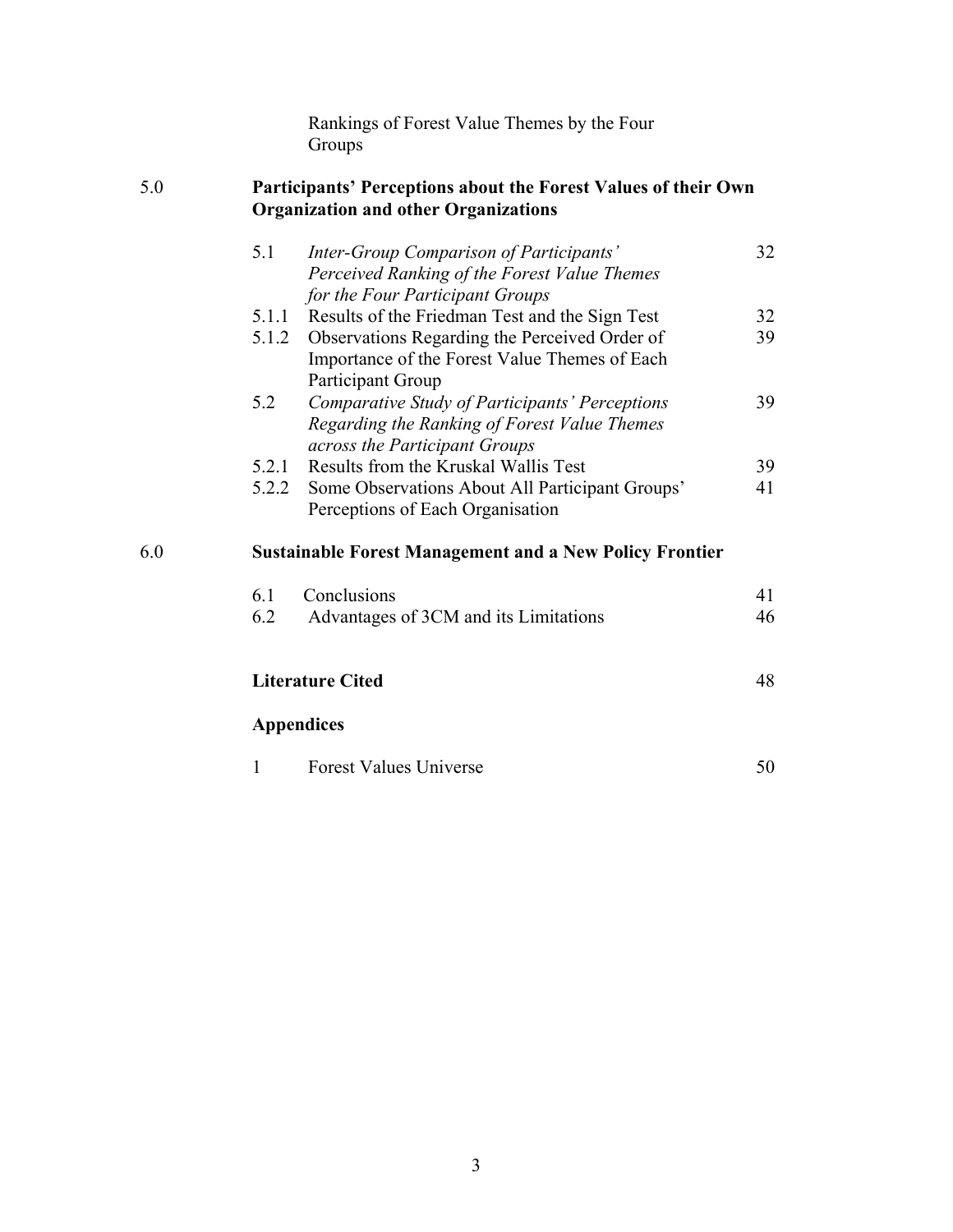## **LIST OF TABLES**

| Table No.      | <b>Description</b>                                                                                                                      | Page |
|----------------|-----------------------------------------------------------------------------------------------------------------------------------------|------|
| $\mathbf{1}$   | Friedman Test Statistics for the Ranking of Forest Value<br>Themes by the Four Participant Groups                                       | 21   |
| $\overline{2}$ | Ranking of Forest Value Themes by Four Participant Groups                                                                               | 21   |
| 3              | Kruskal Wallis Test Statistics for the Ranks of Forest Value<br>Themes across Four Participant Groups                                   | 26   |
| 4              | Rank Sums of Forest Value Themes and Z values for<br>Forest Industry and OMNR Participants                                              | 26   |
| 5              | Rank Sums of Forest Value Themes and Z values for<br>Forest Industry and Aboriginal Participants                                        | 26   |
| 6              | Rank Sums of Forest Value Themes and Z Values for<br>Forest Industry and ENGO Participants                                              | 28   |
| 7              | Rank Sums of Forest Value Themes and Z Values for<br><b>OMNR</b> and Aboriginal Participants                                            | 28   |
| 8              | Rank Sum of Forest Value Themes and Z Values for<br><b>OMNR</b> and ENGO Participants                                                   | 28   |
| 9              | Rank Sums of Forest Value Themes and Z Values for<br>Aboriginal and ENGO Participants                                                   | 30   |
| 10             | The Friedman Test Statistics (F) for Participants' Perceptions<br>about the Ranking of Forest Value Themes by the Four<br>Organisations | 36   |
| 11             | Perceived Rankings of the Forest Value Themes for the<br>Forest Industry                                                                | 37   |
| 12             | Perceived Rankings of the Forest Value Themes for<br>Aboriginal People                                                                  | 37   |
| 13             | Perceived Rankings of the Forest Value Themes for OMNR                                                                                  | 38   |
| 14             | Perceived Rankings of the Forest Value Themes for ENGOs                                                                                 | 38   |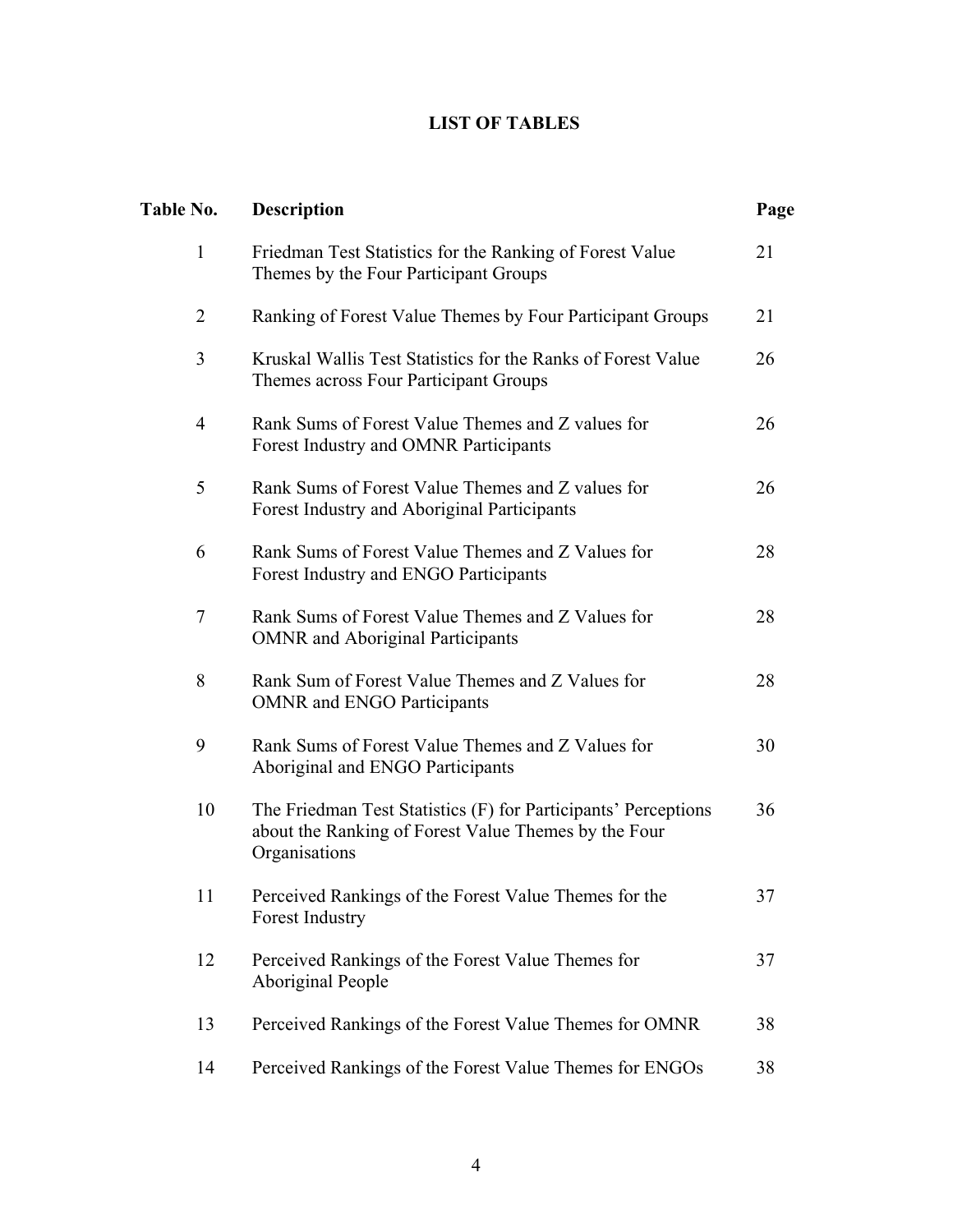| Comparison of the Rankings of Forest Value Themes by | 40 |
|------------------------------------------------------|----|
| Participant Groups                                   |    |

### **LIST OF FIGURES**

| Figure         | <b>Description</b>                                                                              | Page |
|----------------|-------------------------------------------------------------------------------------------------|------|
| $\mathbf{1}$   | Order of Importance of Forest Value Themes for Forest Industry<br>Participants                  | 22   |
| $\overline{2}$ | Order of Importance of Forest Value Themes for Aboriginal<br>Participants                       | 22   |
| 3              | Order of Importance of Forest Value Themes for OMNR<br>Participants                             | 22   |
| $\overline{4}$ | Order of Importance of Forest Value Themes for ENGO<br>Participants                             | 22   |
| 5              | Significant Differences in the Ranking of Forest Value Themes<br>Forest Industry and OMNR       | 27   |
| 6              | Significant Differences in the Ranking of Forest Value Themes<br>Forest Industry and Aboriginal | 27   |
| $\overline{7}$ | Significant Differences in the Ranking of Forest Value Themes<br>Forest Industry and ENGOs      | 29   |
| 8              | Significant Differences in the Ranking of Forest Value Themes<br><b>OMNR</b> and Aboriginal     | 29   |
| 9              | Significant Differences in the Ranking of Forest Value Themes<br>Aboriginal and ENGOs           | 30   |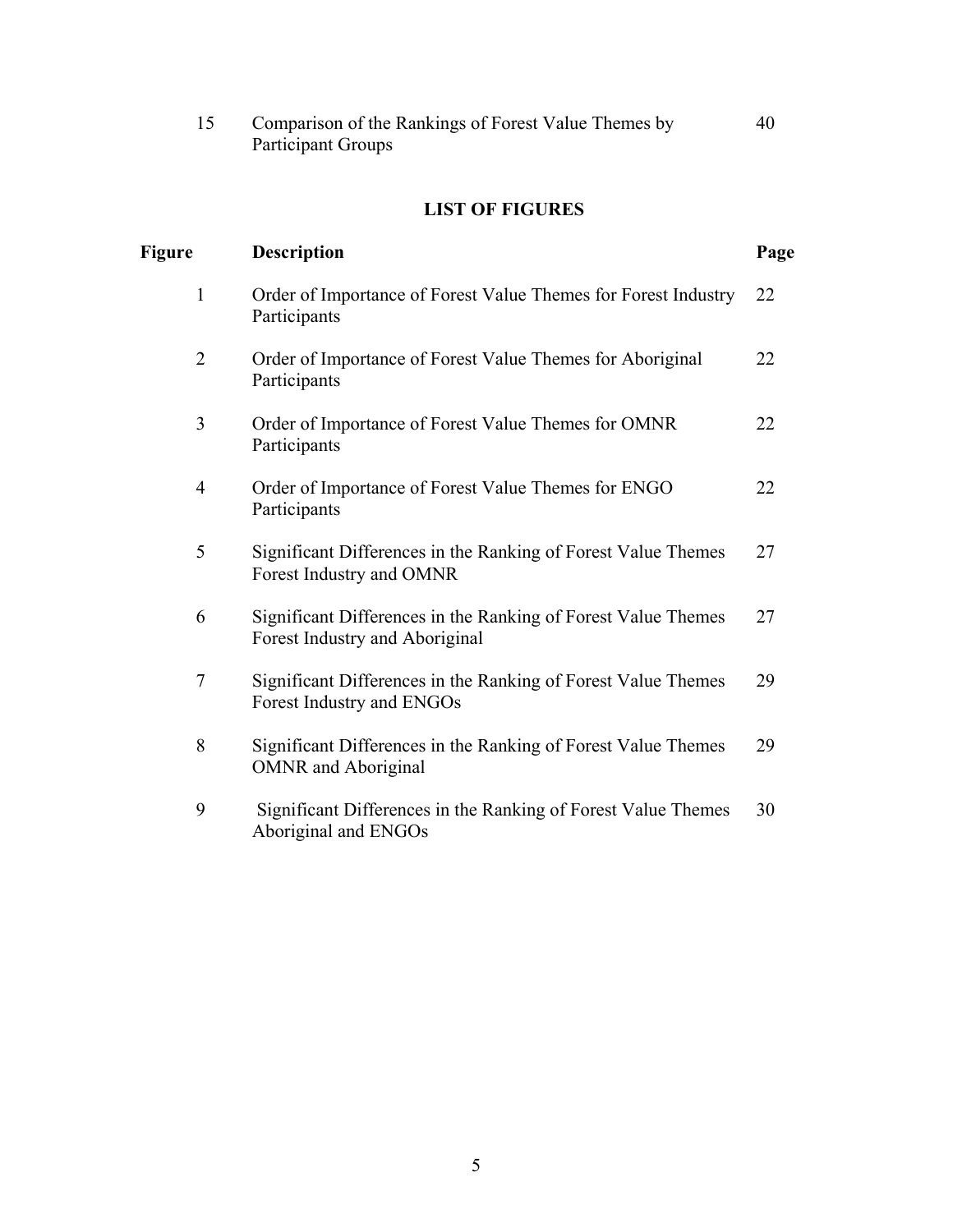#### **Abstract**

An understanding of forest values and perceptions of the members of different user groups is essential for designing co-management regimes. Hence, forest values and perceptions of the members of four groups, Aboriginal People, Environmental Non-Government Organizations (ENGOs), Forest Industry, and the Ontario Ministry of Natural Resources (OMNR), in northwestern Ontario, are recorded and analyzed. The Conceptual Content Cognitive Mapping, 3CM, is used to record forest values and perceptions. Forest values universe, comprising ten dominant forest value themes, is created through hierarchical clustering. Inter-group and intra-group similarities and differences among the rankings of participants' personal values and their perceptions are determined through various non-parametric statistical tests such as the Friedman test, the sign test, the Kruskal Wallis Test and the Wilcoxon test or Mann Whitney U test. Generally, comparable rankings were found across the participant groups' personal ranking of the value themes. The dominant three value themes that were consistent across the groups were Recreation, Environment, and Spirituality, while Aboriginal Values were included by Aboriginal participants and Economic Impact was included by industry participants. Perceptions about a particular group were similar across the participant groups, and perceptions seem to be based on common social view about that group or misperceived notions. Perceptions of the members about their own organization's forest values differ from their own forest values. The perceptions about ENGOs varied more than the perceptions for the any other groups.The similarities across personal values, even when organizational values may differ, could as a minimum provide a foundation on which to base discussions for co-management regimes.

**Key words**: forest values, perceptions, co-management, stakeholders, cognitive mapping, sustainable forest management, collaborative decision-making

**Acknowledgements** Authors are thankful to the Sustainable Forest Management Network (SFMN), Edmonton, Weyerhaeuser Canada, Bowater, KBM, NAFA, NAN, and Treaty Council #3 for financial support.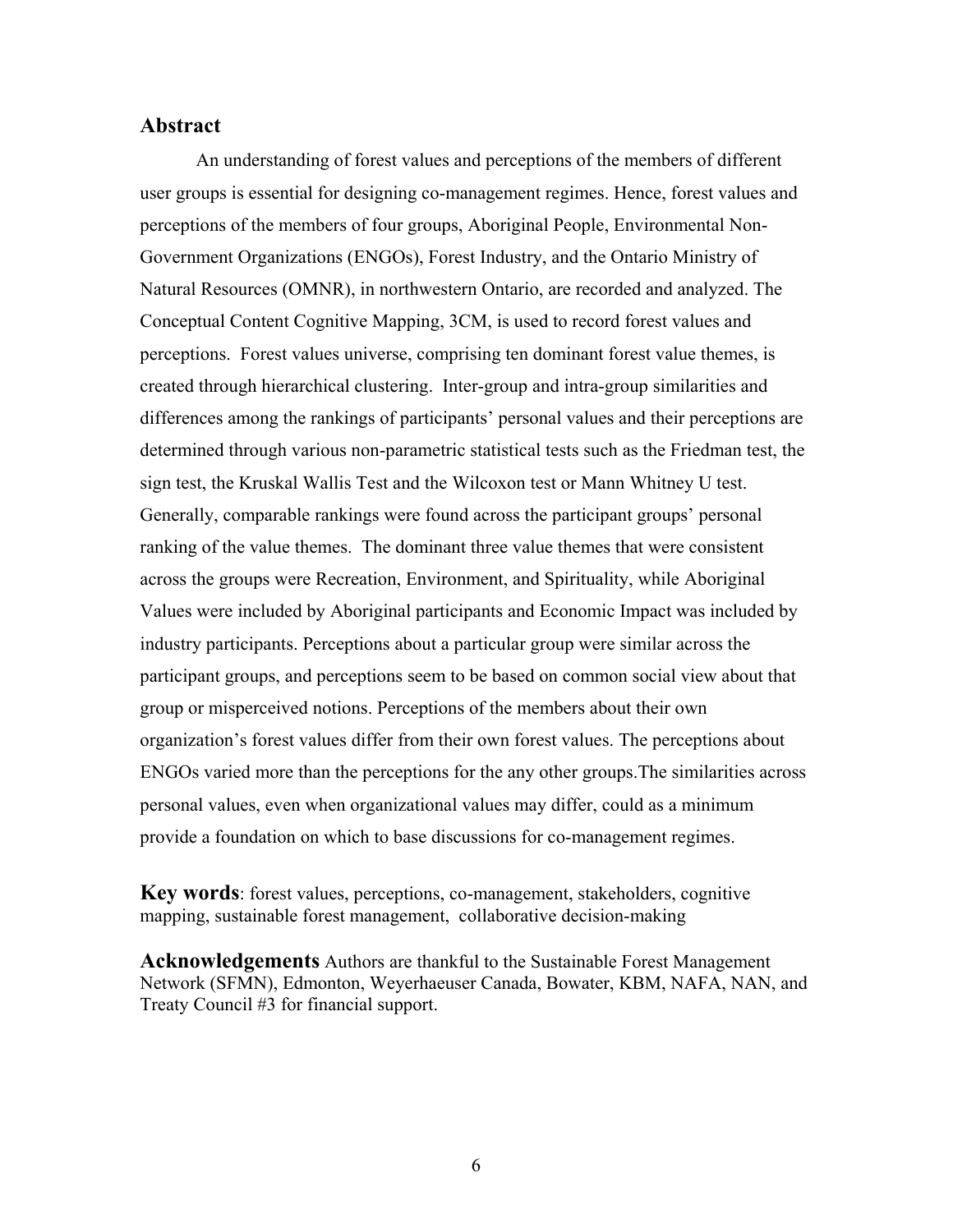#### **1.0 Introduction**

Sustainable forest management (SFM) has replaced sustained yield timber management as the current forest management regime in Canada. SFM is designed around the concept of incorporating multiple forest values, that is, values beyond the customary timber value (Behan 1990; Bengston 1994; Davidson-Hunt and Berkes 2001; Erdle 1999), and these values include Aboriginal values, environmental values, and economic values. This multiple values-based forest management requires a collaborative approach to decision-making among all affected groups such as Aboriginal People, environmental groups, forest industry, and government. This collaborative approach is termed as forest co-management (Beckley 1998).

Co-management requires the incorporation of each groups' preferences for forest management objectives. These preferences are easily obtained through one's forest values, as they are considered to be the underlying basis for preferences of forest use and non-use (Bengston 1994). Thus, it is imperative to recognize and understand forest values of the members of different groups in order to create a foundation for comanagement. An understanding of values alone however, will not suffice for developing conflict resolution mechanisms or building cohesive and equitable relationships among the various groups, for which conflict is common. An understanding of people's perceptions of one another's forest values is necessary for these purposes (Druckman et al. 1988), because it will assist in highlighting matters of agreement and appreciating areas of disagreement, and thus creating more positive views of one another's intentions. Consequently, the identification and comparison of forest values and perceptions of the members of different groups is an essential component of the co-management framework (Bengston 1994; Brown and Reed 2000; Steel et al. 1993).

In order to elicit these forest values and perceptions, a new methodology known as Conceptual Content Cognitive Mapping (3CM) was used. 3CM is a methodology used to measure both people's perspectives regarding an issue or their cognitive maps of complex issues. Cognitive maps assist individuals to recognize, predict, evaluate and take action in an environment (Kaplan 1973 cited in Austin 1994).

The main purpose of this research is to develop an understanding of forest values and perceptions of the members of four groups, Aboriginal People, Environmental Non-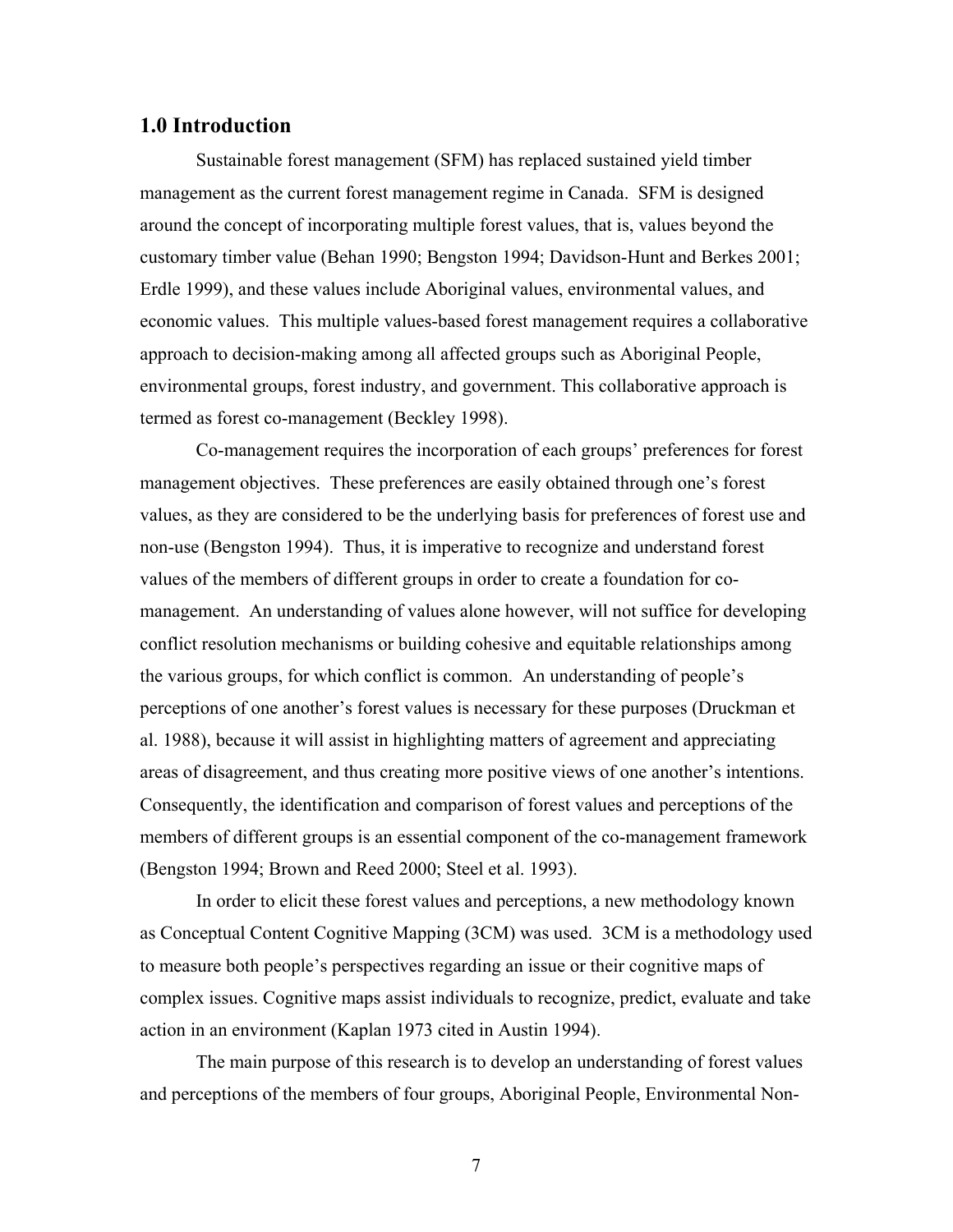Government Organizations (ENGOs), Forest Industry, and the Ontario Ministry of Natural Resources (OMNR), in northwestern Ontario. Specifically, this research answers the following five questions: What are the personal forest values of the members from each of the four groups? What are the similarities and differences of values across the groups? What are member's perceptions of their own group's forest values as well as the other groups' values? Are people's perceptions of their own group's forest values similar to their personal forest values? Finally, are people's perceptions of other groups' forest values similar with the members' personal values of that group?

To put these issues into perspective this working paper is divided into six sections. Section 2 consists of a description of both the participants involved and the study area of interest, followed by the objectives of this study. The development of the 3CM methodology used in this study is explained in Section 3, as well as an explanation of how data was collected and analyzed. Section 4 presents the dominant forest value themes that were externalized from participants' individual values. Also, the results from comparing participants' personal ranking of the forest value themes using non-parametric statistical tests are included. Section 5 consists of an analysis of participants' perceptions regarding one another's ranking of the forest value themes, using similar non-parametric tests as in Section 4. Comparisons are made between personal values and perceptions of one's own group, as well as across all groups' perceptions for each group. In order to provide some insight into the connection between the quantitative results and the possibilities to assist in developing a co-management framework, conclusions are drawn from the results in Sections 4 and 5 and are summarized in Section 6.

#### **2.0 Background**

The shift toward SFM in Canada has also challenged forest management within Ontario. In 1991, the OMNR developed a strategic policy framework known as "Direction 90s", in which they envisioned the definition of sustainable development, from the Brundtland Report, as the direction towards managing Ontario's forests (Casimirri et al. 2001). Consequently, in the last decade Ontario has developed strategies such as the *Ontario Living Legacy* (OLL), and the *Ontario Forest Accord* (OFA), which have changed the direction of forest management. Both the OLL and OFA involved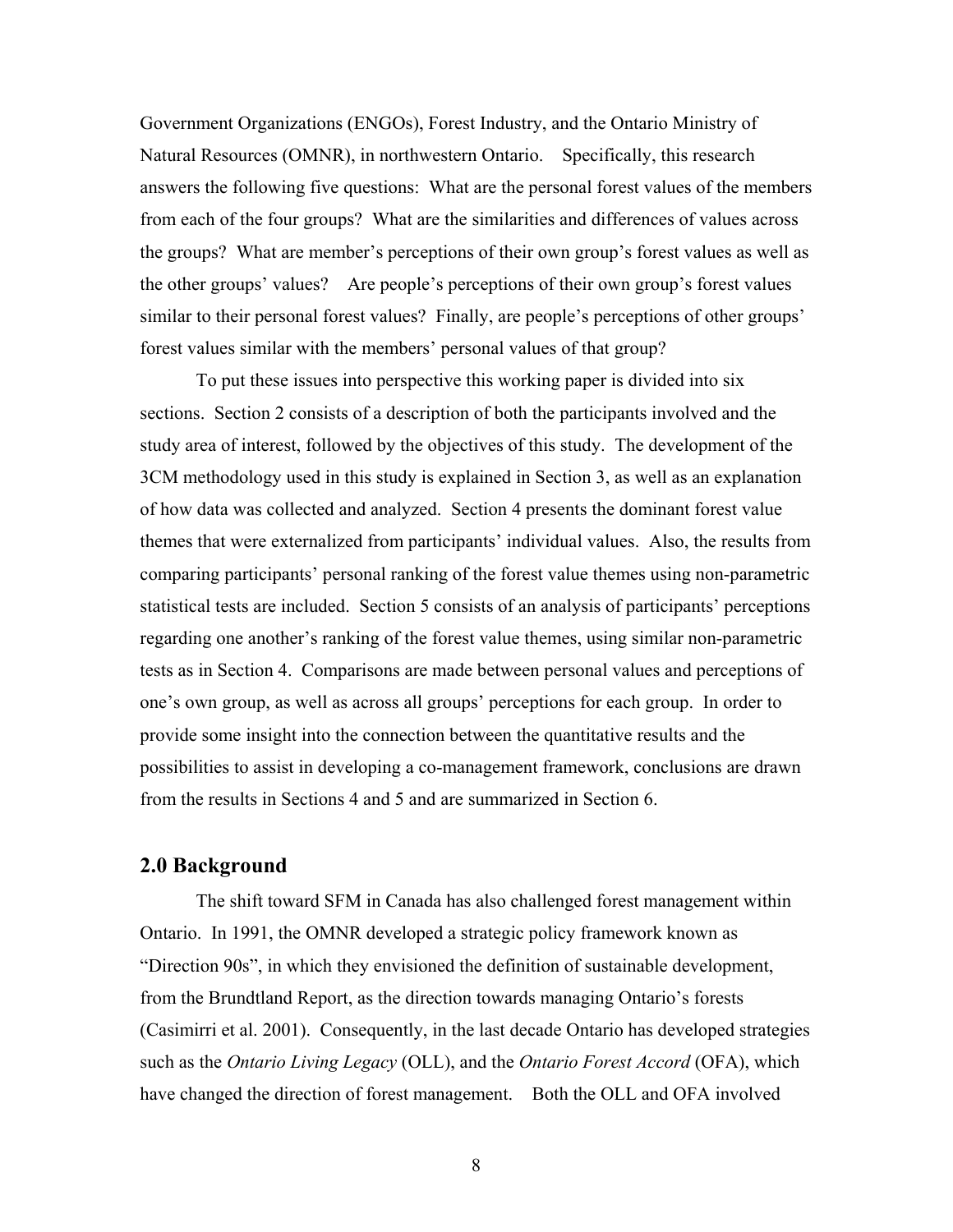members from the forest industry, the OMNR and ENGOs. Aboriginal people were excluded from both the decision making table, as well as from the four primary objectives of the OLL, ensuing a significant setback to this process. Consequently, those involved in this study include the forest industry, the OMNR, Aboriginal People, and ENGOs.

Ontario's forest industry has been a significant contributor in sustaining the economic development of numerous northern communities. While, on a larger scale Ontario exports about \$10 billion annually in forest products, making it one of the provinces top five export industries, (Ontario Forest Industries Association 1998). In addition to the economic importance of forestry to both northern communities and the province, professional foresters represent the forestry profession and thus, they possess a substantial influence in developing and interpreting policy, and recommending forest management practices. The forests are representative of Aboriginal culture, a way of life, a sense of identity and home. Forests are also seen as providing a resource critical in achieving several Aboriginal Peoples' aspirations, such as sustained economic development, business opportunities, and to increase employment. On other hand, the environmental movement has exerted a significant influence on forest management practices, and ENGOs have started playing a critical role in forest management practices all over the world including Ontario.

#### **2.1 Study Area**

.

The study area for this thesis research is northwestern Ontario consisting of three treaty areas, Treaty 9 (Nishnawbe-Aski Nation), Treaty 3 (Grand Council Treaty 3) and Robinson-Superior Treaty (Anishnabek Nation).

#### **2.2 Objectives**

Subsequently, the objectives of this study are:

- 1) To identify personal forest values of the members of different groups, in order to understand their scope and range.
- 2) To identify the similarities and differences, in the forest values of members, within and across the group's.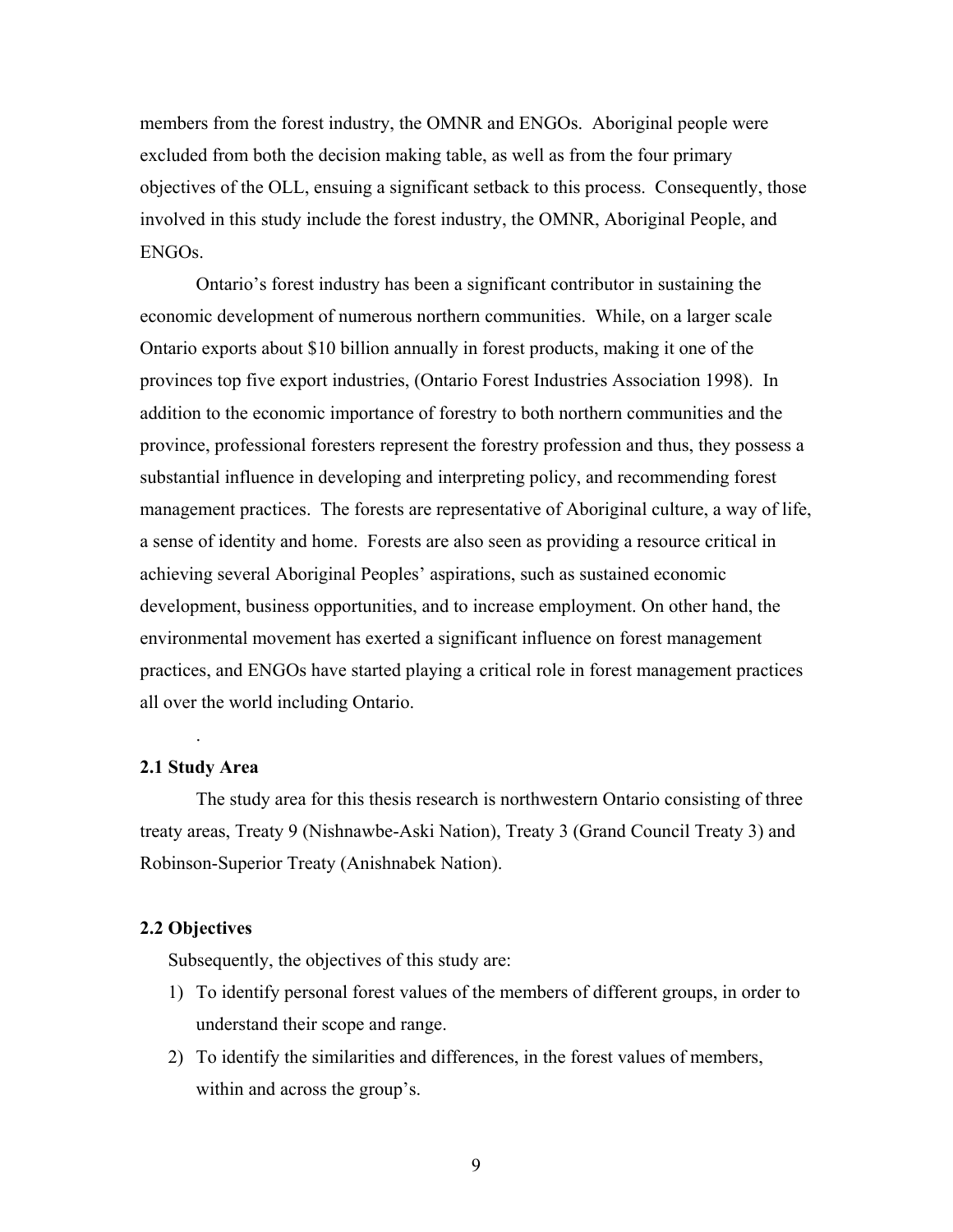- 3) To determine the perceptions each group members have of forest values of another groups, including the perception of their own group's values.
- 4) To compare and analyze the differences and similarities among perceptions of members of different groups about another group's forest values.
- 5) To provide suggestions in facilitating open and effective communication among the groups for the development of a co-management framework.

#### **3.0 Methodology**

This chapter describes the methods of data collection, steps for 3CM, and the methods used for data analysis - the non-parametric statistical analysis.

#### **3.1 Methods of Data Collection**

#### **3.1.1 Sample Size and Selection of Participants for Data Collection**

Approximately 30 members from each target group - the forest industry, Aboriginal People, OMNR and ENGOs - participated in data collection. Although, ENGOs have considerable influence in the planning process, they are a recent addition and are small in comparison to the large forest industries, government and Aboriginal People. Hence, we were unable to identify thirty members from ENGOs in northwestern Ontario, and as a result, members were interviewed from ENGOs based in Toronto, as that is where the majority of them are located. Specifically, twenty members from environmental groups, thirty-six from OMNR, thirty-three Aboriginal people, and thirtyone forest industry participants were interviewed, with a total of 120 participants. The response rate was 90.1% as only twelve people who were contacted refused to participate.

Participants were drawn from various levels of hierarchy within each group. Since a diverse collection of forest values was wanted, little restrictions were placed as to who was asked to participate. Specifically, within the forest industry people from various positions were interviewed, such as the corporate level, planners, cutters, Aboriginal liaisons, area superintendents, operation foresters, and people working within the mill. The OMNR and ENGOs however, possess members who are not involved in forest issues, consequently only those in related positions were asked. From the OMNR,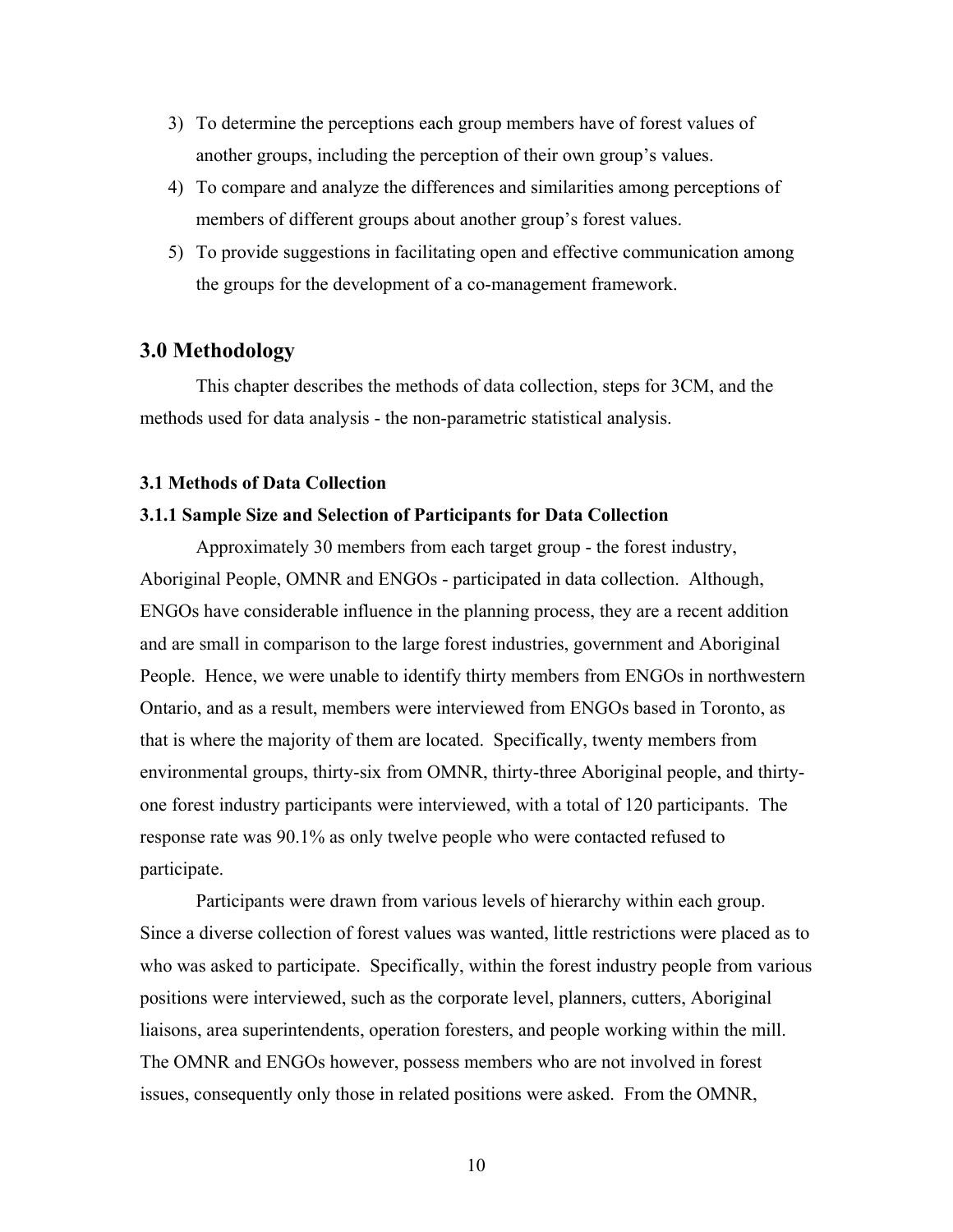participants were from biologists, field technicians, planners, area supervisors, district managers, wildlife specialists, foresters etc. An effort was made to spread the OMNR participants over the different districts of northwestern Ontario. The ENGO participants included people, from ENGOs based in Toronto, who were involved in forest management planning. Others who were from northwestern Ontario included environmental representatives on Local Citizens' Committee, active environmentalists within the north, and people from organized environmental groups. Any Aboriginal person who agreed to participate was included. Specifically, people were included from political treaty organizations such as Grand Council Treaty 3, band councils, Grand Chiefs, environmental representatives within the communities, trappers, and people living within the communities. The distribution of the participants within each group was aimed to diversify the forest values and perceptions, while not creating a biased sample. Finally, it should be mentioned that participants came from across northwestern Ontario, and specifically from within each treaty area.

A few participants overlapped across the participant groups. First an Aboriginal person who was identified in this study as Aboriginal was also a contractor for a forest industry. In addition, three Aboriginal participants were also part of an organized environmental group formed within their community. Finally, another Aboriginal participant worked for the OMNR who was identified as an OMNR participant under his request.

In February 2001, the workshop, *Research Issues, Strategies, Partnerships for Sustainable Forest Management in Northwestern Ontario and Beyond* was held in Thunder Bay to bring together the different groups who would be involved in this project. Several participants of the workshop participated in this study. Other contacts were made through the following: a Local Citizens Committee meeting in Kenora, participation in an OMNR regional manager's meeting in Thunder Bay, and finally through a PhD forestry student, Peggy Smith. Additional participants were identified through a modified snowball approach with recommendations solicited from initial contacts within each group.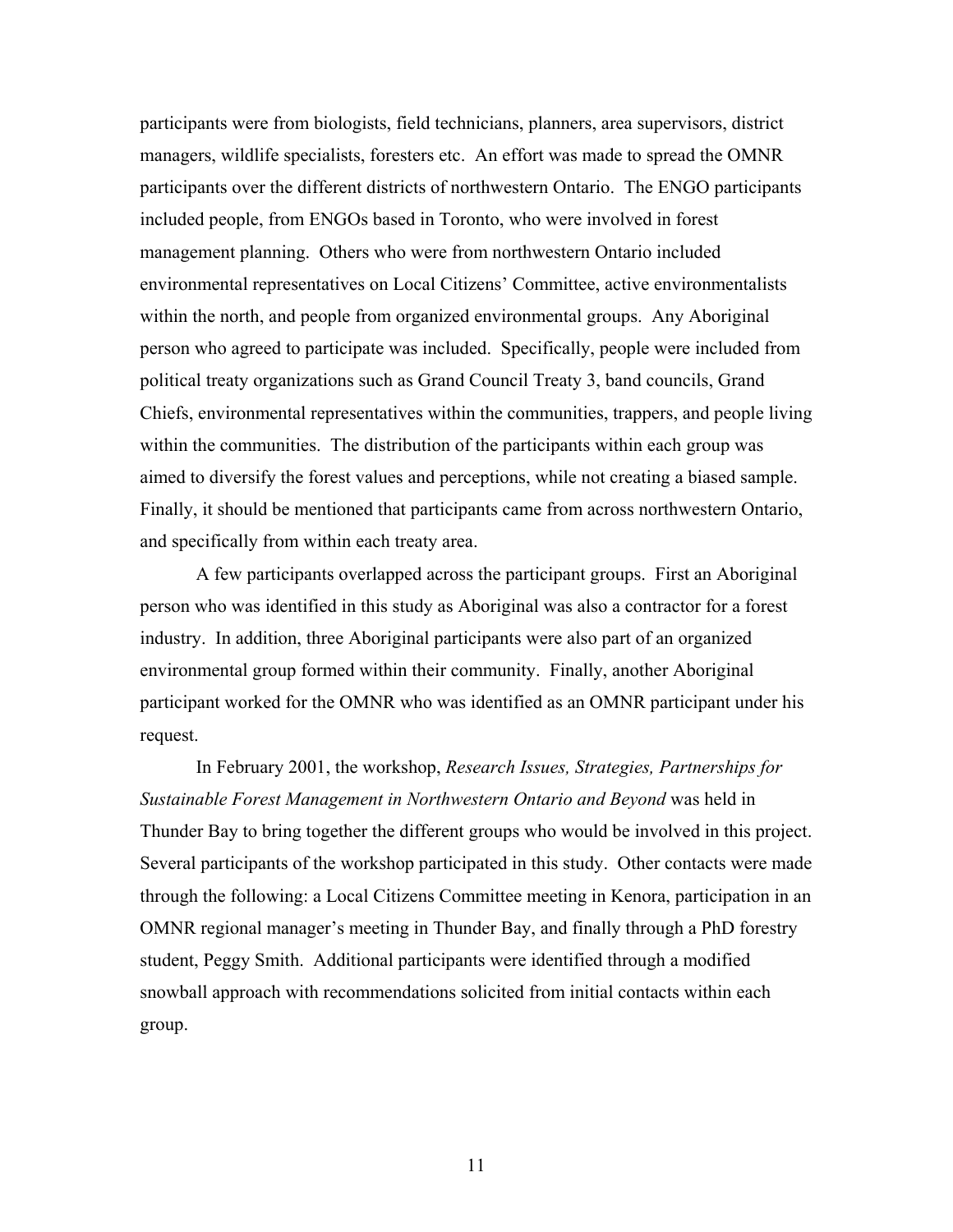#### **3.1.2. Preliminary Contact with Participants**

Prior to the interview people were contacted through telephone or email and were given an introduction regarding the project and the researcher. Both individual and group interviews were conducted. This was dependent on whether participants felt comfortable within a group. Group interviews consisted of five people or less. If an interview was arranged then a phone call was given to the participant prior to the meeting as a reminder.

#### **3.1.3 Conceptual Content Cognitive Mapping, 3CM**

At the beginning of the interview, participants were asked to fill out a personal information form, and then were explained the project's objectives and steps for the 3CM task. Interview times ranged from 20 minutes to 2 hours in length with an average of approximately 50 minutes.

The steps for the 3CM exercise were as follows:

- 1) Participants were ensured that everything was kept confidential and that their names, personal forest values and perceptions would not be associated with them. Care was taken in providing a relaxed and supportive environment, particularly for those who were unaccustomed to sharing information of this type. As well, the participants were reassured that it is not a test, there are no correct or wrong answers, and there is no minimum or maximum number of cards needed to be filled.
- 2) *Introduction to the issue*. A visualization exercise was used to stimulate participants to begin thinking about their forest values.

"If you like you may close your eyes. I want you to take a moment and imagine yourself in a forest. What are you doing there, what do you see? This is for you to take a moment and visualize why forests are important to you."

Give the participant a moment to think.

"At this time, I want you to think specifically what it is that make up your personal forest values, that is, why are forests important to you? As you think of these reasons, write each one down on a separate index card and place it in front of you."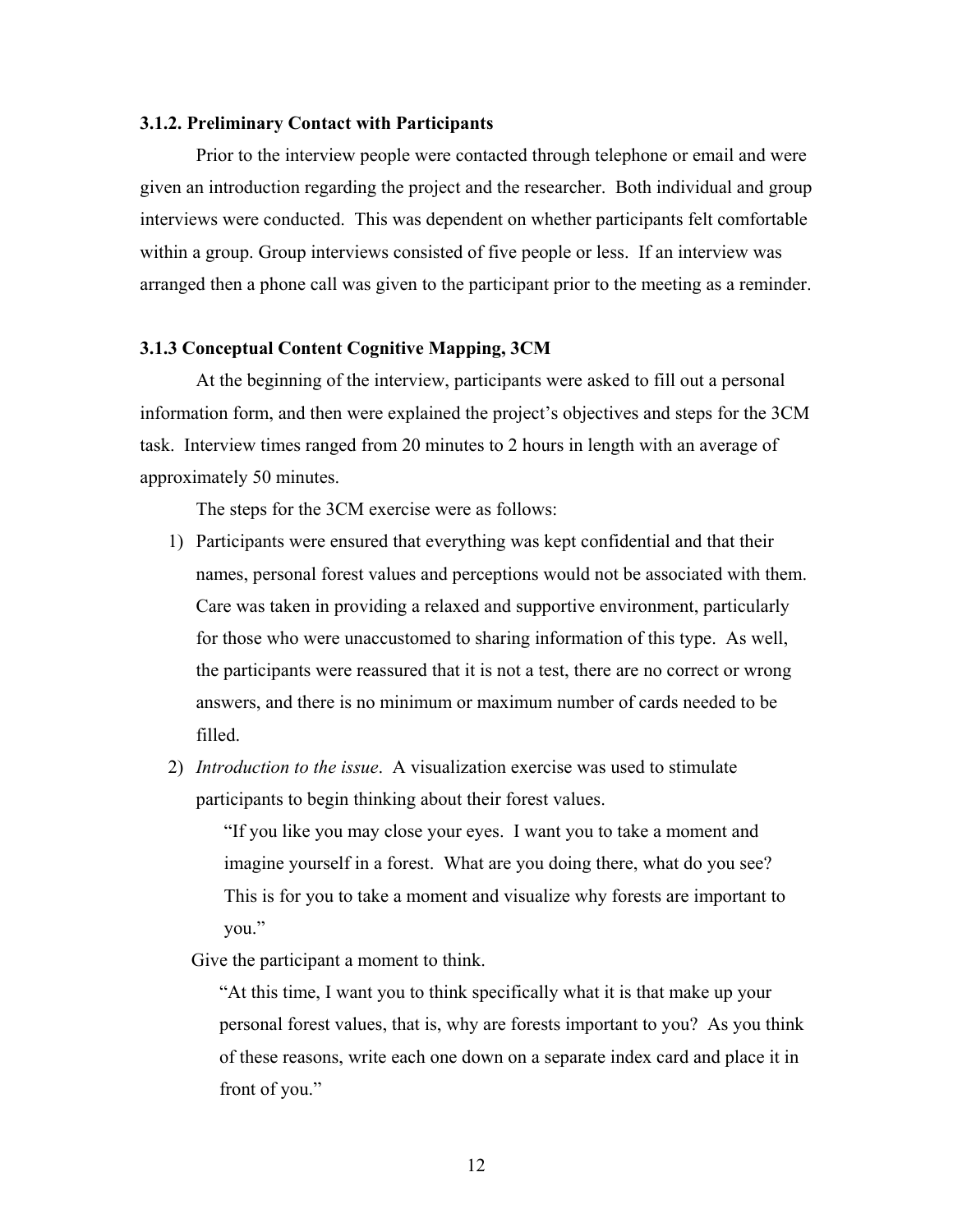If the participant was stuck, prompts were provided to stimulate their thought process, however without instilling interviewer's values or others that may not be their own.

- 3) *Identification of forest* values. Participants wrote their values on the index cards and when completed, they were told that if they thought of any more they were free to add them as the interview continued.
- 4) *Organization of Values*. When participants were satisfied with their values they were asked to group or arrange their cards in a way that would be useful for explaining the significance of their values, that is, some participants categorized them into similar themes or kept them as one large group.
- 5) *Explanation and labeling of clusters*. Once the cards were organized, participants were asked to explain their arrangement by placing a title, describing a common theme of all the cards in that group, on each group of cards
- 6) *Ranking of values*. After the cards were arranged and labeled, participants were asked to rank the groups in the order of importance, followed by ranking the individual cards within the groups in the order of importance.
- 7) *Perceptions of other's forest values*<sup>1</sup> . Participants were then asked to repeat the exercise, four times, but now giving their perceptions for forest values of each participating organization (forest industry, OMNR, ENGOs, and Aboriginal People) including their own organization.
- 8) *Summary*. Upon completion, participants were again reminded of the project's objectives and purpose to reiterate why the participant was taking part in the exercise.

<sup>&</sup>lt;sup>1</sup> Each participant group was asked to give their perceptions of their organization that they are affiliated with (e.g. a forest industry participant will provide his/her perceptions of what he/she believes the industry's forest values are). Aboriginal participants however, included members from Aboriginal organizations as well as people from communities, all of who provided perceptions of people within their community (i.e. themselves) as opposed to the members of political treaty organizations or band members.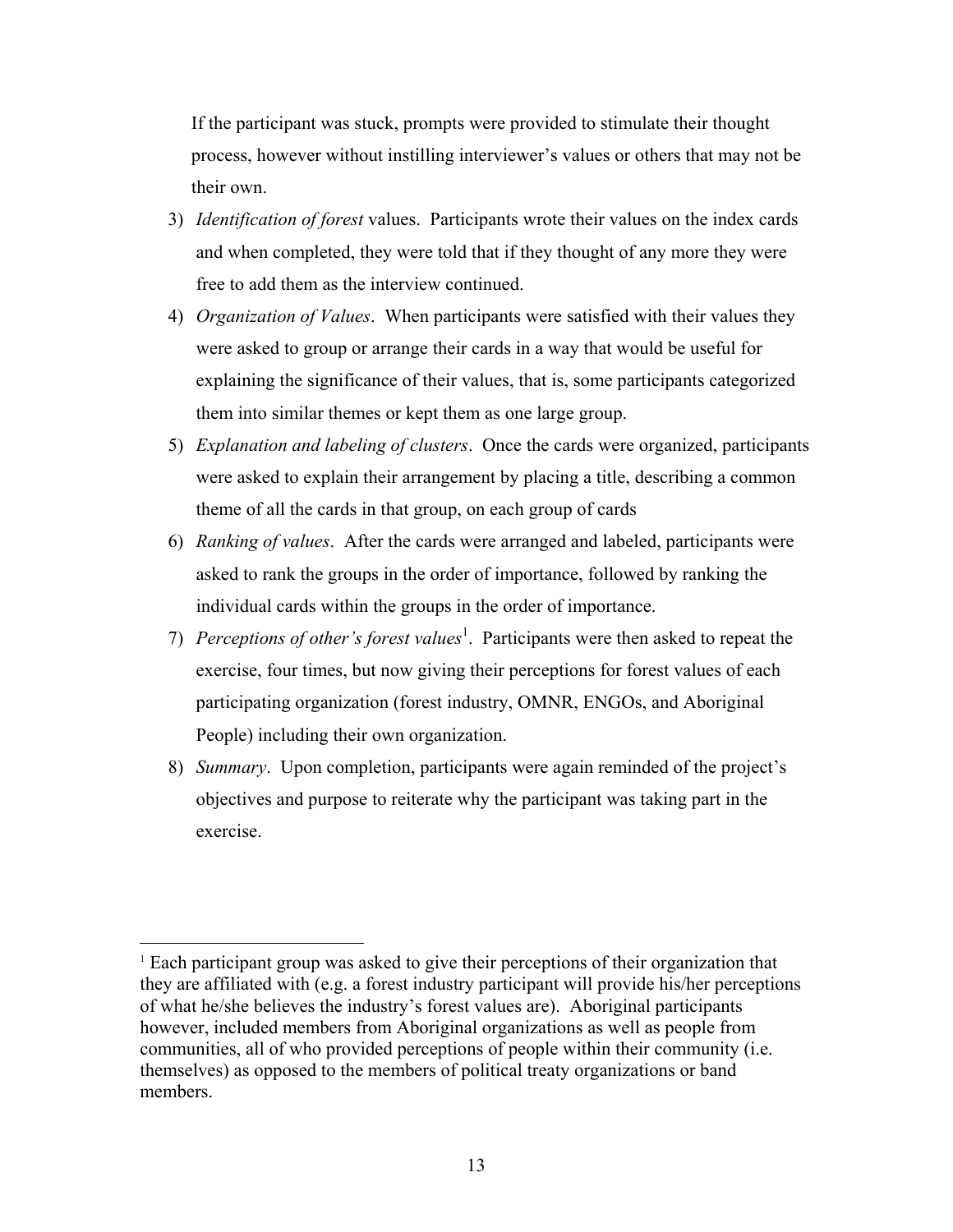#### **3.2 Methods for Statistical Data Analysis**

#### **3.2.1 Hierarchical Clustering**

 $\overline{a}$ 

The dominant forest value themes were identified through hierarchical clustering using SPSS. A similarity matrix was made combining participants' personal values from the four groups. Although the values may differ considerably across the groups, it was beneficial to have combined them into one matrix because this data will contribute to a co-management framework, where people's values will ultimately become a collective set. As well, this combination allows for comparisons to be made because all values are categorized on a similar scale, preventing the problem that would occur if separate matrices were made per participant group. If separate matrices were used then value categories would differ because some participants would include values that others in another group would not, creating inconsistency when comparing. Finally, because the participant groups are merged there is little chance of placing a bias onto a group. For instance, with separate matrices an opportunity is present to exclude a value due to a biased judgment that the participant's value does not belong to his or her group.

 Hierarchical clustering was done in three stages to produce a Forest Values Universe consisting of ten dominant value themes. First, all value items that were included by more than one participant were identified producing the similarity matrix of the size,  $360 \times 360$ . Each box within the matrix represented the percentage of participants who grouped those two values together. For ease of entering data, values listed on the spreadsheet were categorized into broad themes based on how participants had grouped them during the 3CM exercise, as well as how past literature had combined similar values. Participants who listed only one value in a group were not counted for, as values on the diagonal of a similarity matrix will always be one. This matrix was then subjected to hierarchical clustering, and because of its size and the small percentages in each cell, results were not useful.

Participants' cards were then re-examined and similar values within the themes were combined to produce a new similarity matrix. For instance, a participant indicated biodiversity protection and protection of endangered species in one 3CM cluster<sup>2</sup>;

<sup>&</sup>lt;sup>2</sup> 3CM clusters refer to the groups made by participants with their values during the 3CM exercise.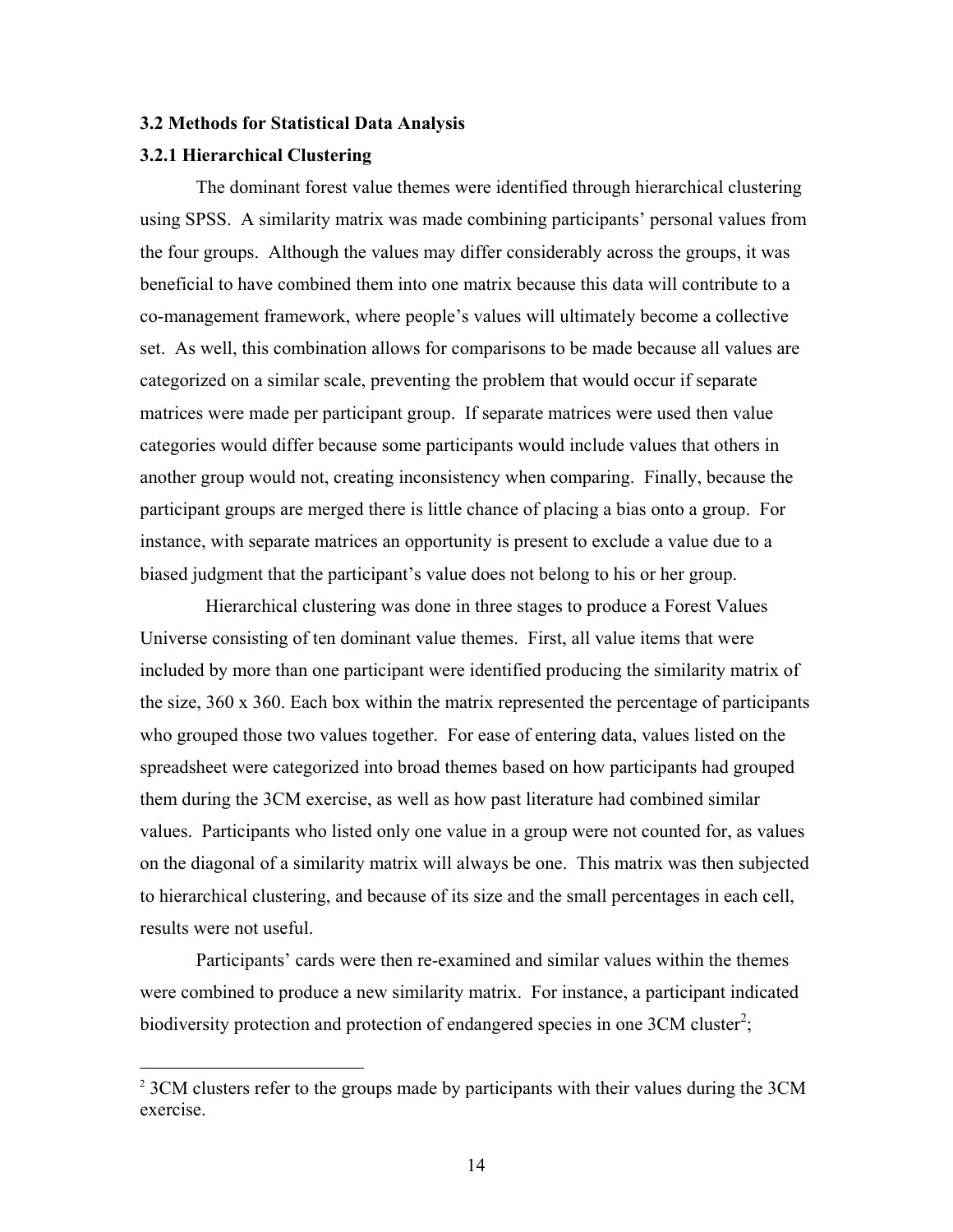therefore, these values were counted as one as opposed to two values. Care was taken when combining participants' forest values so as to prevent information from being lost. This similarity matrix consisted of 321 values, which were organized into 20 broad value categories and was then subjected to hierarchical clustering. Results from hierarchical clustering identified five groups for each of the 20 value categories, producing a 100 x 100 matrix. Titles originating from participants' 3CM labels were given to both the 20 categories and its five groups. Categories were re-examined to ensure rationality of grouping, and if necessary value items were re-grouped according to participants' original grouping and personal judgment.

From this, a new matrix was formed by combining similar value categories such as Work, Economic and Social, reducing the number of categories to ten. This matrix was then subjected to hierarchical clustering, creating five sub-themes for each of the ten dominant value themes. Finally, a Forest Values Universe was created. In summary, there are ten dominant value themes, each with five sub-themes. The sub-themes consist of the 20 value categories and these are comprised of participants' value items.

#### **3.2.2 Participants' Rankings of the Ten Forest Value Themes**

Since the Forest Values Universe consisted of a combination of participants' value items, the rankings of the ten themes from these value items need to be determined. A spreadsheet for each participant group was made comprising of the ten value themes and each participant's ranking of that theme. Ranking of the themes was conducted by looking at participants' original ranking of their 3CM clusters (i.e. the groups they made from their values during the 3CM exercise). If a value item such as 'carbon sink' was grouped in a 3CM cluster that was ranked second, then the ranking two would follow under the Environment theme. Thus, depending on where the value item falls within the ten themes the ranking from the 3CM cluster in which that value was found, was placed under the corresponding theme.

If however, the participant did not indicate more than one 3CM cluster then the rankings from the value items were used. For instance, a participant indicates seven value items and leaves them as one 3CM cluster, however, she ranks them from one to seven. Then, the ranking from the value item is used to determine the participant's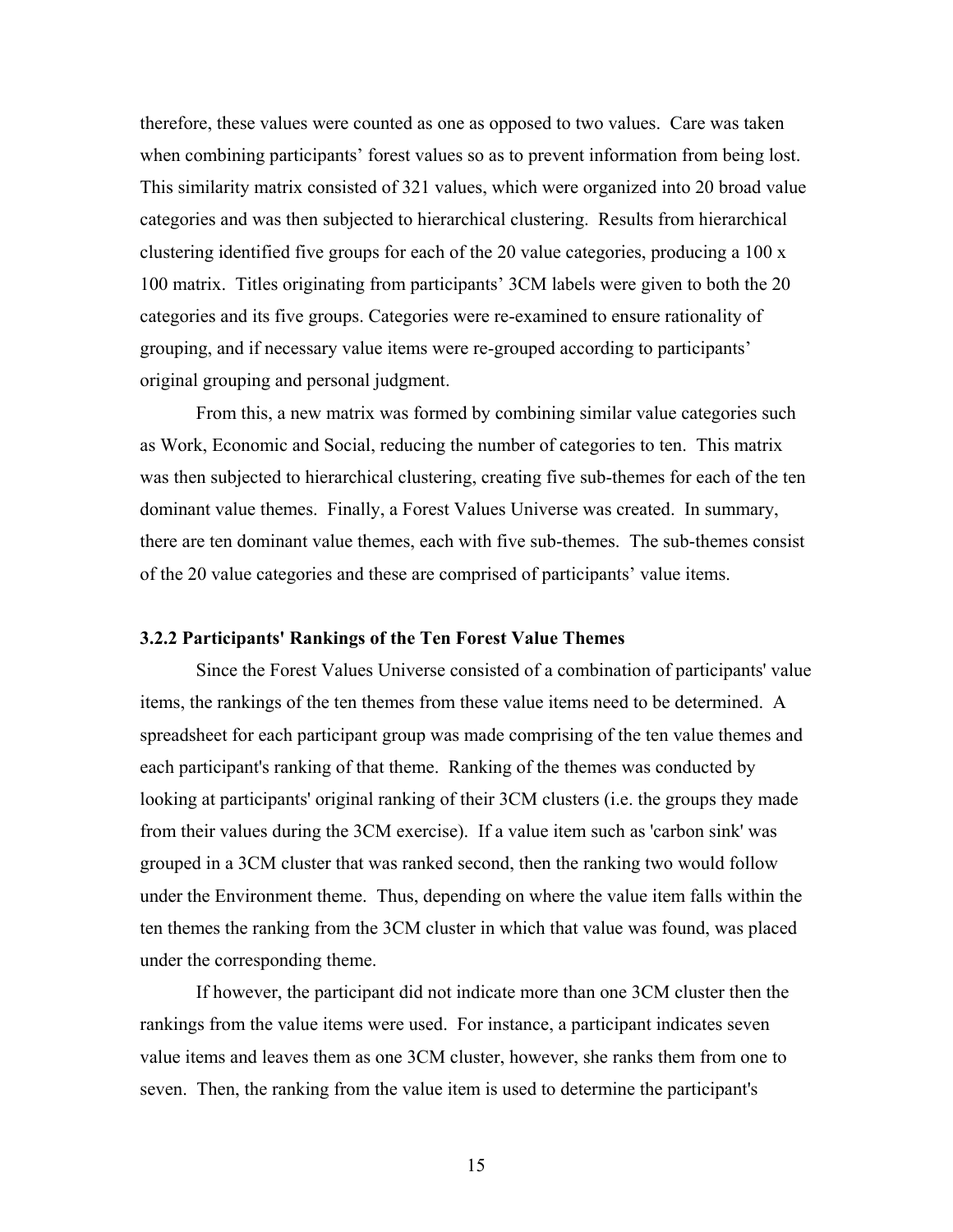ranking of the value themes. As well, if a participant did not indicate any value items pertaining to a theme, then a rank of twenty was placed for that theme. Twenty was used because the total number of participants' value items did not exceed twenty, and because one was ranked as being the most important, hence twenty would indicate lack of importance to a participant.

#### **3.2.3 Non-parametric Statistical Analysis**

During the 3CM exercise, participants ranked their values in the order of importance indicating a preference of one forest value over another. The act of choosing one thing over another implies an assigning of value (Bengston 1994). It is important to distinguish this because values are not being measured (e.g. in dollars) instead they are being assigned a value (e.g. 1, 2, 3 with 1 being most important). These rankings are considered as ordinal data. Hence, non-parametric statistical techniques are used to analyse data for the intra-group and inter-group similarities and differences among participants' forest values and their perceptions. The different non-parametric statistical tests used in this research are discussed next.

#### *The Friedman Test for Randomized Block Design and the Sign Test*

 These tests were used to determine the similarities and differences of rankings within each participant group. The Friedman test is a more general test revealing whether differences exist within the rankings of the ten value themes for each participant group. In this test, the null hypothesis is the following:

"At a 5% significance level can we conclude that significant differences exist in industry participants' rankings of their forest values?"

For each participant group, a similar null hypothesis was tested. Results then would indicate whether participants within a group ranked each of the value themes (e.g. Recreation and Environment etc.) significantly different, if not, this suggests comparable importance placed on two or more forest values. If the results from the Friedman test indicated that values were significantly different, this implies that each group possesses a sequence of values in some order of importance. Accordingly, a more specific test - the Sign Test was used, which compared the rankings of two value themes at a time in order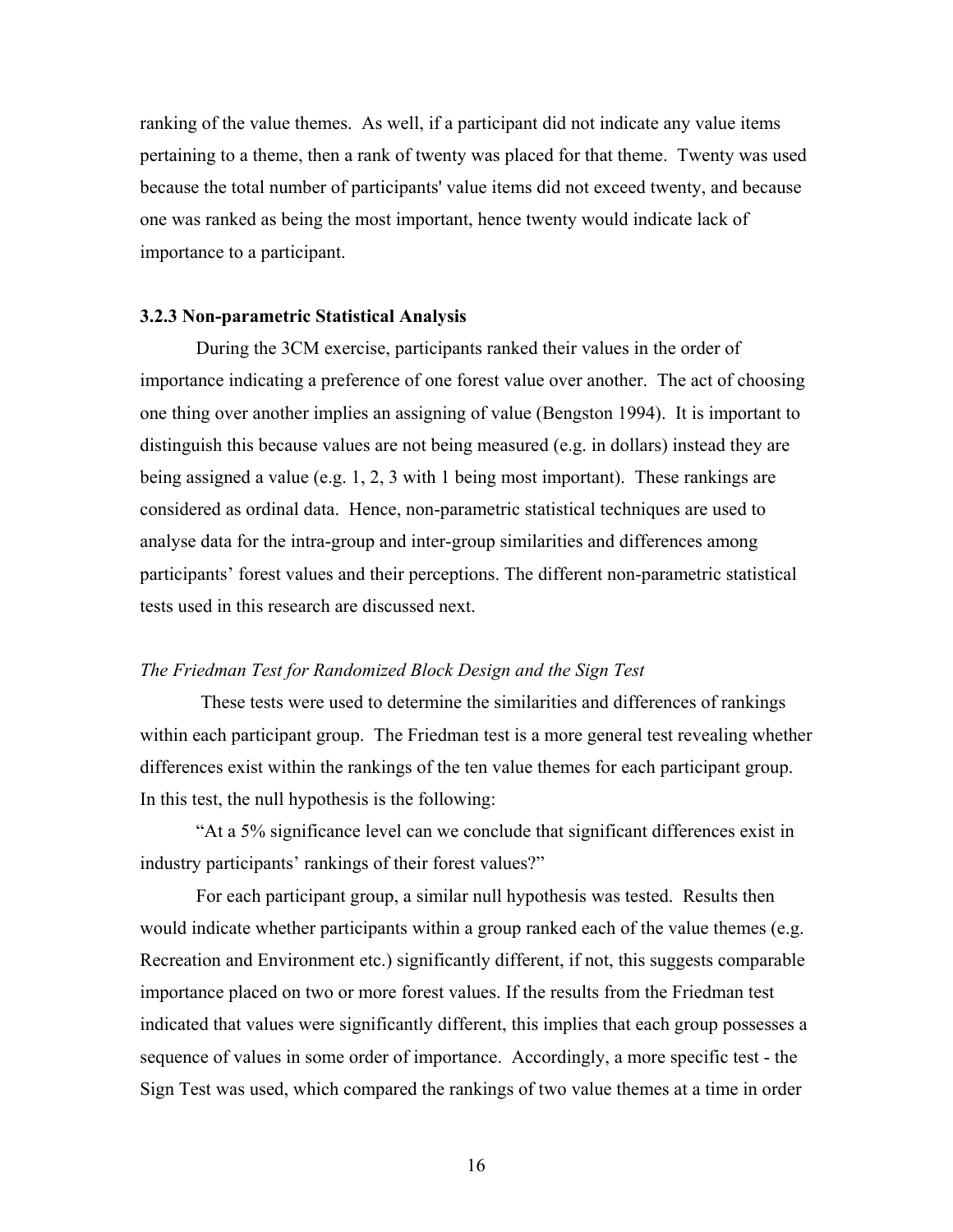to establish a sequence of the importance of the values. Hence, the Sign test established whether one value (e.g. economic) is perceived to be more important than another value (e.g. environment) in a group. It questions whether, "At a 5% significance level, can we conclude that one value such as Economic is perceived (by a group e.g. industry participants) as being more important than Societal Benefits?" Various combinations of two values were tested in order to provide the final order of importance of all the values. For instance, Economic Impact was tested against the remaining nine values themes, then, Societal Benefits was tested against the remaining eight value themes and so forth. In addition, the Sign test also computed the differences in rankings by the participants between the two values being tested, that is, it indicated the number of positive and negative differences. This determined which values were to the left or to the right of each other, depending on whether the differences were positive or negative. When a value is to the left (i.e. a negative difference) it indicates that this value is more important, because participants ranked their values with one being most important thus, the lower the rank the more important.

#### *The Kruskal Wallis Test and the Wilcoxon Test or Mann Whitney U Test*

 These tests were used to determine the differences and similarities of the rankings for each value theme across the four groups. The Kruskal Wallis test determines whether the rankings of a value theme are significantly different across the four groups. The Wilcoxon Test or Mann Whitney U Test compares the rankings of a given value theme between two participant groups' (e.g. Aboriginal and the forest industry). First, this test determines which values are significantly different between the two groups, and then, from those values it distinguishes which participant group ranked which value more importantly. At a 5% significance level then, a two-tailed test was used to examine which value themes were different, as well, the rank sums<sup>3</sup> for each value theme were provided indicating which participant group ranked those values more importantly (i.e. a lower rank sum or to the left).

 $\overline{a}$ 

<sup>&</sup>lt;sup>3</sup> A rank sum is the aggregated total of value rankings given by participants.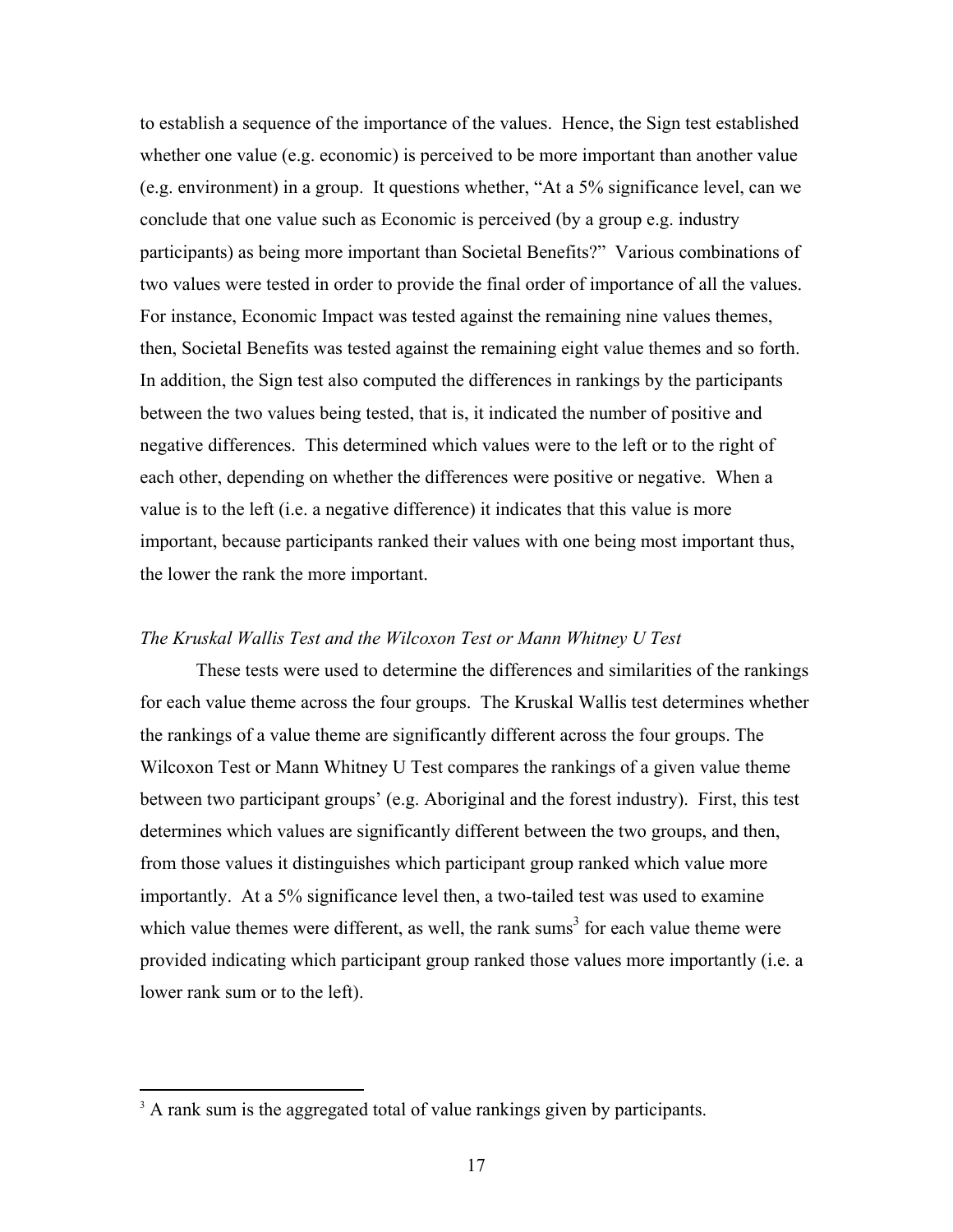#### *Non-parametric Tests with Participants' Perceptions*

These tests were also applied to reveal differences and similarities with the perceptions of each group's rankings of another's forest value themes. The Friedman test was conducted sixteen times, in order to determine whether significant differences exist across the ranking of value themes within a participant group's perceptions regarding either their own organization's, or of another organization's ranking of value themes. For instance, tests were conducted for ENGO participants' perceptions about their organization's ranking of value themes, and for the remaining other organizations. For the Sign test, an order of importance of values was determined for each group's perceptions of their own organization's and the other organizations' ranking of value themes. Again, it was conducted sixteen times. The Kruskal Wallis test revealed whether the perceptions about a group's ranking of a forest value theme was significantly different across the four groups. For instance, it was determined whether differences existed for the ranking of Economic Impact across the perceptions from each group.

## **4.0 Forest Value Themes and Participants' Ranking of Personal Forest Value Themes**

#### **4.1 Forest Values Universe**

 $\overline{a}$ 

As previously discussed in Section 3, three stages of hierarchical clustering were used to identify ten dominant forest value themes. Each theme consisted of five subthemes that are comprised of forest value categories<sup>4</sup>, and the forest value categories are composed of the individual forest values that participants wrote on their 3CM cards. Hence, our Forest Values Universe comprises of ten themes, fifty sub-themes, forest value categories, and the individuals' forest values. The ten themes along with their subthemes are shown in Appendix 1.

#### **4.2 The Participants' Ranking of Personal Forest Value Themes**

<sup>&</sup>lt;sup>4</sup> As stated earlier, forest value categories refer to the forest values combined as a result of the second stage of hierarchical clustering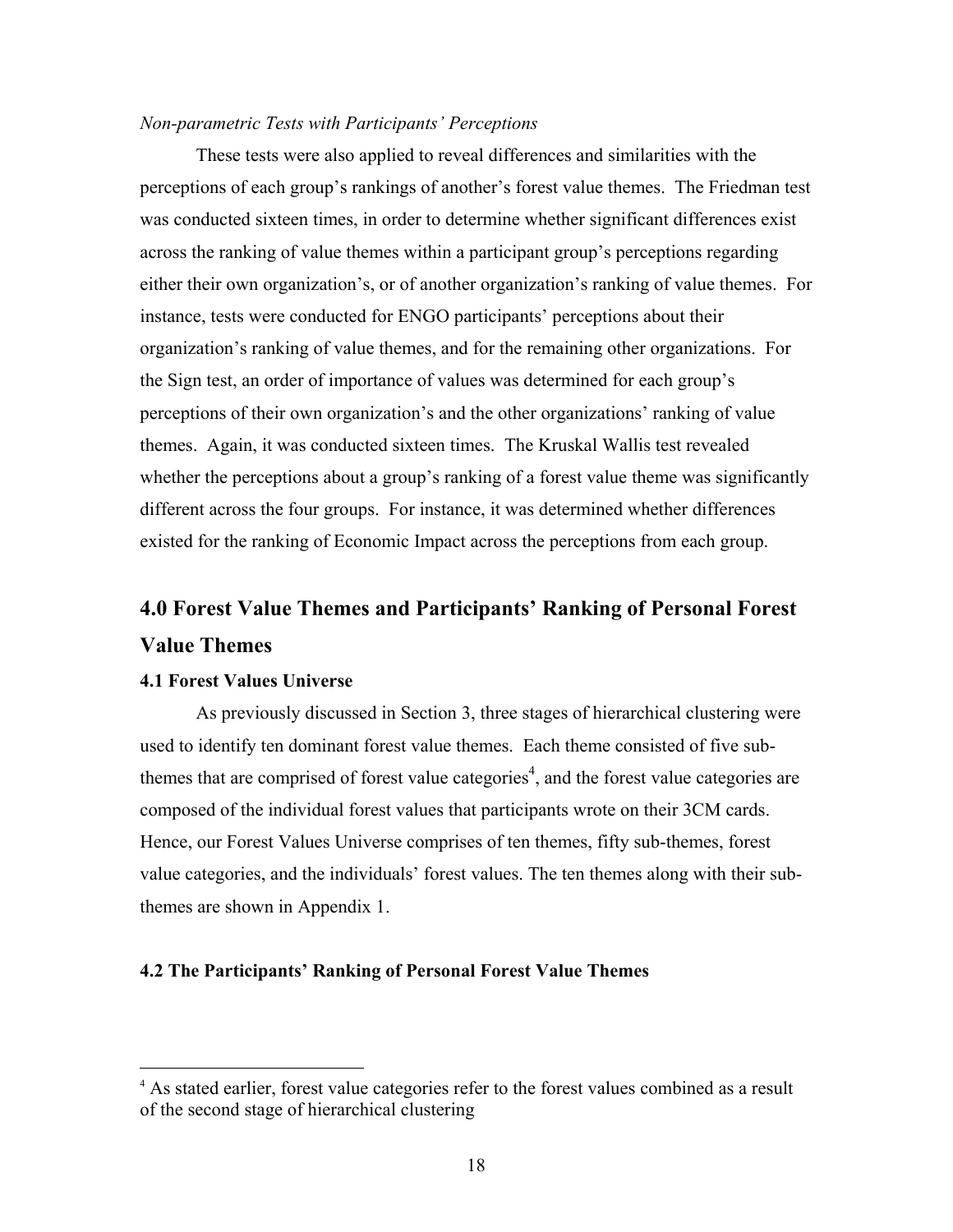The ranking of forest value themes are compared using non-parametric statistical tests to analyze the differences and similarities within each participant group, as well as across the participant groups. Results from these tests and the analyses are discussed now.

#### **4.2.1 Results of the Friedman Test and the Sign Test**

The Friedman test, as previously discussed, was used to determine whether the rankings of the forest value themes by participants within each group are statistically similar or different. A summary of the results from the Friedman test for each participant group is given in Table 1. At a 5% significance level, the test statistic (F) observed was found to be greater than  $\chi^2$  critical (16.919) for each participant group, suggesting that within each group the ranking of the forest value themes are significantly different. It can be concluded then, that participants within each group indicated a set of preferences for the different value themes, and as a result, they are indicating a preference for different management objectives.

Since the Friedman test indicated differences in the ranking of forest value themes, the Sign test was used to determine the order of ranks with the value themes for each group. The rankings based on the results of the Sign test for the four participant groups are given in Table 2, and the rankings for each group are displayed in Figure 1 to Figure 4. The forest value themes that are joined, for example, Economic Impact and Recreation in Figure 1 were not significantly different from each other; yet, they were significantly different from the value themes that are shown separately.

As expected forest industry participants ranked Economic Impact as being the most important, however, Recreation and Spirituality are also ranked of equal importance (Figure 1). Tests were conducted at a 5% significance level with a Z score<sup>5</sup> of 1.96. When comparing Recreation with Economic, the observed Z for Recreation is  $-1.486$ , using the absolute value (i.e. 1.486) is less than 1.96 and thus, the rankings of the two value themes – Recreation and Economic are not significantly different. The same is true for other value themes that are shown jointly in Figure 1, such as Societal Benefits and Environment. The observed Z score for Economic and Environment is 2.228 (in its

 $\overline{a}$ 

<sup>&</sup>lt;sup>5</sup> A Z score is a standardized score that tells how many standard deviation units above or below the mean a value falls.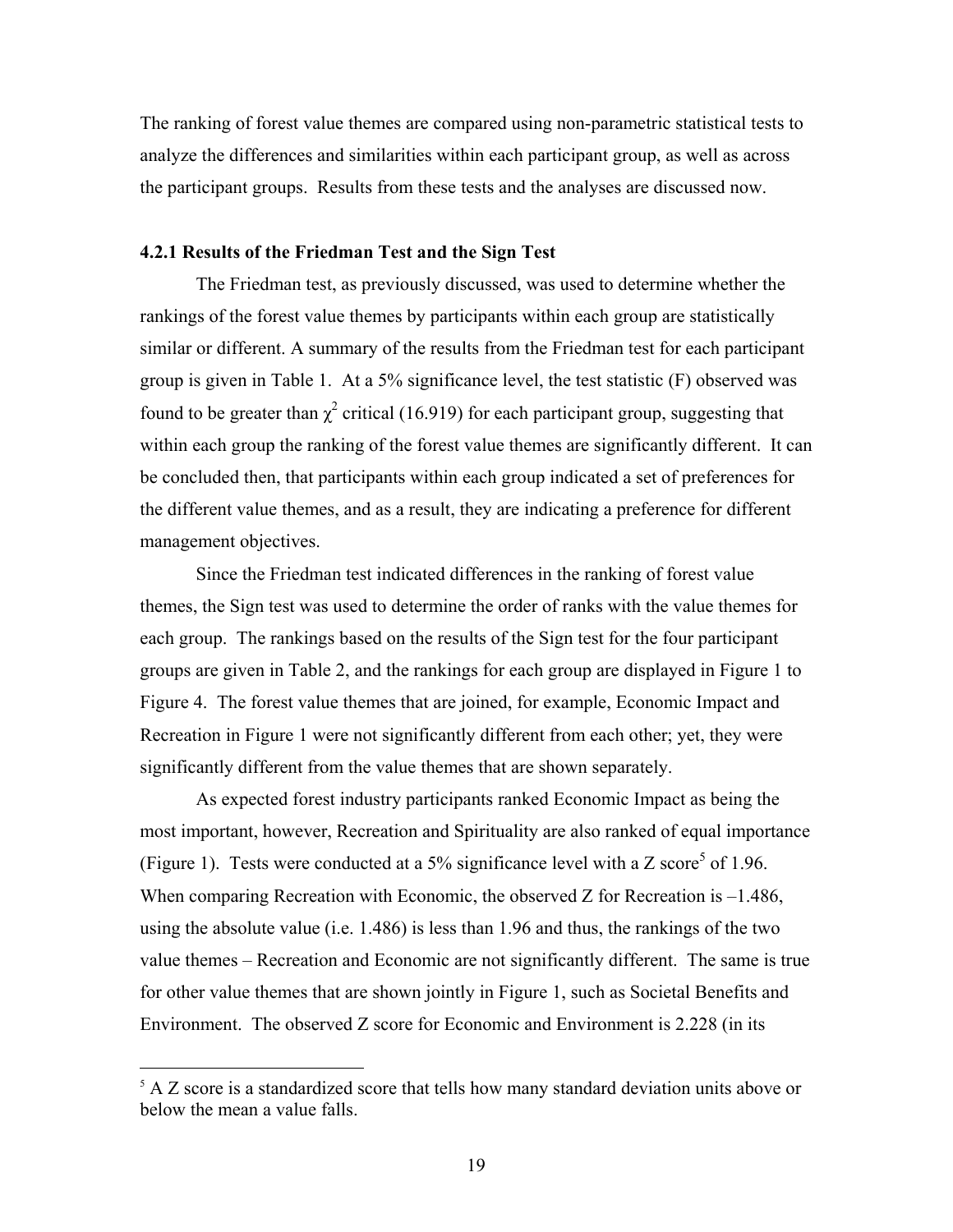absolute value, which is greater than 1.96), indicating that the ranking of these two themes is different at a 5% significance level. Thus, their ranking of value themes is the following, Economic Impact with Recreation and Spirituality ranked first, followed by a combination of Environment and Societal Benefits, then Personal Values, and subsequently, another combination with Tourism and Uses, and the final combination with Aboriginal Values and Education.

The order of importance of forest value themes for Aboriginal participants is found in Figure 2. Naturally, the theme Aboriginal Values was of greatest importance, however Environment was found to be as well. Subsequently, the value themes, Spirituality<sup>6</sup>, Economic Impact, and Recreation were not significantly different from one another at a 5% significance level. Following is Uses, and the remaining themes that are not significantly different - Tourism, Education, Societal Benefits and Personal Values<sup>7</sup>.

Figure 3 presents OMNR participants' ranking of the forest value themes. Spirituality and Environment were combined and ranked to be their leading value themes, followed by Recreation then a combination of the themes Economic, Societal Benefits and Personal Values. Subsequent to this is Education and after, is a combination of the themes Tourism and Uses, and finally, Aboriginal Values.

ENGO participants' ranking of the forest value themes are presented in Figure 4. Spirituality and Environment were ranked to be the most important followed by the themes Recreation and Personal Values, which were not significantly different at 5% significance level. Third is Education, with the combination Economic, Societal Benefits, Tourism and Uses followed, and finally the theme Aboriginal Values was ranked last.

 $\overline{a}$ 

<sup>&</sup>lt;sup>6</sup> Aboriginal spiritual values such as Spiritual Connection, Place of Praying and Ceremonies etc. are found within Aboriginal values opposed to Spirituality & Senses. <sup>7</sup> The theme Personal Values should not be confused when discussing a participants' personal values. When it is capitalized then it is referring to the value theme found in the Forest Values Universe, when it is not capitalized then it is referring to a participant's personal forest values.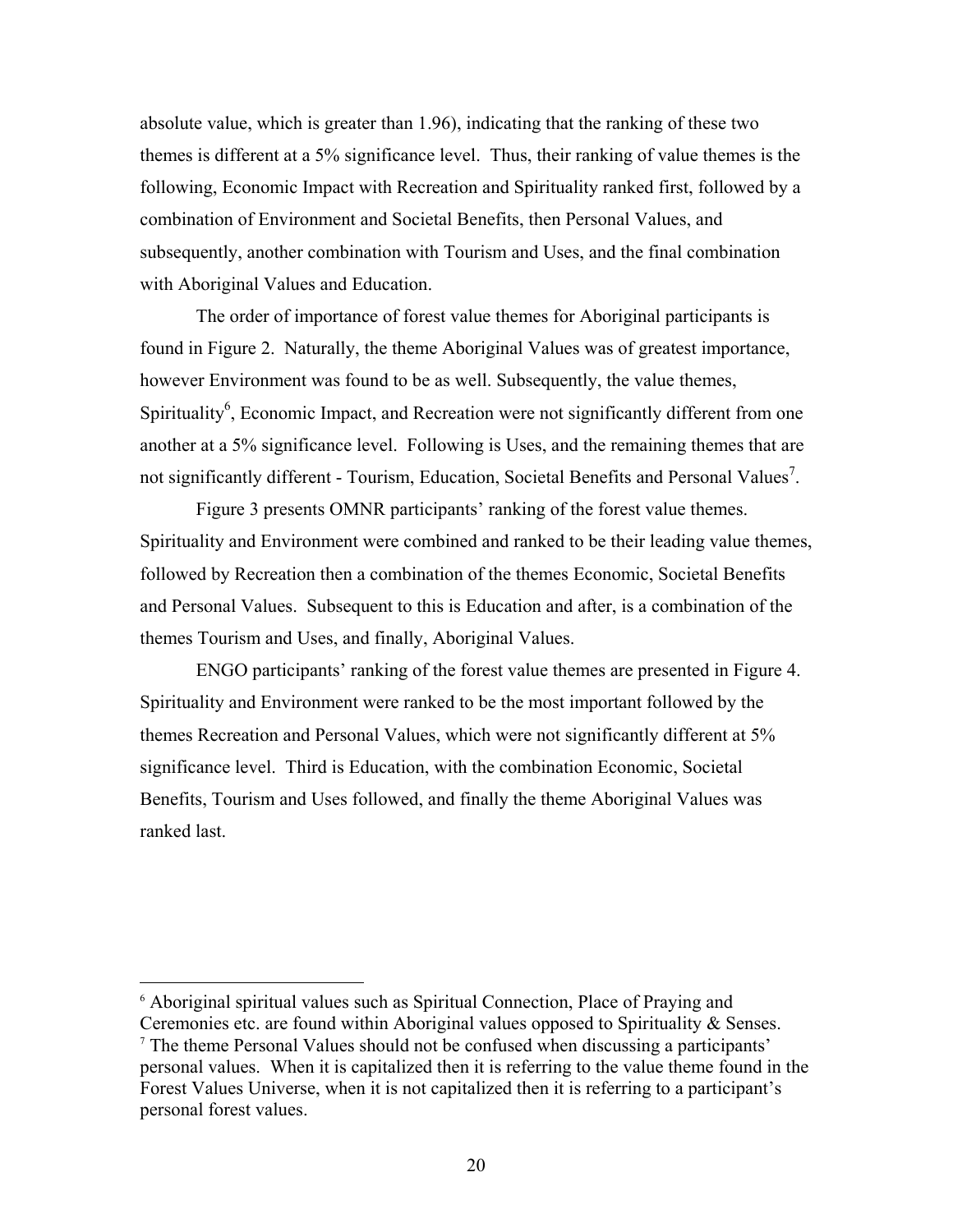**Table 1: Friedman Test Statistics for the Ranking of Forest Value Themes by the Four Participant Groups**

|                       | Industry     | <b>OMNR</b>  | Aboriginal   | <b>ENGO</b>  |
|-----------------------|--------------|--------------|--------------|--------------|
|                       | Participants | Participants | Participants | Participants |
| Number of             | 31           | 36           | 34           | 20           |
| Participants (N)      |              |              |              |              |
| <b>Test Statistic</b> | 103.889      | 121.446      | 59.137       | 85.760       |
| (F)                   |              |              |              |              |
| Degrees of            | 9            | 9            | 9            | 9            |
| Freedom               |              |              |              |              |

Note: At a 5% significance level, rejection region is  $F > \chi^2$  critical, where F is the test statistic at k-1 degrees of freedom, and k is the number of treatments i.e. number of value themes. The  $\chi^2$  critical (for 9 degrees of freedom and 5% significance level) is 16.919.

|  | <b>Table 2: Ranking of Forest Value Themes by Four Participant Groups</b> |
|--|---------------------------------------------------------------------------|
|  |                                                                           |

| Participant | Econ.          | Env. | Spirit. | Soc.           | Pers.          | Uses | Educ.          | Abor. | Tour.          | Rec.           |
|-------------|----------------|------|---------|----------------|----------------|------|----------------|-------|----------------|----------------|
| Group       |                |      |         |                |                |      |                |       |                |                |
| Forest      |                | ↑    |         | $\overline{2}$ | 3              | 4    | 5              |       | $\overline{4}$ |                |
| Industry    |                |      |         |                |                |      |                |       |                |                |
| Aboriginal  | 2              |      | າ       | $\overline{4}$ | $\overline{4}$ | 3    | 4              |       | $\overline{4}$ | $\overline{2}$ |
| <b>OMNR</b> | 3              |      |         | 3              | 3              | 5    | $\overline{4}$ | 6     | 5              | $\overline{2}$ |
| <b>ENGO</b> | $\overline{4}$ |      |         | $\overline{4}$ | $\overline{2}$ | 4    | 3              |       | 4              | $\overline{2}$ |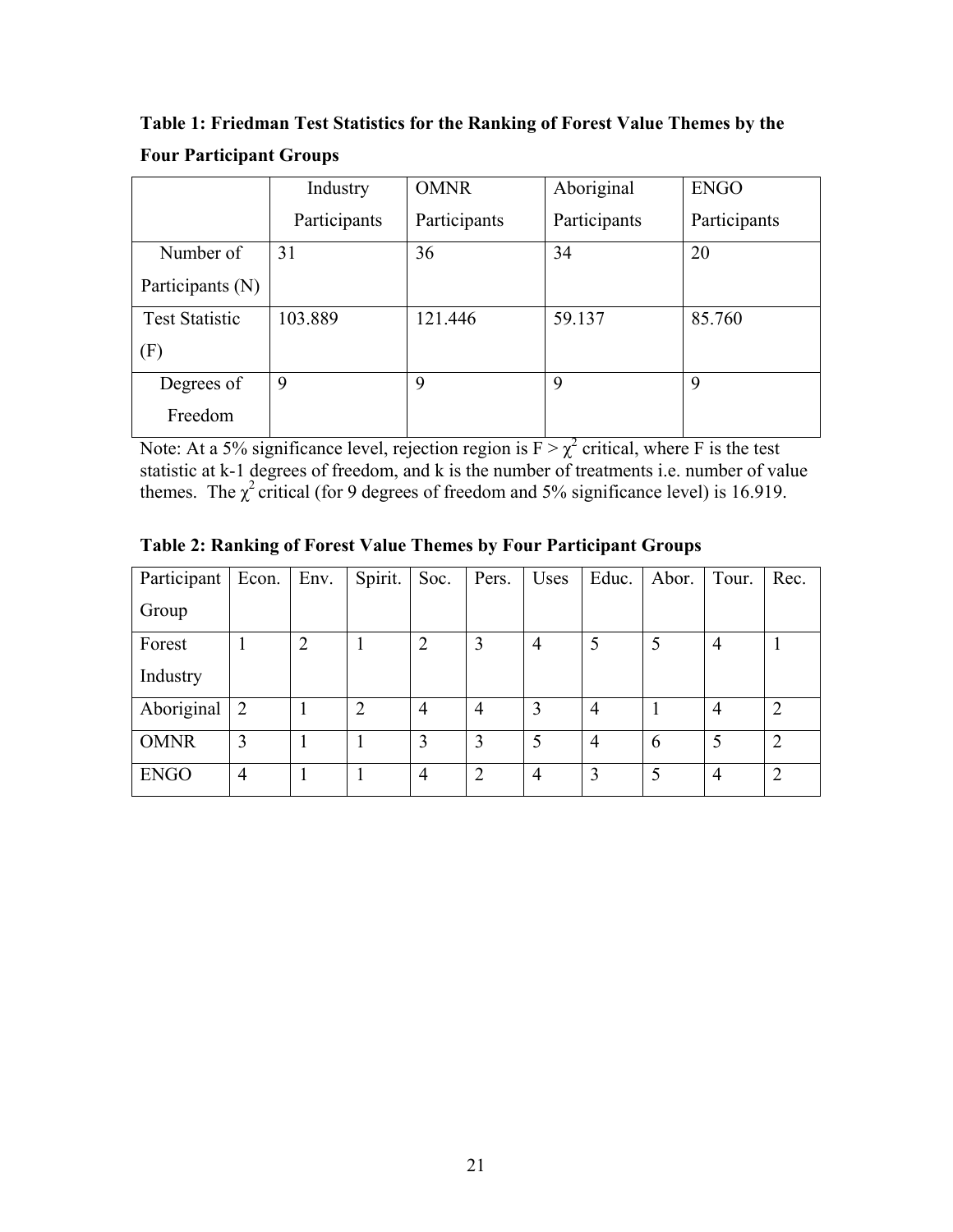**Figure 1: Order of Importance of Forest Value Themes for Forest Industry Participants** 



**Figure 2: Order of Importance of Forest Value Themes for Aboriginal Participants** 



**Figure 3: Order of Importance of Forest Value Themes for OMNR Participants** 

| S<br>Е<br>S<br>P<br>Е<br>R<br>$\mathbf C$<br>N<br>Е<br>O<br>$\mathbf C$<br>$\mathbf C$<br>$\overline{\mathsf{R}}$<br>v | E<br>Ρ<br>D<br>Е<br>п<br>R<br><sub>S</sub><br><b>C</b> | T<br>$\overline{O}$<br>S<br>u<br>E<br>R<br>S | В<br>R |
|------------------------------------------------------------------------------------------------------------------------|--------------------------------------------------------|----------------------------------------------|--------|
|------------------------------------------------------------------------------------------------------------------------|--------------------------------------------------------|----------------------------------------------|--------|

**Figure 4: Order of Importance of Forest Value Themes for ENGO Participants** 

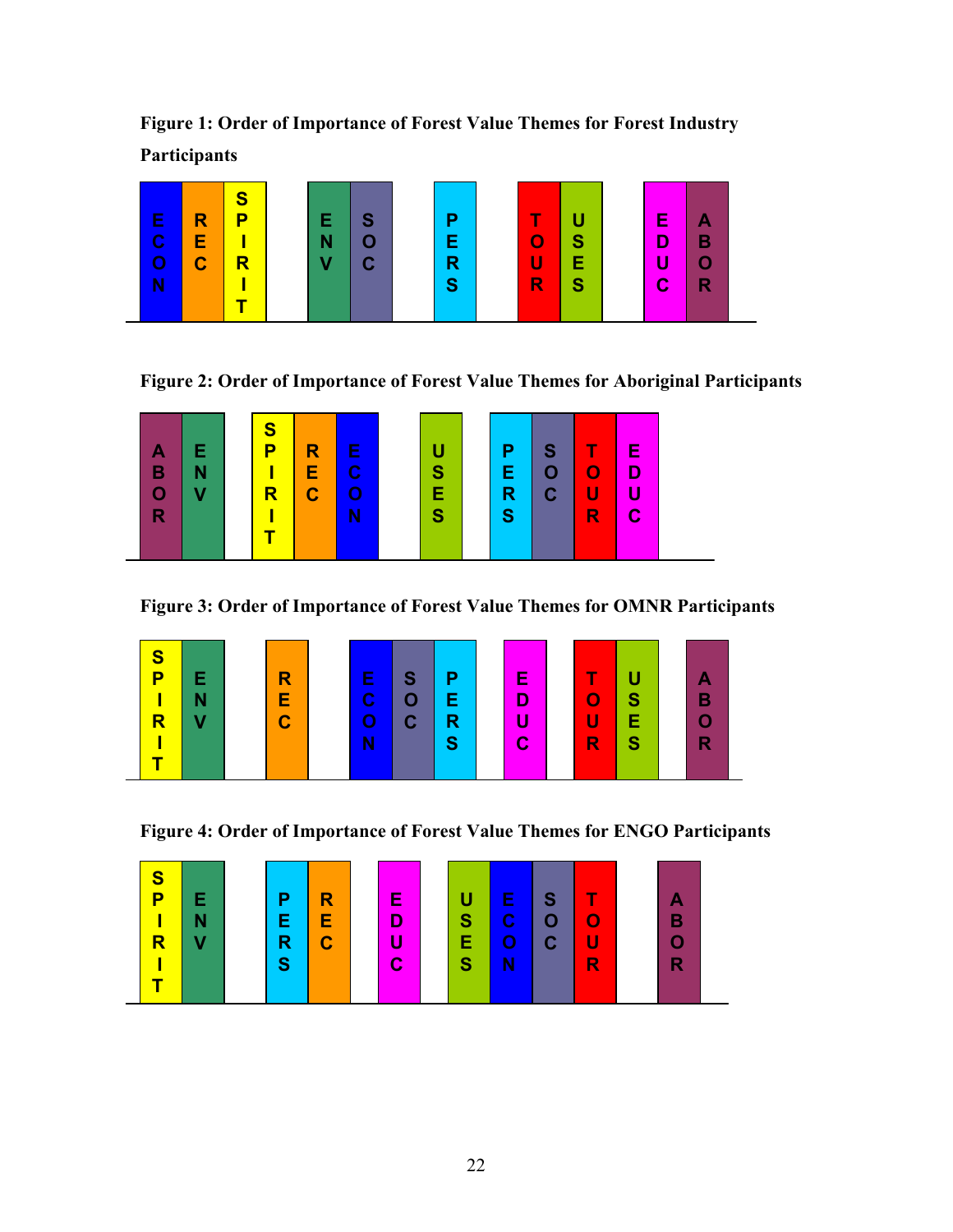#### **4.2.2 Observations Regarding the Rankings of Forest Value Themes**

On the basis of these results, three general observations can be drawn. First, although each group has its own specific order of preference for different forest value themes, there are some common features across the groups. All groups rank the themes Environment, Spirituality, and Recreation as being within the two most prominent value themes. Economic Impact and Aboriginal Values however, were ranked also first by the groups industry and Aboriginal respectively. Similarities are also present in the value themes that were ranked last, for instance, Tourism and Education were ranked either fourth or fifth.

Second, the results provided enough evidence that participants' personal ranking of the forest value themes are not typical, that is, they differ from the general understanding regarding each participant group. For instance, industry participants ranked Recreation, Economic Impact and Spirituality first, and Environment and Societal Benefits as second, which diverge from the ranking of forest value themes that one would commonly assume for industry participants. As well, Aboriginal participants were found to rank Environment with greater importance than Economic Impact.

Third, it is important to observe the total number of ranks each participant group identified. OMNR participants distinguished the ten forest value themes into six combinations, while industry and ENGO participants differentiate five and Aboriginal participants indicated four combinations. In the case of forest industry and OMNR participants, combinations of forest value themes had no more than three themes, while the maximum number of forest values themes in a combination was four for ENGO and Aboriginal participants. This suggests that OMNR, ENGO and industry participants distinguish a greater diversity of value themes important to them, while Aboriginal participants recognise only those value themes critical to their cultural existence.

It should be mentioned that although some value themes were ranked similarly across the participant groups, the value items identified by each participant group may vary for that theme. For the value Recreation ENGO participants included items such as 'hiking' and 'canoe tripping', contrary to industry participants whom included more mechanized and consumptive items such as 'hunting', 'fishing' and 'snowmobiling'. Items for Spirituality were similar between OMNR and ENGO participants, however,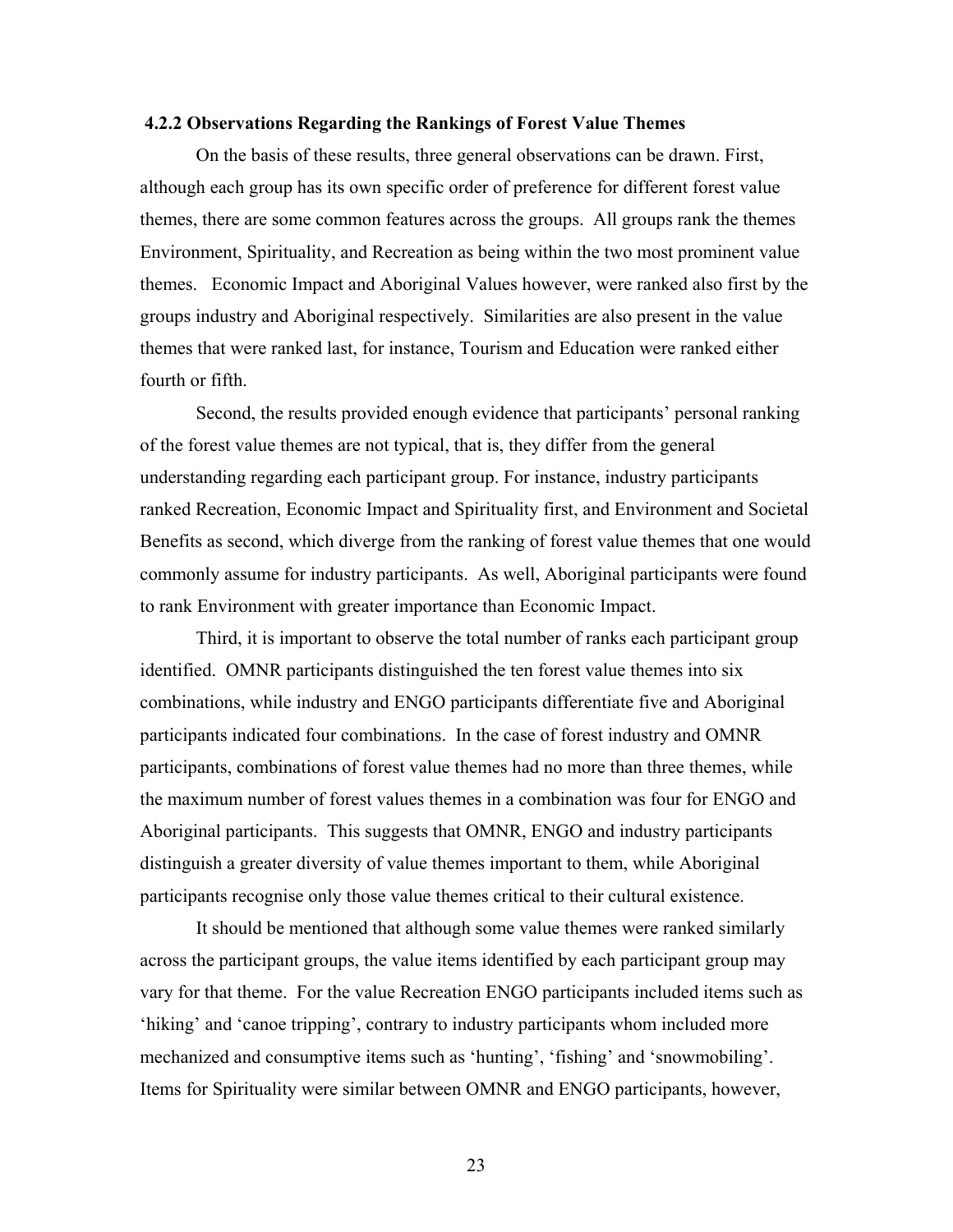differed for industry participants. In particular, OMNR and ENGO participants included items such as 'connection to nature' and 'serenity', while industry participants included 'solitude', 'peace' and 'relax'.

## **4.3 Comparative Study of Participants' Ranking of the Forest Value Themes across the Participant Groups**

#### **4.3.1 Results from the Kruskal Wallis Test and the Wilcoxon Test**

The Kruskal Wallis test was used to test whether the ranks of the same forest value theme (e.g. Economic) across the four participant groups are statistically same or different. A summary of the results from this test is presented in Table 3. At a 5% significance level, the test statistic (F) is greater than critical value, 7.814, for all the forest value themes excluding Tourism and Education. Hence, all the value themes, except for Tourism and Education, were ranked significantly different at a 5% significance level, across the four participant groups. It can be concluded that participants, across four groups, indicate a different order of preference for the value themes with the exception of Tourism and Education.

Next the Wilcoxon test was used to determine the differences in the ranks of each theme between two participant groups. Tables 4 to 9 present the results from the Wilcoxon test, and only those values that were significantly different between the two participant groups are presented in Figures 5 to 9. It should be noted that comparisons between participant groups involve personal values of the participants within that group, and it is not the values held by the organisations.

*Forest Industry and OMNR:* At a 5% significance level, Economic Impact and Environment were ranked significantly different between forest industry and OMNR participants. This is illustrated in Figure 5. It is evident that industry participants ranked Economic more importantly than OMNR participants, because industry participants have a rank sum<sup>8</sup> of 705.5 (the rank sum of W for industry participants in Table 4), while the rank sum for the OMNR participants is 1572.5. For the remaining forest value themes, the ranks by forest industry and the OMNR participants were not significantly different at 5% significance level.

 $\overline{a}$ 

<sup>&</sup>lt;sup>8</sup> Previously, it was mentioned that the lower the rank sum the greater importance placed on that value because values were ranked with one being most important.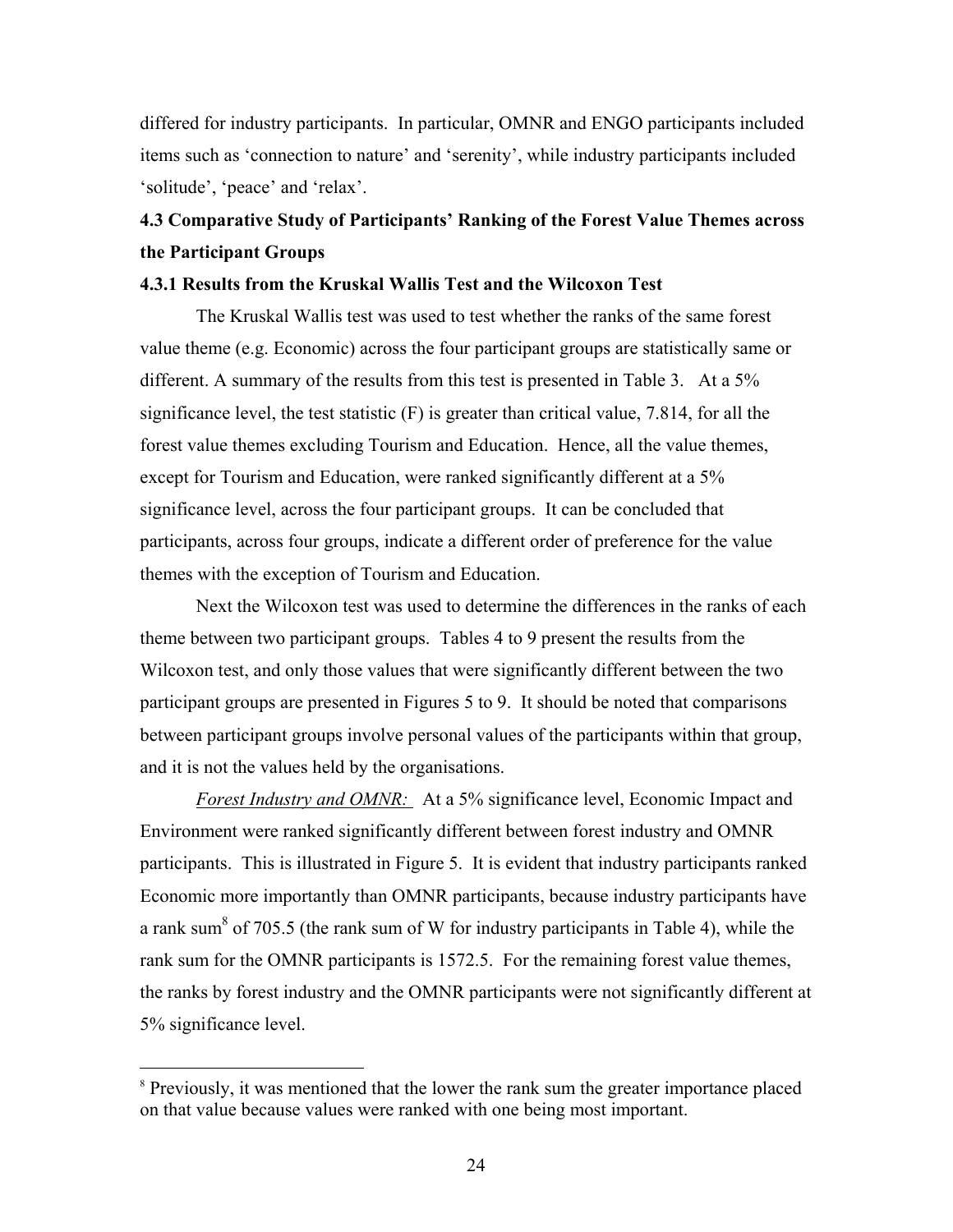*Forest Industry and Aboriginal:* Figure 6 illustrates four value themes, Economic Impact, Spirituality, Recreation and Aboriginal Values that were ranked significantly different at 5% significance level, between these two groups. Forest industry participants ranked these value themes more importantly than Aboriginal participants, excluding Aboriginal Values. It should be noted that spiritual related values for Aboriginal participants are incorporated within the theme Aboriginal Values, which may be why Spirituality has a lower rank sum for industry participants (Table 5). At a 5% significance level, no differences were found in the ranking for the theme of Environment, which is important to be aware of, as neither group would initially assume that the environment is valuable to the other group.

*Forest Industry and ENGOs:* At a 5% significance level, significant differences in the ranking of the themes Economic, Environment, Personal Values and Uses are observed (Table 6 and Figure 7). ENGO participants ranked these value themes with greater importance excluding Economic Impact. As well, no significant differences were found in the ranking with Spirituality and Recreation, suggesting similarities between two such distinct groups.

*OMNR and Aboriginal:* At a 5% significance level, four value themes Societal Benefits, Spirituality, Recreation, and Aboriginal Values were ranked significantly different between OMNR and Aboriginal participants (Table 7 and Figure 8). OMNR participants ranked these value themes more importantly with the exception of Aboriginal Values. No significant differences were found with Environment or Economic Impact, contradicting many beliefs and assumptions each group has of the other's forest values.

*OMNR and ENGOs:* At a 5% significance level, no values were ranked significantly different (Table 8). This suggests that OMNR and ENGO participants have no significant differences with their ranking of forest value themes.

*Aboriginal and ENGOs:* ENGO participants ranked the value themes, Spirituality, Environment and Personal Values more importantly than Aboriginal participants, while Aboriginal ranked Aboriginal Values more significantly (Table 9 and Figure 9). In addition, no significant differences were observed with value themes such as Economic Impact, Societal Benefits and Recreation, suggesting similarities to exist.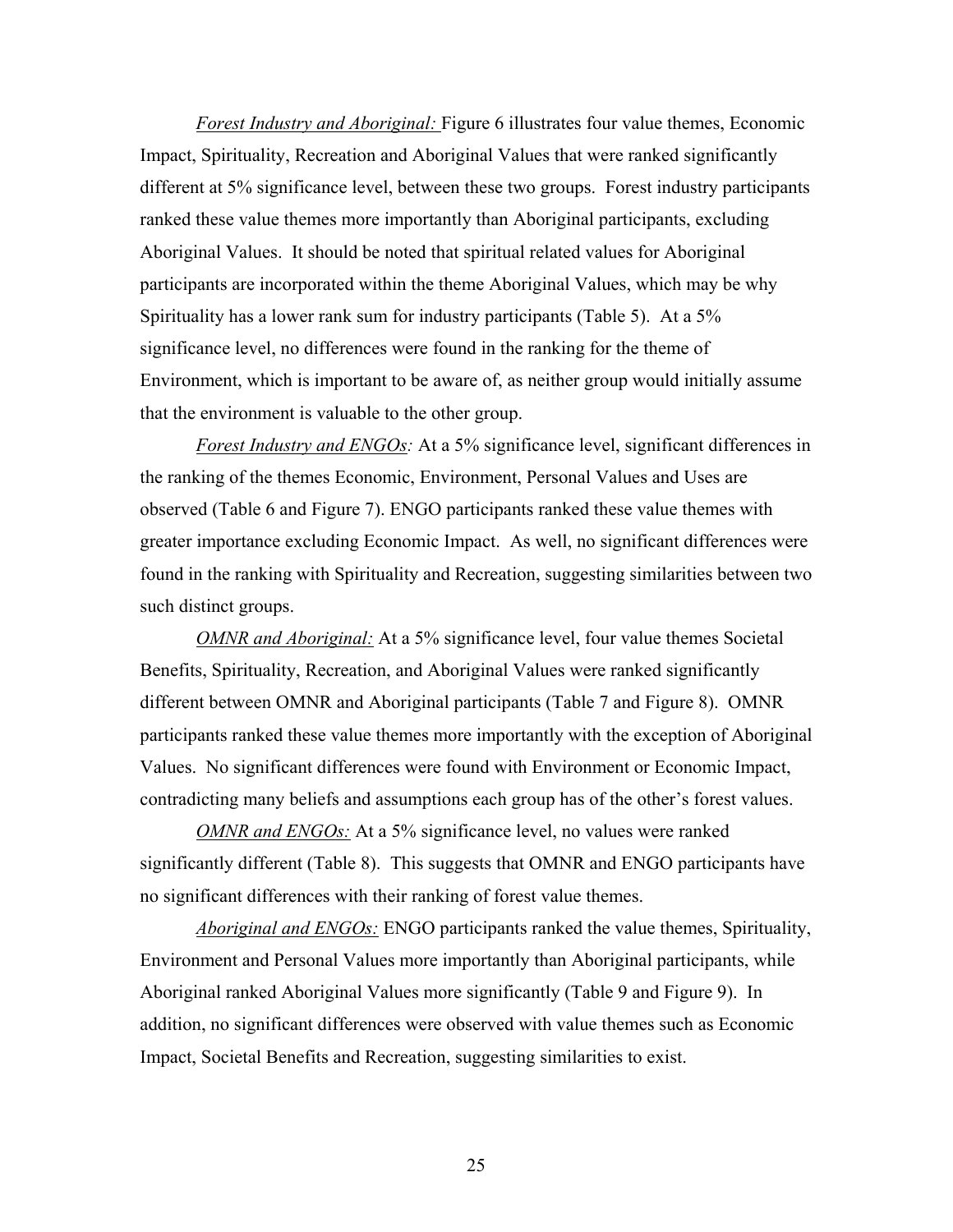**Table 3: Kruskal Wallis Test Statistics for the Ranks of Forest Value Themes across Four Participant Groups** 

|                               | Econ.  | Soc.  | Spirit. | Env.  | Pers.                | Rec.   | Tour. | Uses  | Educ. | Abor.  |
|-------------------------------|--------|-------|---------|-------|----------------------|--------|-------|-------|-------|--------|
| Test                          | 34.417 | 8.666 | 16.425  |       | $13.823 \mid 13.048$ | 12.685 | 1.794 | 8.350 | 7.676 | 66.289 |
| <b>Statistics</b><br>$\Gamma$ |        |       |         |       |                      |        |       |       |       |        |
| Df                            |        |       |         |       |                      |        |       |       |       |        |
| Significance                  | 0.000  | 0.034 | 0.001   | 0.003 | 0.005                | 0.005  | 0.616 | 0.039 | 0.053 | 0.000  |

Note: At a 5% significance level, the rejection region is  $F > \chi^2$  critical at k-1 degrees of freedom. The  $\chi^2$  critical (for 3 degree of freedom) is 7.814.

## **Table 4: Rank Sums of Forest Value Themes and Z values for Forest Industry and OMNR Participants**

|                   | Econ.   | Soc.    | Spirit. | Env.    | Pers.   | Rec.    | Tour.   | Uses    | Educ.   | Abor.   |
|-------------------|---------|---------|---------|---------|---------|---------|---------|---------|---------|---------|
| W                 | 706     | 1147    | 1121    | 1280    | 1068    | 1036    | 1048    | 1090    | 1178    | 1033    |
| (Industry)        |         |         |         |         |         |         |         |         |         |         |
| W                 | 1572    | 1131    | 1157    | 998     | 1210    | 1242    | 1230    | 1188    | 1100    | 1246    |
| (OMNR)            |         |         |         |         |         |         |         |         |         |         |
|                   | $-4.46$ | $-1.28$ | $-0.86$ | $-2.89$ | $-0.19$ | $-0.22$ | $-0.18$ | $-0.66$ | $-1.92$ | $-0.75$ |
| Sig.              | 0.000   | .202    | .389    | .004    | .851    | .823    | .854    | .506    | .055    | .451    |
| $(2 - tail test)$ |         |         |         |         |         |         |         |         |         |         |

Note: In Tables 4 to 9, rejection region at 5% significance level is  $|z| > 1.96$ , where z is the standard normal deviate. W is the sum of the ranks of different forest value themes within a participant group.

| Table 5: Rank Sums of Forest Value Themes and Z values for Forest Industry and |  |
|--------------------------------------------------------------------------------|--|
| <b>Aboriginal Participants</b>                                                 |  |

|                 | Econ.    | Soc.     | Spirit.  | Env.    | Pers.    | Rec.    | Tour.   | Uses     | Educ.   | Abor.    |
|-----------------|----------|----------|----------|---------|----------|---------|---------|----------|---------|----------|
| W               | 673.5    | 955.5    | 873.5    | 1130    | 941.5    | 797     | 1035    | 1115.5   | 1021    | 1383     |
| (Industry)      |          |          |          |         |          |         |         |          |         |          |
| W               | 1471.5   | 1189.5   | 1271.5   | 1015    | 1203.5   | 1348    | 1110    | 1029.5   | 1124    | 762      |
| (Aboriginal)    |          |          |          |         |          |         |         |          |         |          |
| Z Value         | $-4.718$ | $-1.105$ | $-2.082$ | $-1.44$ | $-1.238$ | $-3.06$ | $-.341$ | $-1.607$ | $-.039$ | $-5.349$ |
| Significance    | 0.000    | .269     | .037     | .149    | .216     | .002    | .733    | .108     | .969    | .000     |
| $(2-tail test)$ |          |          |          |         |          |         |         |          |         |          |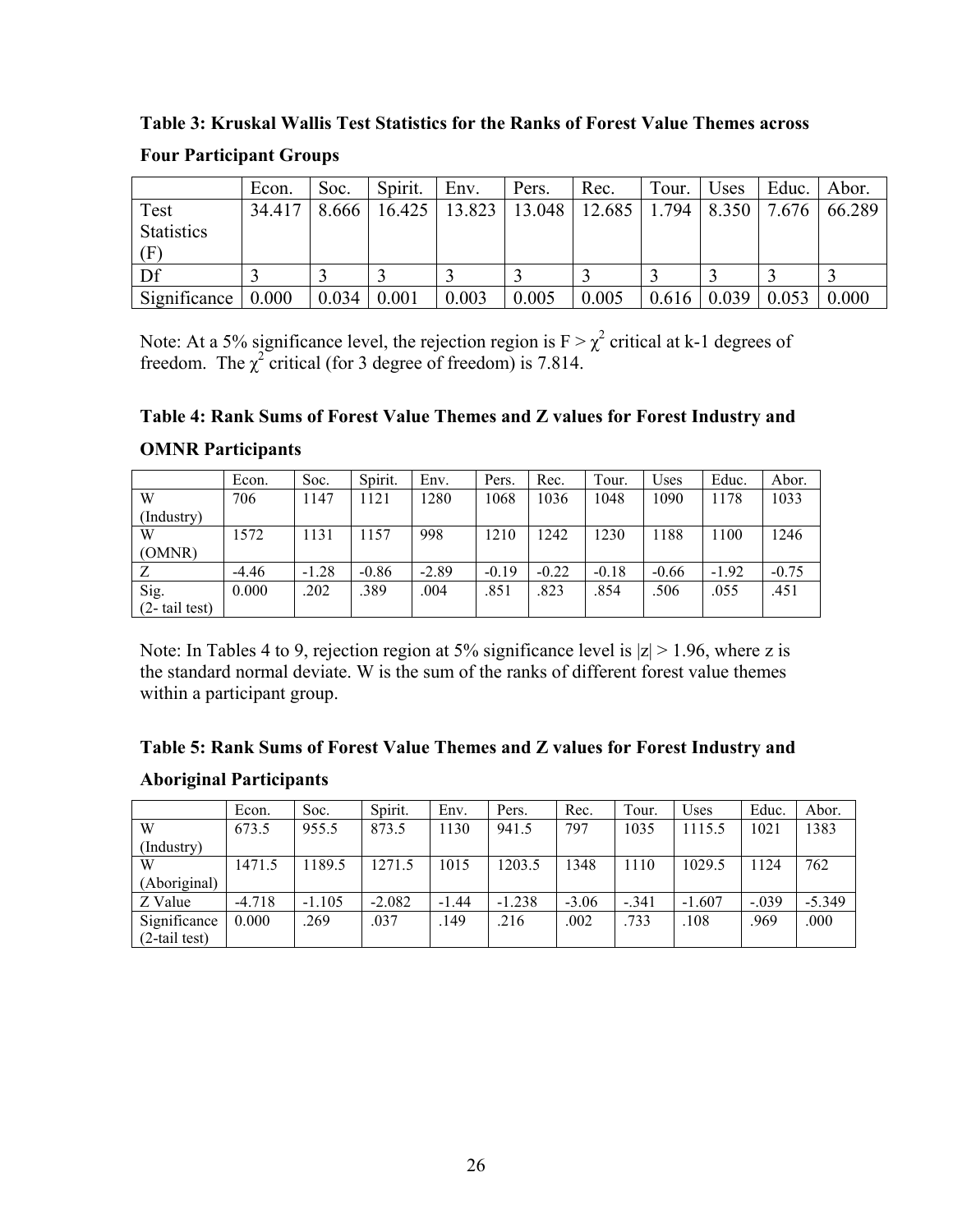**Figure 5: Significant Differences in the Ranking of Forest Value Themes – Forest Industry and OMNR** 



**Figure 6: Significant Differences in the Ranking of Forest Value Themes – Forest Industry and Aboriginal** 

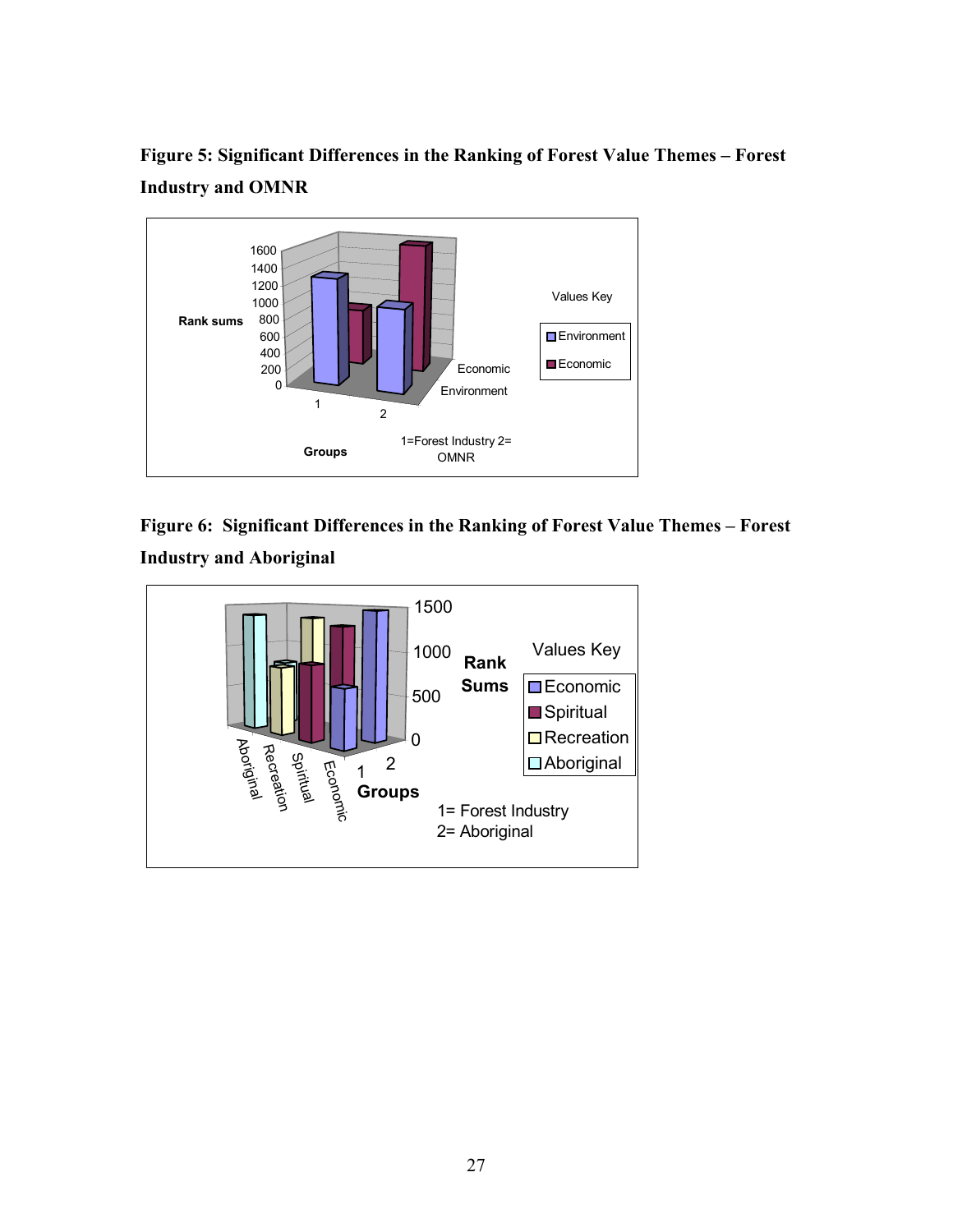|                 | Econ.   | Soc.    | Spirit. | Env.    | Pers.   | Rec.    | Tour.  | <b>Uses</b> | Educ.   | Abor. |
|-----------------|---------|---------|---------|---------|---------|---------|--------|-------------|---------|-------|
| W               | 232.5   | 363.5   | 433.5   | 474     | 480     | 333     | 397    | 450         | 431.5   | 380   |
| (Industry)      |         |         |         |         |         |         |        |             |         |       |
| W               | 547.5   | 416.5   | 346.5   | 306     | 300     | 447     | 383    | 330         | 348.5   | 400   |
| (ENGOs)         |         |         |         |         |         |         |        |             |         |       |
| Z Value         | $-4.29$ | $-.569$ | $-1.53$ | $-2.70$ | $-3.00$ | $-1.36$ | $-908$ | $-2.35$     | $-1.73$ | .000  |
| Significance    | .000    | .570    | .126    | .007    | .003    | .175    | .364   | .019        | .084    | 1.00  |
| $(2-tail test)$ |         |         |         |         |         |         |        |             |         |       |

**Table 6: Rank Sums of Forest Value Themes and Z Values for Forest Industry and ENGO Participants** 

| Table 7: Rank Sums of Forest Value Themes and Z Values for OMNR and |  |
|---------------------------------------------------------------------|--|
|---------------------------------------------------------------------|--|

## **Aboriginal Participants**

|                  | Econ.   | Soc.    | Spirit. | Env.    | Pers.   | Rec.    | Tour.   | Uses   | Educ.   | Abor.   |
|------------------|---------|---------|---------|---------|---------|---------|---------|--------|---------|---------|
| W                | 1194    | 1083.5  | 1035    | 1148.5  | 1179    | 1030    | 1299    | 1343.5 | 1149    | 1705    |
| <b>OMNR</b>      |         |         |         |         |         |         |         |        |         |         |
| W                | 1291    | 1401.5  | 1450    | 1336.5  | 306     | 1455    | 1186    | 1141.5 | 1336    | 780     |
| Aboriginal       |         |         |         |         |         |         |         |        |         |         |
| Z Value          | $-1.07$ | $-2.59$ | $-2.97$ | $-1.54$ | $-1.36$ | $-3.01$ | $-.553$ | $-983$ | $-1.91$ | $-5.86$ |
| Significance     | .283    | 0.010   | .003    | .123    | .174    | .003    | .580    | .325   | .057    | .000    |
| $(2$ -tail test) |         |         |         |         |         |         |         |        |         |         |

## **Table 8: Rank Sum of Forest Value Themes and Z Values for OMNR and ENGO**

## **Participants**

|              | Econ.   | Soc.    | Spirit. | Env.    | Pers.    | Rec.    | Tour.  | <b>Jses</b> | Educ.  | Abo. |
|--------------|---------|---------|---------|---------|----------|---------|--------|-------------|--------|------|
| W            | 338     | 332     | 397     | 393.5   | 426      | 315     | 398.5  | 426.5       | 410.5  | 380  |
| <b>OMNR</b>  |         |         |         |         |          |         |        |             |        |      |
| W            | 442     | 448     | 383     | 386.5   | 354      | 465     | 381.5  | 353.5       | 369.5  | 400  |
| <b>ENGO</b>  |         |         |         |         |          |         |        |             |        |      |
| Z Value      | $-1.33$ | $-1.55$ | $-485$  | $-.386$ | $-1.349$ | $-1.88$ | $-989$ | $-1.494$    | $-1.0$ | 0.00 |
| Sig.         | .184    | .122    | .628    | .699    | 177      | .060    | .323   | .135        | 317    | 1.00 |
| $(2-tailed)$ |         |         |         |         |          |         |        |             |        |      |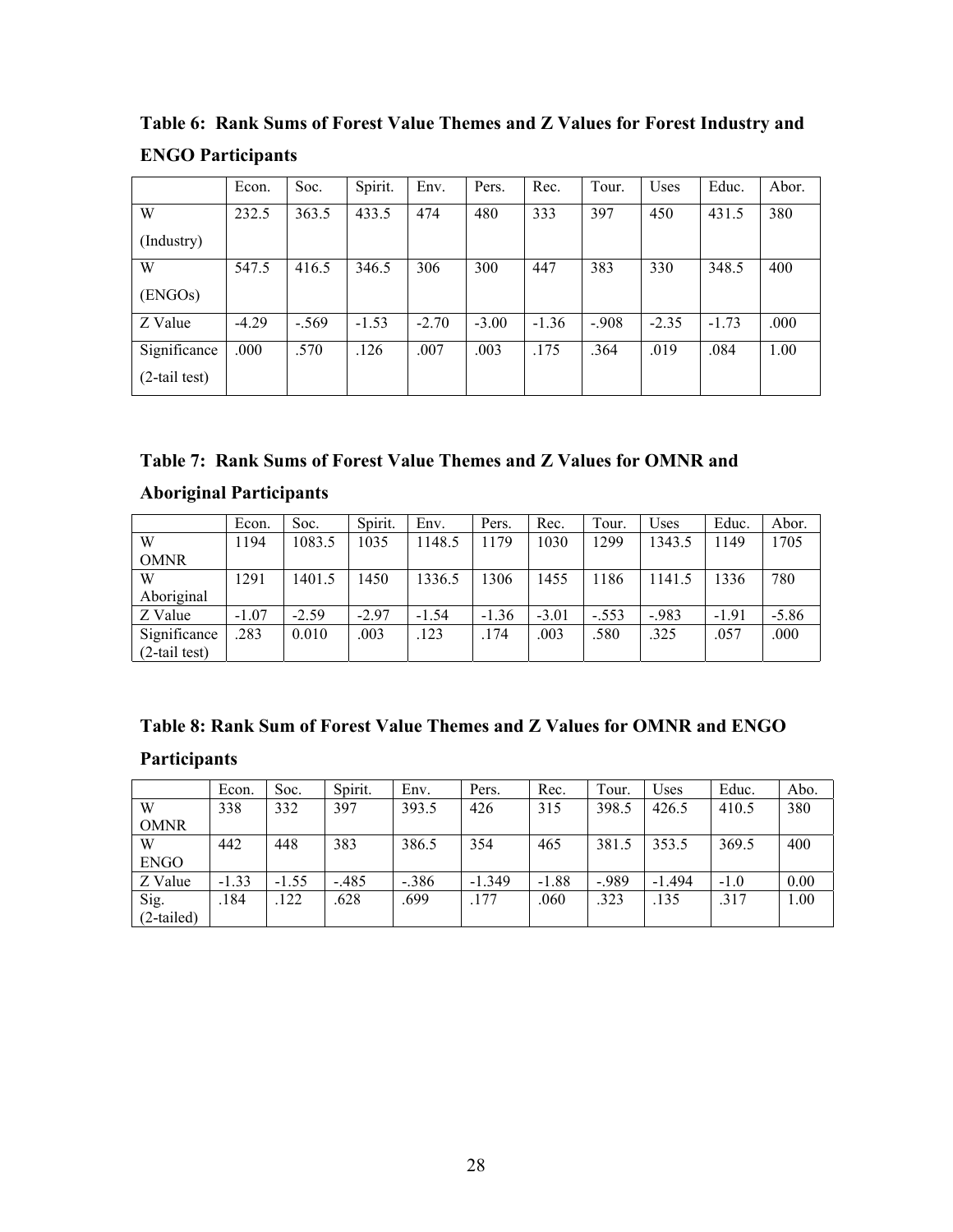**Figure 7: Significant Differences in the Ranking of Forest Value Themes – Forest Industry and ENGOs** 





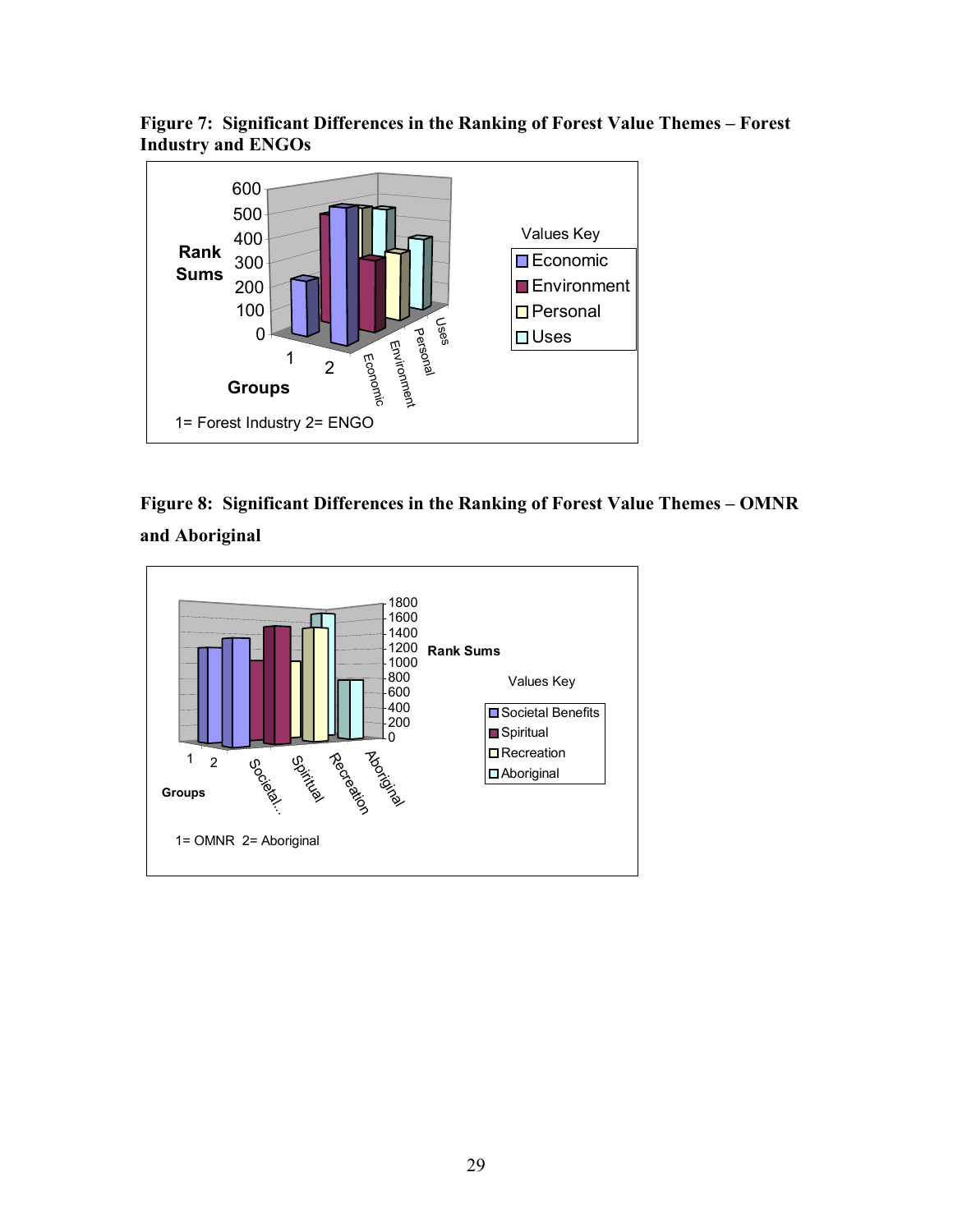|                  | Econ.   | Soc.    | Spirit. | Env.    | Pers.   | Rec.   | Tour.  | Uses   | Educ.   | Abor.   |
|------------------|---------|---------|---------|---------|---------|--------|--------|--------|---------|---------|
| W                | 355.5   | 379.5   | 509.5   | 489     | 468     | 394.5  | 398.5  | 409.5  | 434.5   | 250     |
| Aboriginal       |         |         |         |         |         |        |        |        |         |         |
| W                | 424.5   | 400.5   | 270.5   | 291     | 312     | 385.5  | 381.5  | 409.5  | 434.5   | 530     |
| <b>ENGO</b>      |         |         |         |         |         |        |        |        |         |         |
| Z Value          | $-.803$ | $-.018$ | $-3.76$ | $-3.10$ | $-2.65$ | $-437$ | $-989$ | $-930$ | $-1.87$ | $-4.36$ |
| Significance     | .422    | .986    | .000    | .002    | .008    | .662   | .323   | .352   | .061    | .000    |
| $(2$ -tail test) |         |         |         |         |         |        |        |        |         |         |

**Table 9: Rank Sums of Forest Value Themes and Z Values for Aboriginal and ENGO Participants** 

#### **Figure 9: Significant Differences in the Ranking of Forest Value Themes – Aboriginal and ENGOs**

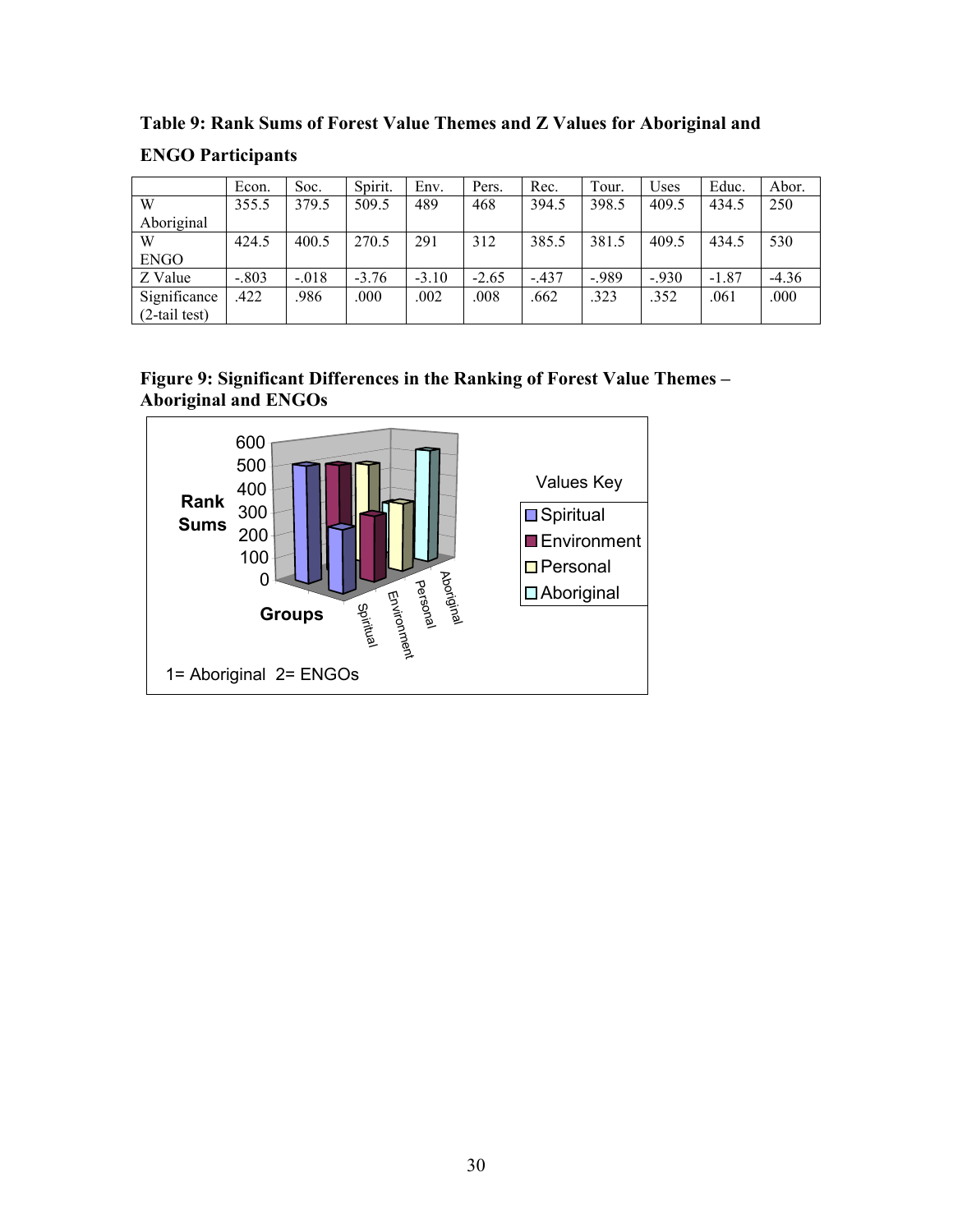## **4.3.2 Some Observations about the Comparative Rankings of Forest Value Themes by the Four Groups**

Several outcomes of these results are worth noting. First, the three most prominent value themes, Environment, Spirituality and Recreation were ranked significantly different, at a 5% significance level between any two participant groups. Although all four groups included these three value themes as their top two themes, it does not mean that they have attached a similar importance. For example from the Wilcoxon test, Recreation was ranked second by participants from the OMNR and Aboriginal, however, their rank sums were significantly different at a 5% significance level with Aboriginal participants providing a greater rank sum. This suggests that OMNR participants attached a greater importance to Recreation compared to Aboriginal participants. Second, the results from the Kruskal Wallis test indicated that Education and Tourism were not significantly different across the groups, supporting the results from the Sign test as these themes were similarly ranked. Third, ENGO and OMNR participants possessed no significant differences across all value themes. This is imperative to distinguish because at numerous times these groups conflict with one another and both most likely believe that their forest values are distinct. If these similarities could be communicated between the two groups, then possibly forest management issues could be better understood between them, clarifying misperceptions of one another. While, Aboriginal and ENGO participants have several themes that were significantly different including Spirituality, Personal Values, Environment, and Aboriginal Values, suggesting a need for more communication among these groups to understand each others' perspective. These results coincide with the conversations being held during the interview process, as several Aboriginal participants expressed uncertainty with what ENGOs do. Finally, some differences that are found between two participant groups would be obvious to an outsider who may possess a preconceived notion regarding the values of these groups, however, for other participants these differences may not be so clear. For instance, a comparison between OMNR and industry participants resulted in the themes Economic and Environment being ranked significantly different, with Economic being more important to industry participants. During the 3CM exercise however, several industry participants indicated how OMNR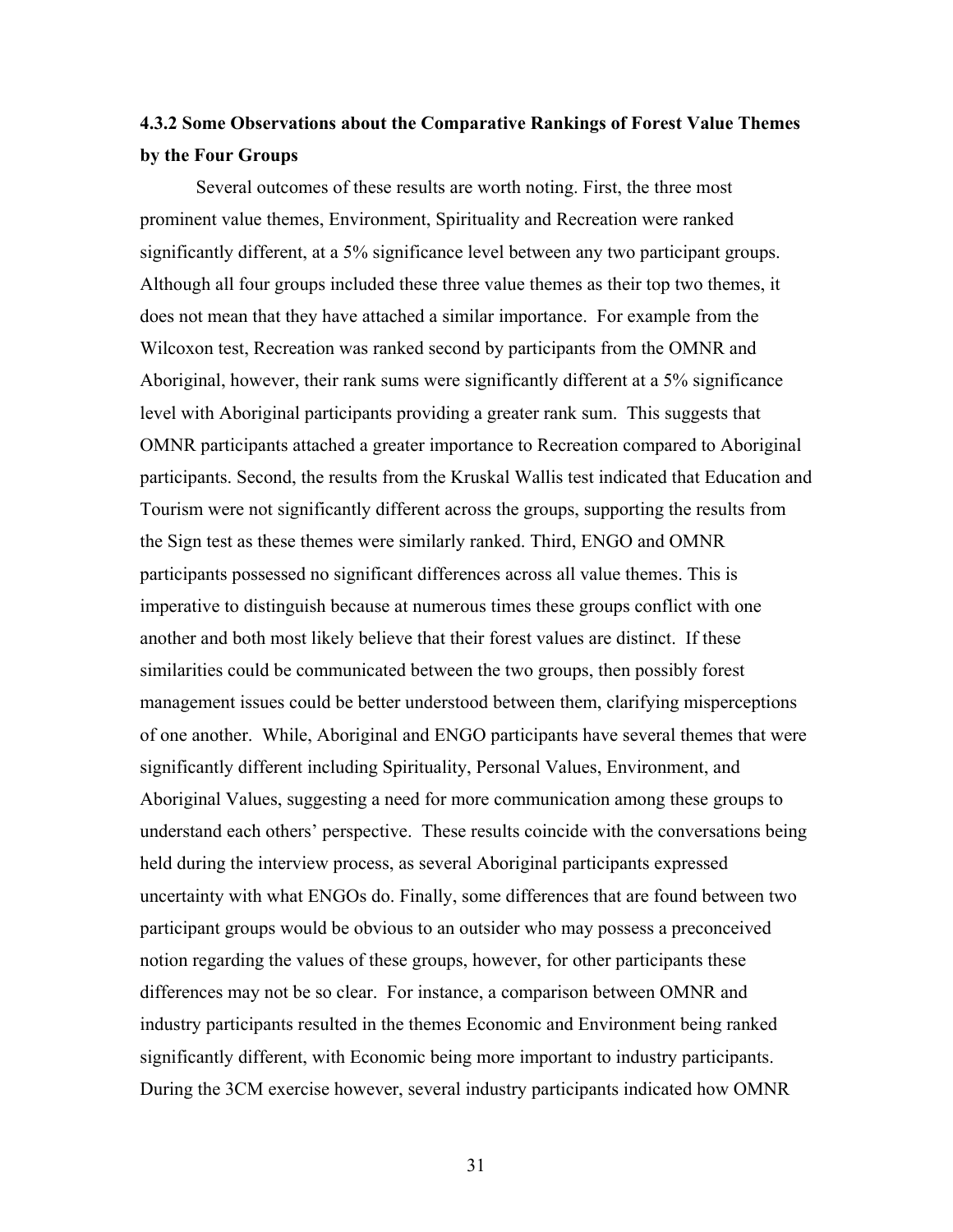primarily values the forest for economic purposes, thus assuming that the ranking of this value would be similar.

## **5.0 Participants' Perceptions about the Forest Values of their Own Organization and other Organizations**

Participants' perceptions of the forest values of their own organization differ from participants' personal forest values (i.e. their own forest values). For instance, an industry participant's personal forest values consist of those values that are important to the individual, while his or her perception of the industry's values involves those values that he or she perceives the industry as an organization to deem important. Consequently, participants' perceptions about other organizations' forest values are the values held by the organizations and not by the members of those organizations.

## **5.1 Inter-Group Comparison of Participants' Perceived Ranking of the Forest Value Themes for the Four Participant Groups**

#### **5.1.1 Results of the Friedman Test and the Sign Test**

As discussed in Section 3, each participant expressed his/her perceptions about each organization's forest values and their ranking. As a result, there are sixteen combinations in total with members from all four participant groups expressing their perceptions regarding each group's ranking of forest value themes (4x4). The Friedman test was used to determine whether significant differences exist for each participant group's perceived ranking of the ten forest value themes, for each group. The results of the test are given in Table 10. The test statistics (F) for all sixteen combinations is greater than the critical value of F (16.919) at 5% significance level. Thus, the ranks of the ten forest value themes are significantly different at 5% significance level for the sixteen combinations.

Once, the Friedman test indicated significant differences in the perceived ranking of the value themes, the Sign test was used to determine the perceived order of importance of themes for all sixteen combinations. The results are summarized in Tables 11 to 14. In order to observe a complete comparison across the perceptions of each participant group, the tables include all participant groups' perceptions for each group's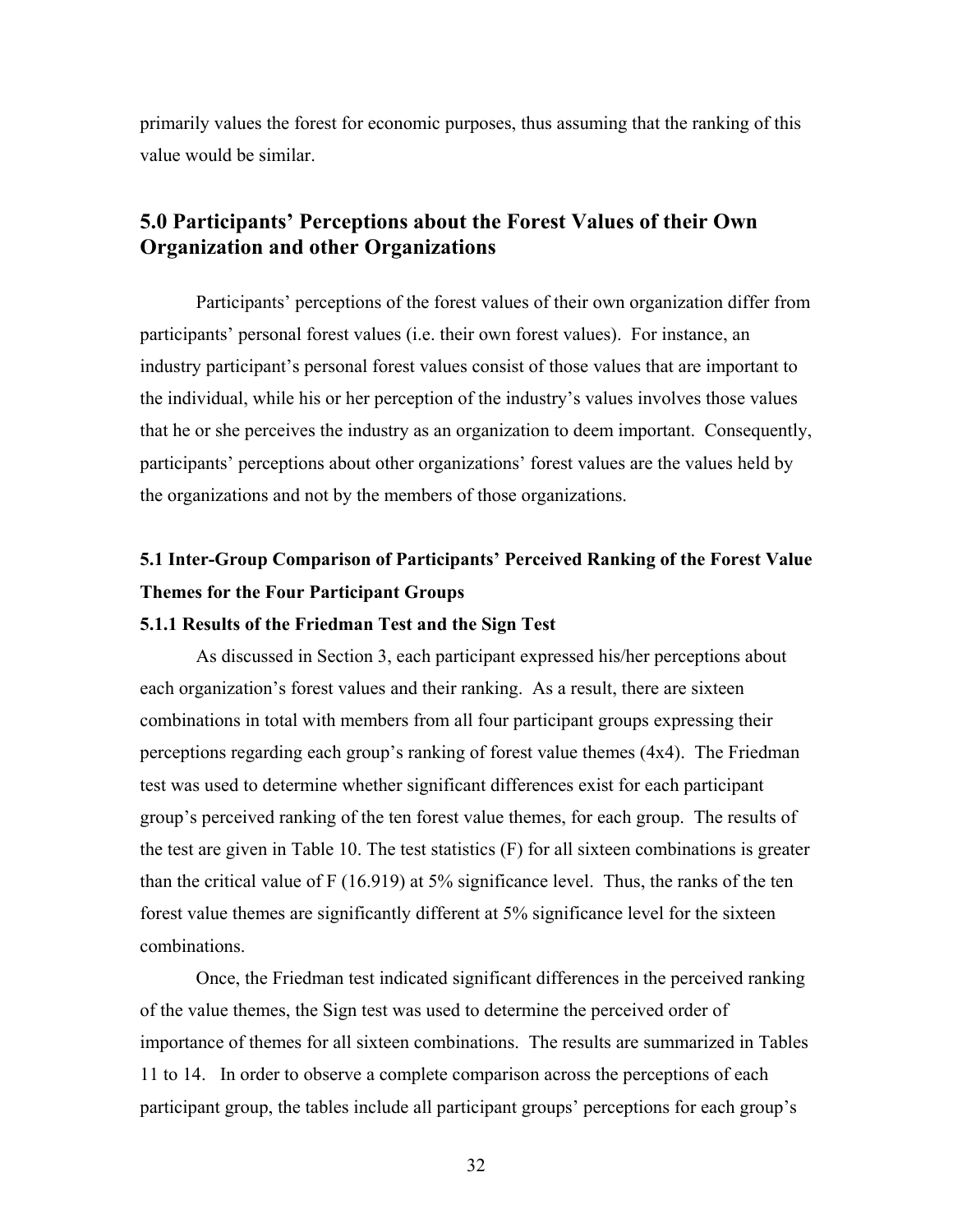ranking of forest value themes, their perceptions of their own group or organisation's $9$ ranking, as well as the ranking of their own personal forest value themes. Forest value themes that are hyphenated within the tables are not significantly different from each other, however they are significantly different from the value themes separated by commas.

#### **Perceptions Regarding the Forest Industry's Rankings of the Forest Value Themes**

Differences exist between each participant groups' perceptions of how industry ranks the value themes, particularly between industry participants' personal ranking<sup>10</sup> of the forest value themes and their perceptions regarding the forest industry's ranking of the value themes. Participants from all four groups perceived Economic Impact to be industry's leading value theme, while industry participants also ranked Economic as their leading theme within their personal rankings. All participant groups perceived Societal Benefits as either the primary or secondary theme of importance with Economic Impact, contrasting with industry participants' personal ranking where Societal Benefits was also ranked second however, along with Environment. It should also be observed how Aboriginal and ENGO participants perceived forest industry to not distinguish value themes beyond Economic Impact and Societal Benefits. In addition, within industry participants' perceptions they ranked Environment second following Economic Impact and Societal Benefits, while the remaining values were not significantly different. Evidently, industry participants' personal ranking of forest value themes differs from how members of other organisations perceive the rankings of industry's forest value themes.

#### **Perceptions Regarding Aboriginal People's Rankings of the Forest Value Themes**

 All participant groups perceived Aboriginal People's most significant forest value theme to be Aboriginal Values similar to their personal ranking of value themes, however

 $\overline{a}$ 

<sup>9</sup> Perceptions of Aboriginal People were based on the People and not the Aboriginal political organizations, while other participants groups included their perceptions of their organization's values.

<sup>&</sup>lt;sup>10</sup> Personal ranking of value themes refers to when participants identified their personal forest values and then ranked them in the order of importance. This should not be confused with the value theme Personal Values.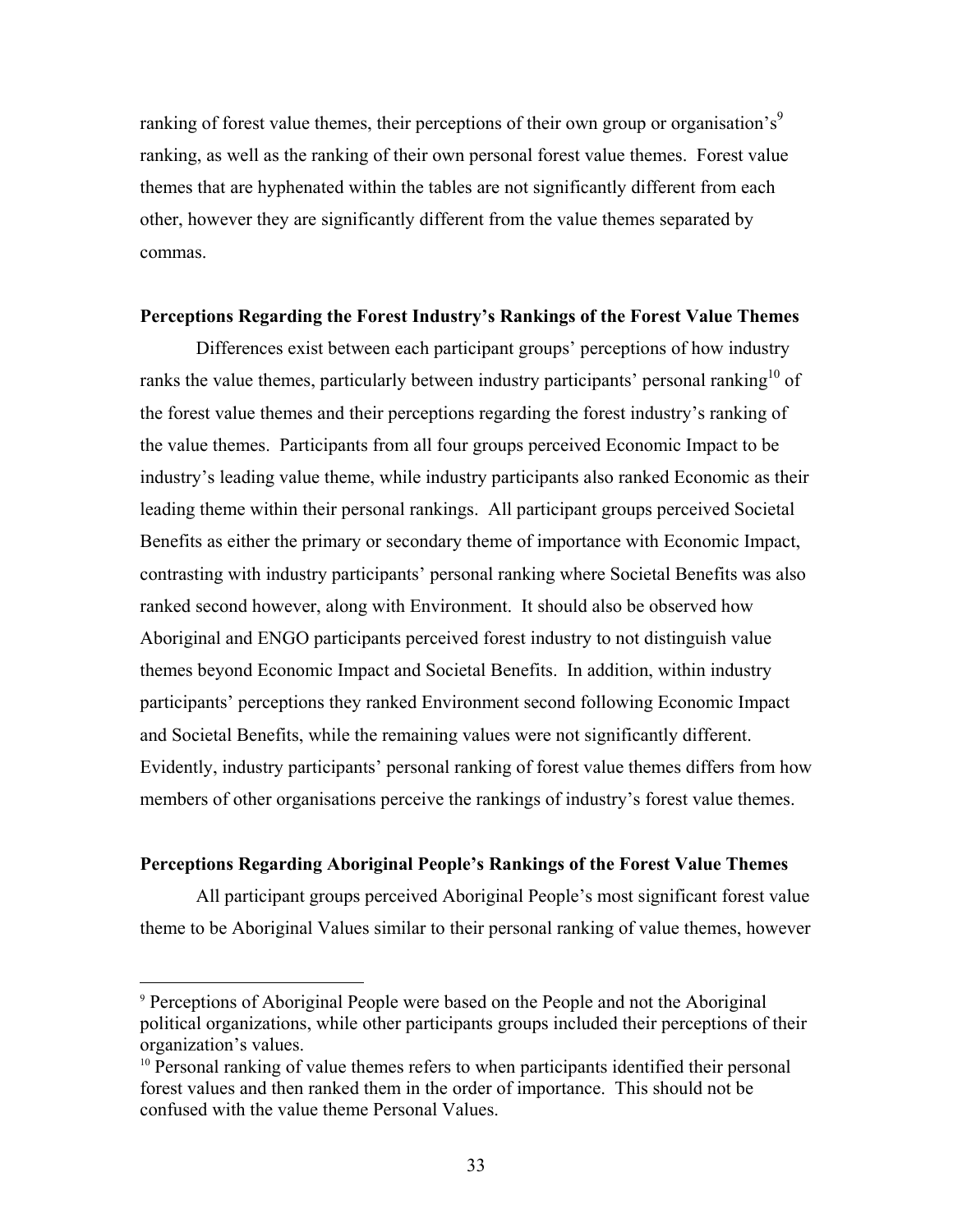Environment was also ranked first. In addition, all groups perceived that Economic Impact is second and is similar to their own rankings, however Economic was ranked comparably to the themes Spirituality and Recreation. It should be observed that Environment was perceived to be second by OMNR and forest industry participants, third by ENGO participants, and fourth by Aboriginal participants, however within Aboriginal participants personal ranking the theme Environment was ranked first.

#### **Perceptions Regarding the OMNR's Rankings of Forest Value Themes**

All participant groups perceived that OMNR's most critical forest value themes are Economic Impact and Societal Benefits, while OMNR participants' personal ranking indicate Spirituality and Environment as their leading value themes followed by Recreation. Further, Environment was perceived to be third by all participant groups, while Economic Impact was ranked third within OMNR's participants' personal values. Consequently, participants' perceptions were comparable across the groups, however their perceptions deviated considerably from OMNR participants' personal ranking of the value themes. A possible rationale for this is because people are basing their perceptions on the government body, that is, the OMNR organization and it is clear that the values of the organizations vary substantially with the employees'. This contradicts thoughts as to why people choose to work for certain organizations, for instance, one would assume an individual joins an organization based on values similar to his/her own values. It was said by an ENGO participant that: "Several of the government employees start out working for the government believing that they can make a difference with policies towards the environment, however they become caught by the legislations and regulations." For many, this is true as OMNR participants' personal ranking of their values indicate Environment as their primary forest value theme, however it seems that is the institution of the government that drives economics as their first priority.

#### **Perceptions Regarding ENGO's Rankings of Forest Value Themes**

Environment was ranked first within the perceptions of all participant groups and it is the same for ENGO participants' personal ranking of the value themes, however Spirituality was ranked similarly. The theme Societal Benefits was perceived to be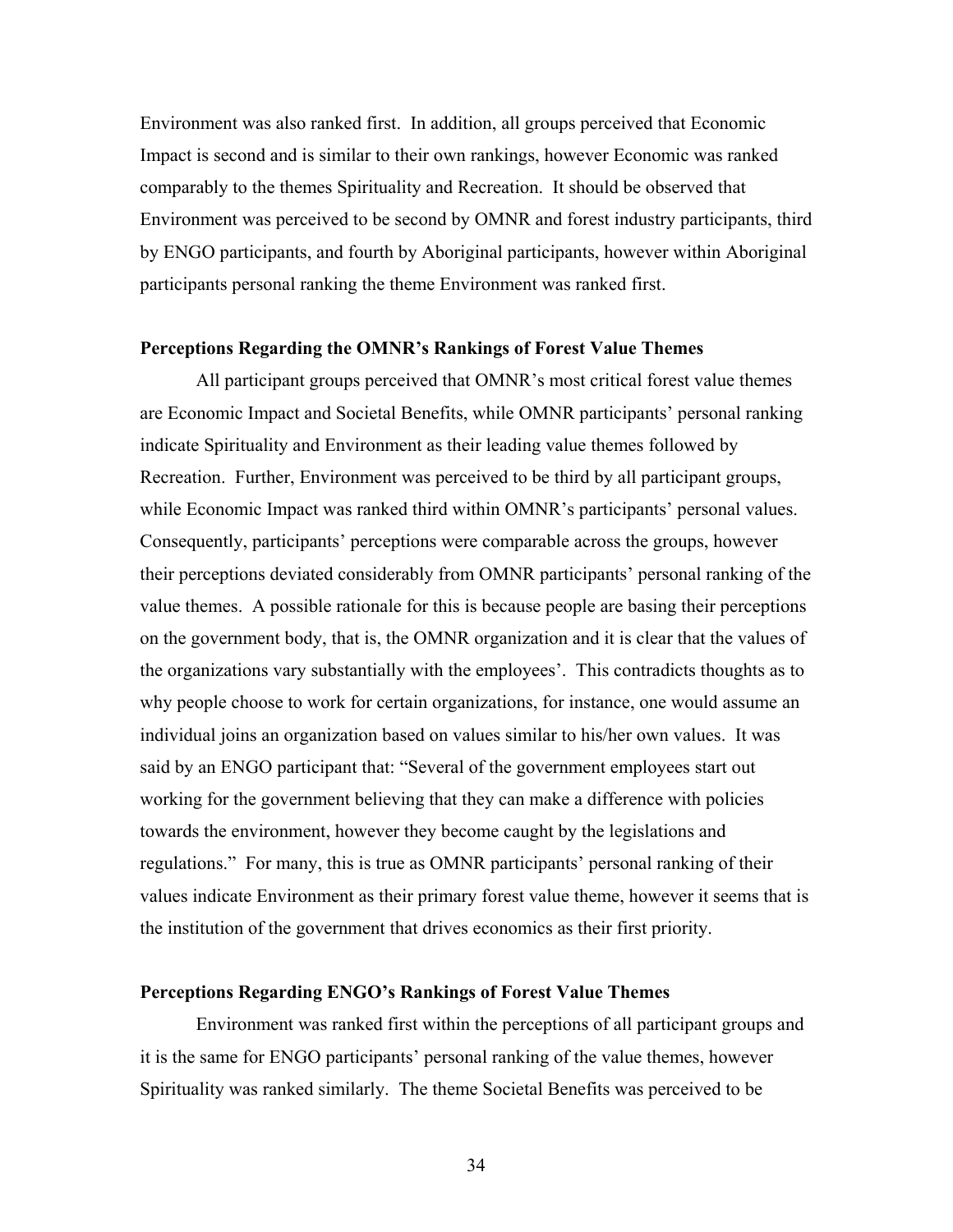second by all participant groups, however, this was ranked fourth along with Uses, Tourism, Aboriginal Values, and Economic Impact in ENGO participants' personal rankings. Economic Impact was ranked second or third by OMNR, Aboriginal People, and forest industry participants, while ENGO participants' perceptions ranked it fourth, suggesting that ENGO participants perceive their organization to not value the economic benefits as importantly as others perceived. Further, it is interesting that industry participants would perceive Economic Impact as the third value because when talking with them during the 3CM exercise, several of them expressed: "ENGOs are a political group from down south who are so far removed from the situation, forests and people's needs." In addition, industry participants believed that ENGOs to be indifferent with the economic benefits from forestry and they were not fond of an organization based in Toronto, affecting and influencing forest management decisions in northwestern Ontario. Again, revealing a need for ENGOs to develop new agencies based in the north.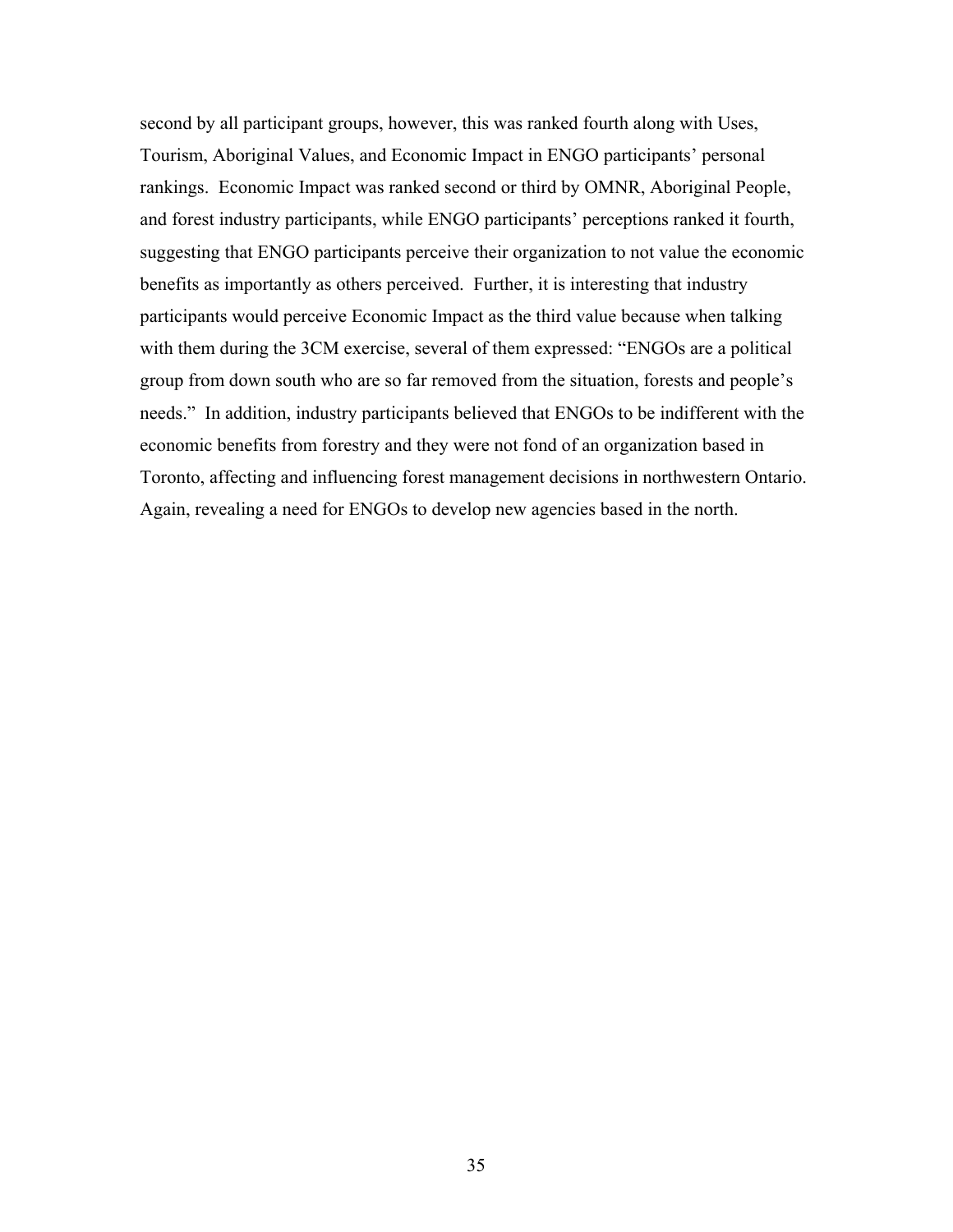|              | <b>OMNR</b>  | Industry     | <b>ENGO</b>  | Aboriginal   |
|--------------|--------------|--------------|--------------|--------------|
|              | Participants | Participants | Participants | Participants |
| *Perceptions | 229.690      | 228.875      | 150.083      | 188.312      |
| about Forest |              |              |              |              |
| Industry     |              |              |              |              |
| Perceptions  | 147.228      | 134.861      | 84.739       | 133.538      |
| about        |              |              |              |              |
| Aboriginal   |              |              |              |              |
| People       |              |              |              |              |
| Perceptions  | 176.444      | 153.806      | 106.228      | 166.871      |
| about        |              |              |              |              |
| <b>OMNR</b>  |              |              |              |              |
| Perceptions  | 137.056      | 101.258      | 78.269       | 130.831      |
| about        |              |              |              |              |
| <b>ENGOs</b> |              |              |              |              |
| N            | 36           | 31           | 20           | 33           |
| DF           | 9            | 9            | 9            | 9            |

**Table 10: The Friedman Test Statistics (F) for Participants' Perceptions about the Ranking of Forest Value Themes by the Four Organisations** 

Rejection region is  $F > \chi^2$  (at k-1 degrees of freedom and a 5% significance level). At 9 degrees of freedom, critical  $\chi^2$  is 16.9190 for 5% significance level.

*\** This row summarizes the participants' perceptions from the OMNR, forest industry, ENGO, and Aboriginal People respectively, concerning the forest industry's ranking of the forest value themes. Similarly, the following three rows include the perceptions about each group Aboriginal People, OMNR, and ENGOs rank the forest value themes. Hence, the rows designate the perceptions about each participant group and the column specifies which group is giving the perceptions.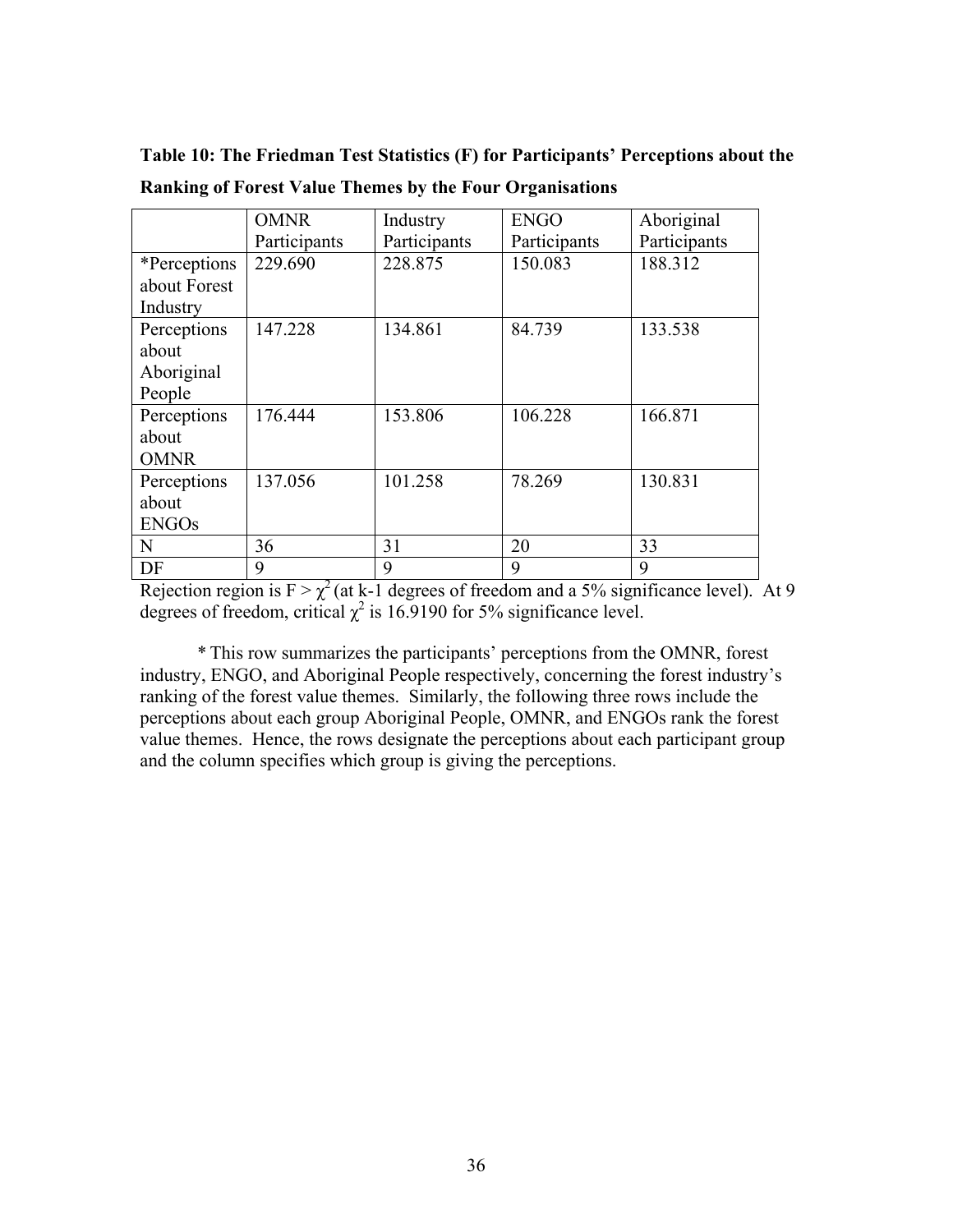| Participant   | <b>Order of Importance of Forest Values</b>                            |
|---------------|------------------------------------------------------------------------|
| Group         |                                                                        |
| Industry      | Economic – Recreation – Spirituality, Environment – Societal Benefits, |
| Participants  | Personal Values, Tourism - Uses, Education - Aboriginal                |
| Individual's  |                                                                        |
| Own Values    |                                                                        |
| Industry      | Economic – Societal Benefits, Environment, Spirituality – Personal –   |
| Participants' | $Receration - Tourism - Uses - Education - Aboriginal$                 |
| Perceptions   |                                                                        |
| Aboriginal    | Economic, Societal Benefits, Spirituality – Environment – Personal –   |
| Participants' | $Receration - Tourism - Uses - Education - Aboriginal$                 |
| Perceptions   |                                                                        |
| <b>OMNR</b>   | Economic, Societal Benefits, Environment, Recreation, Spirituality –   |
| Participants' | Personal – Tourism – Uses – Education – Aboriginal                     |
| Perceptions   |                                                                        |
| <b>ENGO</b>   | Economic, Societal Benefits, Environment - Spirituality - Personal -   |
| Participants' | $Receration - Tourism - Uses - Education - Aboriginal$                 |
| Perceptions   |                                                                        |

**Table 11: Perceived Rankings of the Forest Value Themes for the Forest Industry** 

| Participant   | <b>Order of Importance of Forest Values</b>                             |
|---------------|-------------------------------------------------------------------------|
| Group         |                                                                         |
| Aboriginal    | Aboriginal – Environment, Spirituality – Economic – Recreation, Uses,   |
| Participants' | Personal – Societal Benefits – Tourism – Education                      |
| Own Values    |                                                                         |
| Aboriginal    | Aboriginal, Economic, Societal Benefits, Spirituality – Personal – Uses |
| Participants' | - Environment - Recreation - Tourism - Education                        |
| Perceptions   |                                                                         |
| Industry      | Aboriginal, Economic, Environment – Recreation, Personal, Tourism –     |
| Participants' | Education – Societal Benefits – Uses – Spirituality                     |
| Perceptions   |                                                                         |
| <b>OMNR</b>   | Aboriginal, Economic, Environment – Recreation, Spirituality, Societal  |
| Participants' | Benefits – Personal – Tourism – Education – Uses                        |
| Perceptions   |                                                                         |
| <b>ENGO</b>   | Aboriginal, Economic – Environment, Spirituality, Societal Benefits –   |
| Participants' | Personal – Education – Recreation – Tourism - Uses                      |
| Perceptions   |                                                                         |

**Table 12: Perceived Rankings of the Forest Value Themes for Aboriginal People**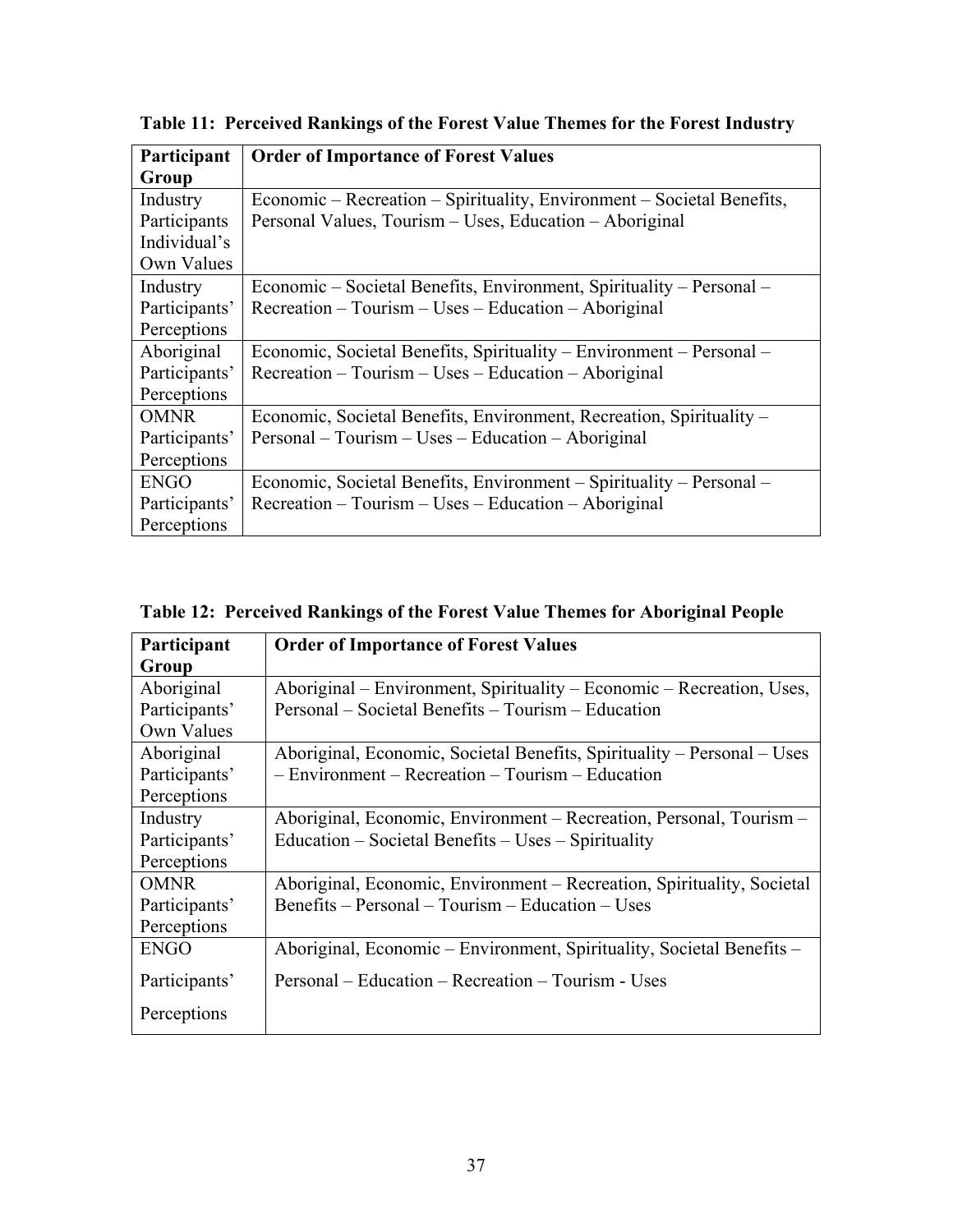| Participant   | <b>Order of Importance of Forest Values</b>                            |
|---------------|------------------------------------------------------------------------|
| Group         |                                                                        |
| <b>OMNR</b>   | Spirituality – Environment, Recreation, Economic – Societal Benefits – |
| Participants' | Personal, Education, Tourism – Uses, Aboriginal                        |
| Personal      |                                                                        |
| Values        |                                                                        |
| <b>OMNR</b>   | Economic – Societal Benefits, Environment – Recreation, Tourism –      |
| Participants' | Personal, Education, Spirituality, Uses - Aboriginal                   |
| Perceptions   |                                                                        |
| Industry      | Economic – Societal Benefits, Environment, Tourism, Spirituality –     |
| Participants' | Personal, Recreation – Uses – Education – Aboriginal                   |
| Perceptions   |                                                                        |
| Aboriginal    | Economic – Societal Benefits, Environment, Spirituality – Personal –   |
| Participants' | Education – Recreation – Tourism – Aboriginal – Uses                   |
| Perceptions   |                                                                        |
| <b>ENGO</b>   | Economic – Societal Benefits, Environment, Spirituality – Uses –       |
| Participants' | Personal- Education – Recreation – Tourism – Aboriginal                |
| Perceptions   |                                                                        |

**Table 13: Perceived Rankings of the Forest Value Themes for OMNR** 

**Table 14: Perceived Rankings of the Forest Value Themes for ENGOs** 

| Participant   | <b>Order of Importance of Values</b>                                   |
|---------------|------------------------------------------------------------------------|
| <b>Groups</b> |                                                                        |
| <b>ENGO</b>   | Spirituality – Environment, Personal – Recreation, Education, Economic |
| Participants' | - Societal Benefits - Tourism - Uses, Aboriginal                       |
| Personal      |                                                                        |
| Values        |                                                                        |
| <b>ENGO</b>   | Environment – Societal Benefits, Spirituality, Recreation, Personal –  |
| Participants' | Economic – Tourism – Uses – Education, Aboriginal                      |
| Perceptions   |                                                                        |
| Industry      | Environment, Societal Benefits – Spirituality, Economic, Recreation –  |
| Participants' | Personal, Tourism – Uses – Education – Aboriginal                      |
| Perceptions   |                                                                        |
| Aboriginal    | Environment, Economic - Societal Benefits - Spirituality, Recreation - |
| Participants' | Personal – Tourism – Uses – Education – Aboriginal                     |
| Perceptions   |                                                                        |
| <b>OMNR</b>   | Environment, Societal Benefits, Economic, Recreation – Spirituality,   |
| Participants' | Personal, Education, Tourism – Uses – Aboriginal                       |
| Perceptions   |                                                                        |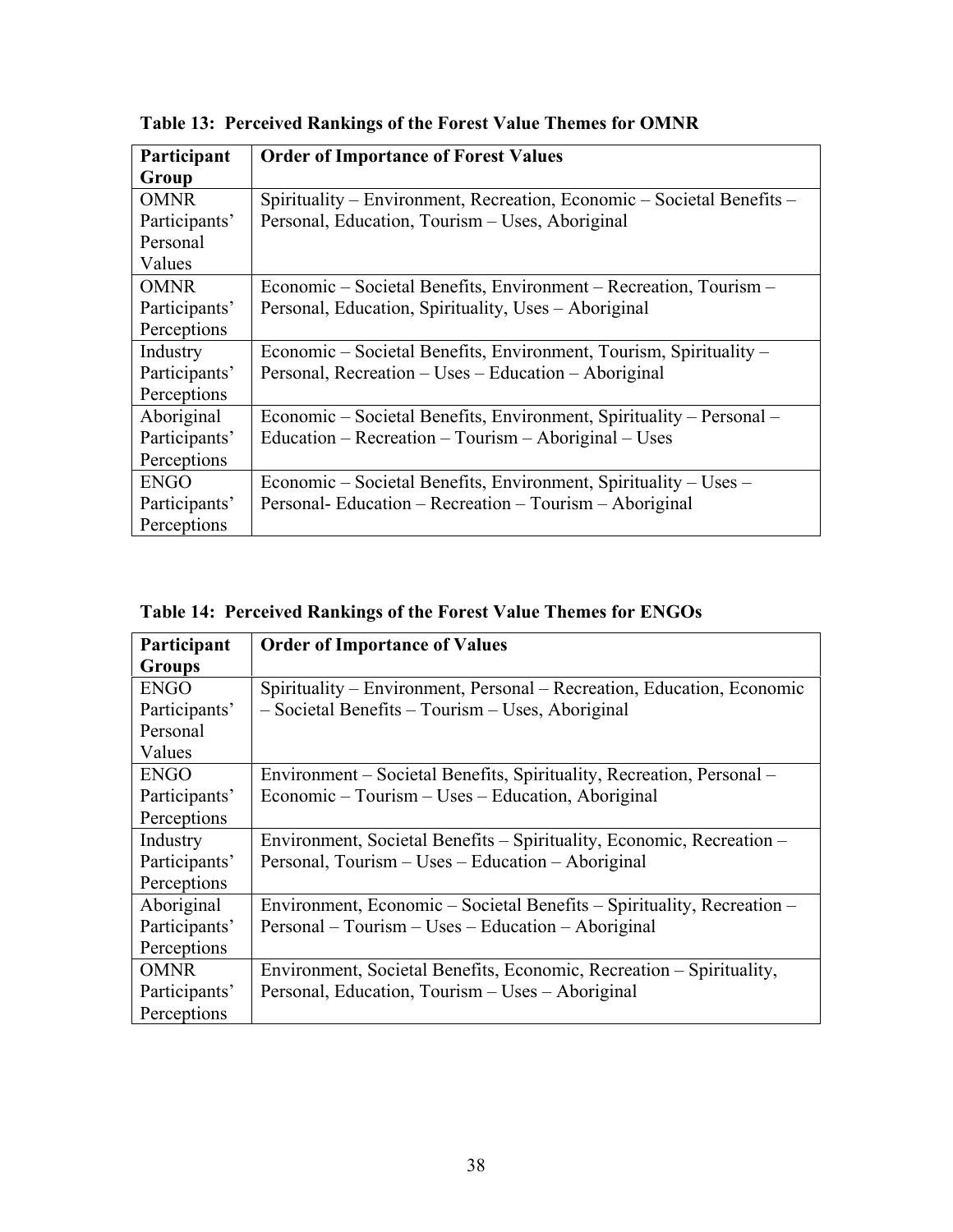## **5.1.2 Observations Regarding the Perceived Order of Importance of the Forest Value Themes of Each Participant Group**

Overall, participants' perceptions from the four groups about each participant group were generally similar. In particular, the two most prominent themes were the same across the perceptions. For instance, all participant groups' perceptions regarding the forest industry's ranking of the value themes consisted of Economic and Societal Benefits as being the top two themes. It is evident that participants' personal ranking of the forest value themes differs substantially with their perception of their own group's rankings. Aboriginal participants' personal rankings included the themes Aboriginal Values and Environment as the two most important themes, however in their perceptions about Aboriginal people Economic was second and Environment was fourth along with six other value themes. Consequently, Aboriginal participants perceive themselves as more economically driven. Although perceptions for a particular group may be similar across the participant groups, they differ with that group's participants' personal ranking of the value themes. Furthermore, from these results it is shown that ENGOs need to have a greater presence in the north, as the perceptions for them varied more than the perceptions for the other groups.

## **5.2 Comparative Study of Participants' Perceptions Regarding the Ranking of Forest Value Themes across the Participant Groups**

 The Kruskal Wallis test as discussed in Section 3, was used to test the differences in the perceived rankings of the same value theme for a particular group, by all the participant groups. For example, it was tested whether the perceived rankings of Economic Impact for the forest industry are significantly different across the four groups. The results for the Kruskal Wallis test are given in Table 15, and the group-wise results are discussed next.

#### **5.2.1 Results from the Kruskal Wallis Test**

*Perceptions of the Forest Industry's Ranking of Forest Value Themes:* At a 5% significance level, the perceived rankings of the Environment value theme were different across the participant groups, but no significant differences were found with the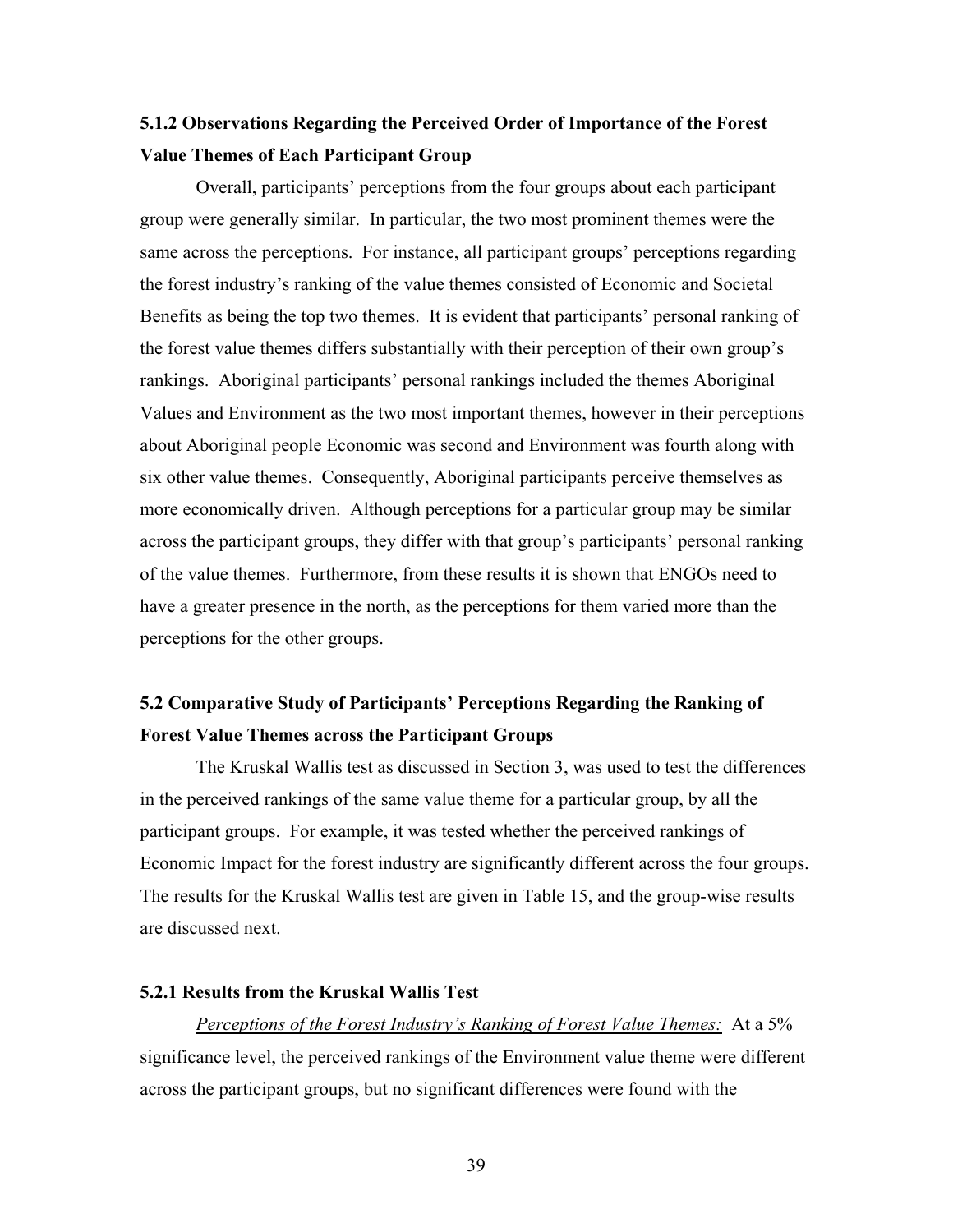remaining value themes, suggesting that these values were ranked comparably across the four groups' perceptions.

*Perceptions of Aboriginal People's Ranking of Forest Value Themes:* Significant differences exist in the rankings for Economic Impact across participant groups, at a 5% significance level, but no differences were found with the rankings of the remaining values.

*Perceptions of OMNR's Ranking of Forest Value Themes:* At a 5% significance level, the rankings for Environment and Recreation value themes differ significantly across the participant groups, but no differences were found with the rankings of the remaining values.

*Perceptions of ENGOs' Ranking of Forest Value Themes:* At a 5% significance level, the perceived rankings of Economic Impact, Societal Benefits, Recreation, and Spirituality were significantly different across the groups..

|                                         |              | Econ. | Soc. | Spirit. | Env.  | Pers. | Rec.  | Tou. | Uses | Edu. | Abo. |
|-----------------------------------------|--------------|-------|------|---------|-------|-------|-------|------|------|------|------|
| Perceptions<br>about Forest<br>Industry | $\mathbf{F}$ | 5.15  | 6.95 | 0.00    | 14.85 | 2.87  | 2.94  | 1.49 | 2.87 | 1.92 | 3.08 |
|                                         | Sig.         | 0.16  | 0.07 | 1.00    | 0.00  | 0.41  | 0.40  | 0.68 | 0.41 | 0.59 | 0.38 |
| Perceptions<br>about<br>Aboriginal      | $\mathbf{F}$ | 7.82  | 1.77 | 0.29    | 2.54  | 1.88  | 0.68  | 3.86 | 5.22 | 1.31 | 4.64 |
|                                         | Sig.         | 0.05  | 0.62 | 0.96    | 0.47  | 0.60  | 0.88  | 0.28 | 0.16 | 0.73 | 0.20 |
| Perceptions<br>about OMNR               | F.           | 2.15  | 4.60 | 4.11    | 13.22 | 4.60  | 8.39  | 3.64 | 1.54 | 5.05 | 0.39 |
|                                         | Sig.         | 0.54  | 0.20 | 0.25    | 0.004 | 0.20  | 0.04  | 0.30 | 0.67 | 0.17 | 0.94 |
| Perceptions<br>about ENGOs              | $\mathbf{F}$ | 9.21  | 7.98 | 19.01   | 3.74  | 4.05  | 22.48 | 0.32 | 6.25 | 4.53 | 1.63 |
|                                         | Sig.         | 0.03  | 0.05 | 0.00    | 0.29  | 0.26  | 0.00  | 0.96 | 0.10 | 0.21 | 0.65 |
| Degrees of<br>Freedom                   | 3            | 3     | 3    | 3       | 3     | 3     | 3     | 3    | 3    | 3    |      |

## **Table 15: Comparison of the Rankings of Forest Value Themes by Participant Groups**

At a 5% significance level, the rejection region is F observed is greater than F critical. Thus,  $F > 6.251$  at k-1 degrees of freedom, where k is the number of participant groups, 4.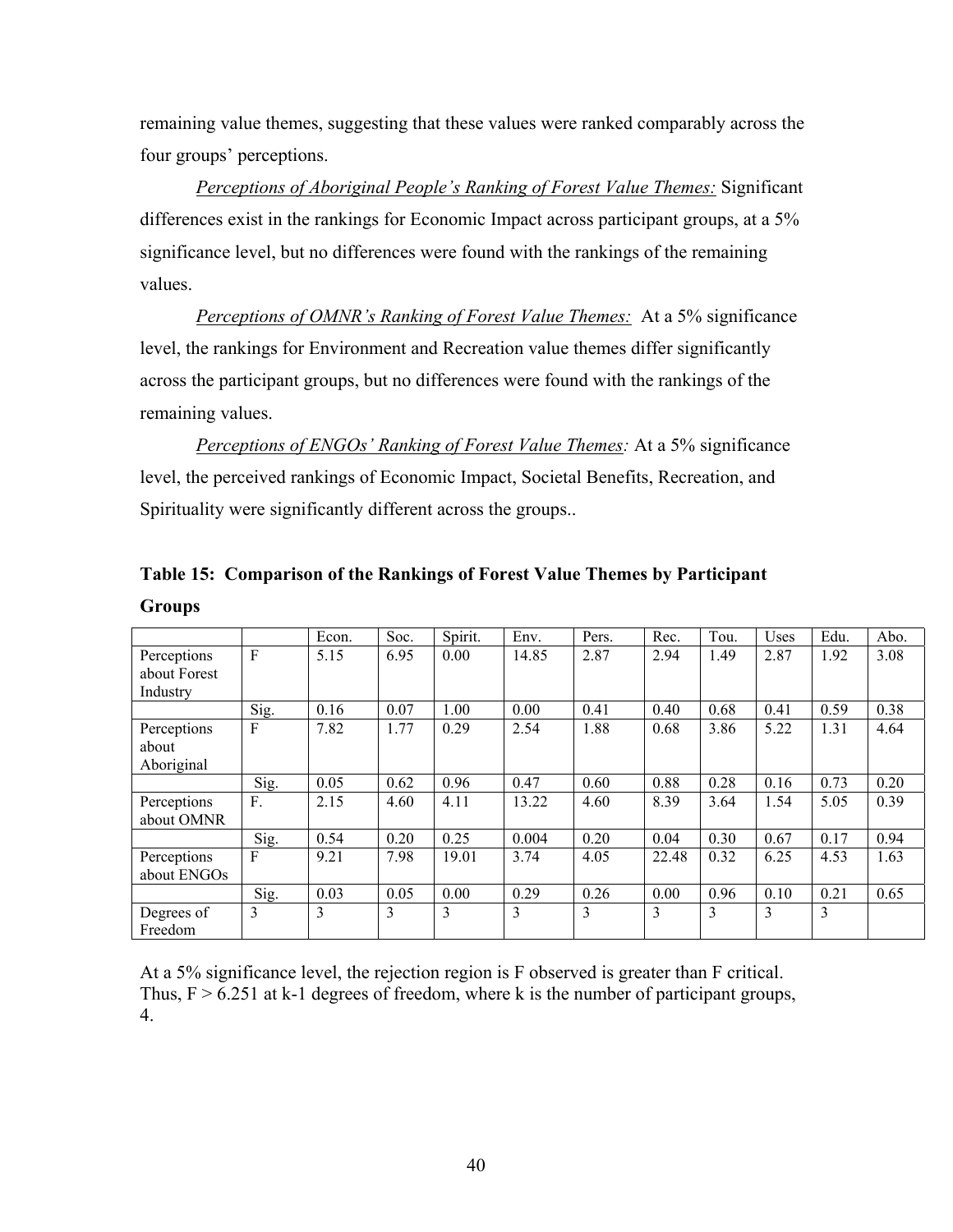## **5.2.2 Some Observations about All Participant Groups' Perceptions of Each Organization**

These results coincide with those from the Sign test. The value themes that were significantly different here were consistent with the themes that were ranked differently across participant groups in the Sign test. Perceptions for the forest industry for instance, indicated Environment and Societal Benefits to be significantly different across the groups, which coincide with the Sign test as others are constantly misperceiving these values. From the Sign test the value theme Societal Benefits was ranked second across the participant groups, however, from the Kruskal Wallis test it was ranked significantly different. This is because although it was ranked second in the Sign test it does not mean that the rank sums are also similar across the groups, which is why it is significantly different in the Kruskal Wallis test. Furthermore, these results strengthen the indication of the need for ENGOs to have a greater presence in the north, as they are the only participant group that had more than two value themes to be perceived significantly different.

#### **6.0 Sustainable Forest Management: A New Policy Frontier**

#### **6.1 Conclusions**

Forest management has evolved to incorporate a wider range of forest values. Foresters are no longer working in a single resource context that focused primarily on implementing forest policies designed to maintain a supply of timber. Now, they are required to acknowledge and incorporate a broader range of values. In northwestern Ontario, co-management is seen as a means to assemble diverse groups and their forest values, however, the process of doing so is complex, and an understanding of each group's forest values and their perceptions regarding others' forest values are a valuable tool necessary to build relationships and identify SFM goals.

In order to assist this process, past value studies have attempted to identify and integrate various forest values into forest management planning, however, these studies possessed a common limitation, how to measure these values to incorporate them into the planning process. Since abstract values such as 'spiritual values' cannot be measured, this study ranked people's values with 3CM to externalize their preferences relative to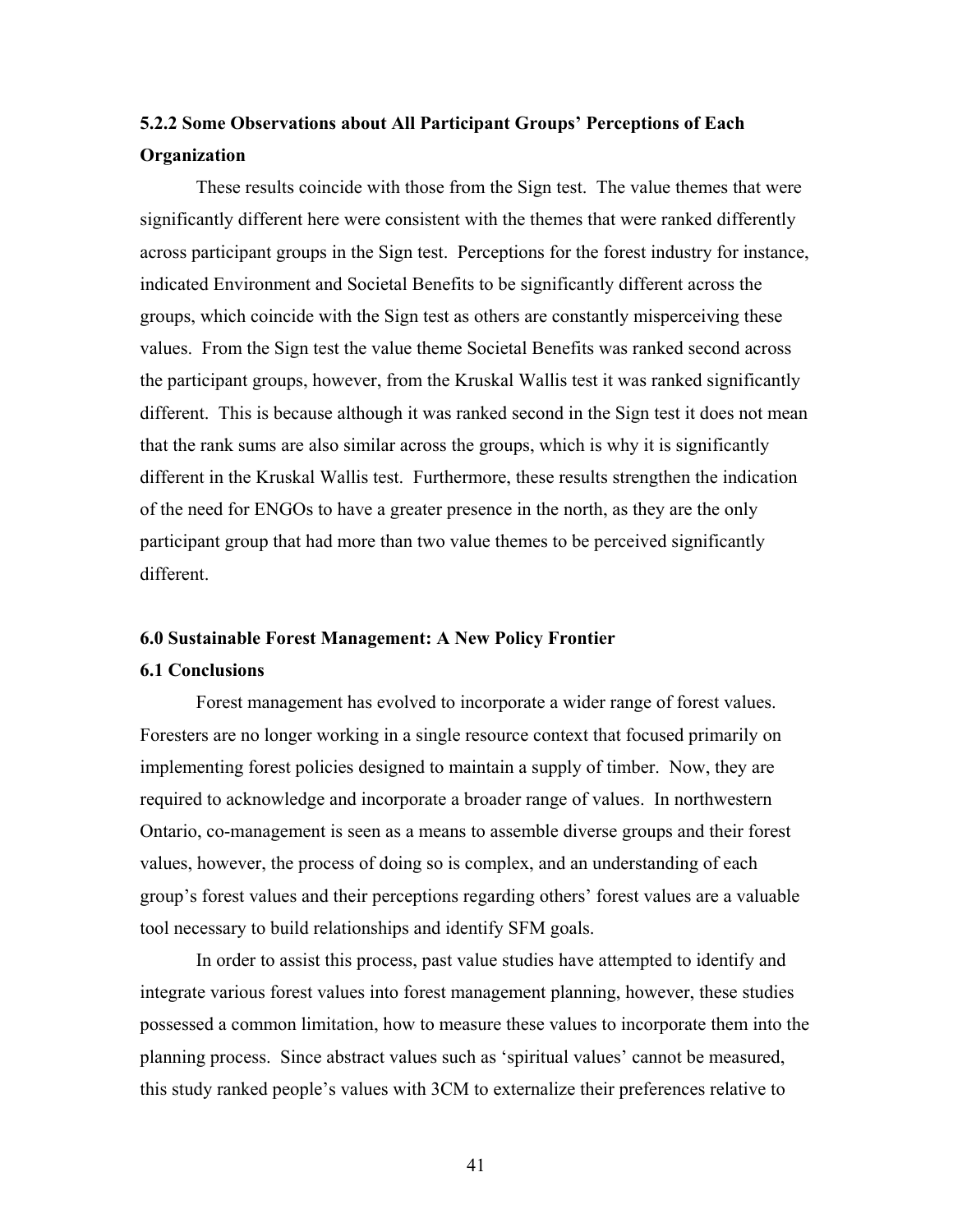other values. Management objectives then can be identified through understanding people's ranking of forest values.

Identification of the value themes found in the Forest Values Universe is the first step in increasing each groups understanding of others perspectives regarding SFM (Kearney et al. 1998). Not only does this typology increase understanding among the groups, it also offers other value themes that are not present in previous studies. Since, the Forest Values Universe was developed through participants' forest values it has externalized the themes important to people in northwestern Ontario, particularly those involved in forest management. Specifically, values such as 'timber cruising', 'family events', and 'windbreak for the home' are values that stem from people who live and work within the forest, and commonly are not found in past literature. Hence, a forest values typology particular to a geographical area is important in developing a comanagement framework, as it provides a foundation on which to identify similarities and differences, while simultaneously clarifying preconceived notions of each other's forest values.

Generally, comparable rankings were found across the participant groups' personal ranking of the value themes. The dominant three value themes that were consistent across the groups were Recreation, Environment, and Spirituality, while Aboriginal Values were included by Aboriginal participants and Economic Impact was included by industry participants. These commonalities are valuable information that can be used to assist in developing a co-management framework. While, organizational values may differ, the similarities across personal values could as a minimum provide a foundation on which to base a discussion.

In the context of co-management, conflict is inevitable, and results from this study provided insight into the importance of forest values, as they may assist in both clarifying misperceptions of groups and illuminate similarities in values and thus, SFM goals. It is observed that personal values for some participants within a group consisted of the customary values one assumes for them because of their affiliation to that group, however they are ranked different to one's assumptions. Results from the Sign test showed that industry participants ranked Spirituality and Recreation no different than Economic Impact, and Environment was ranked similarly with Societal Benefits. It is evident that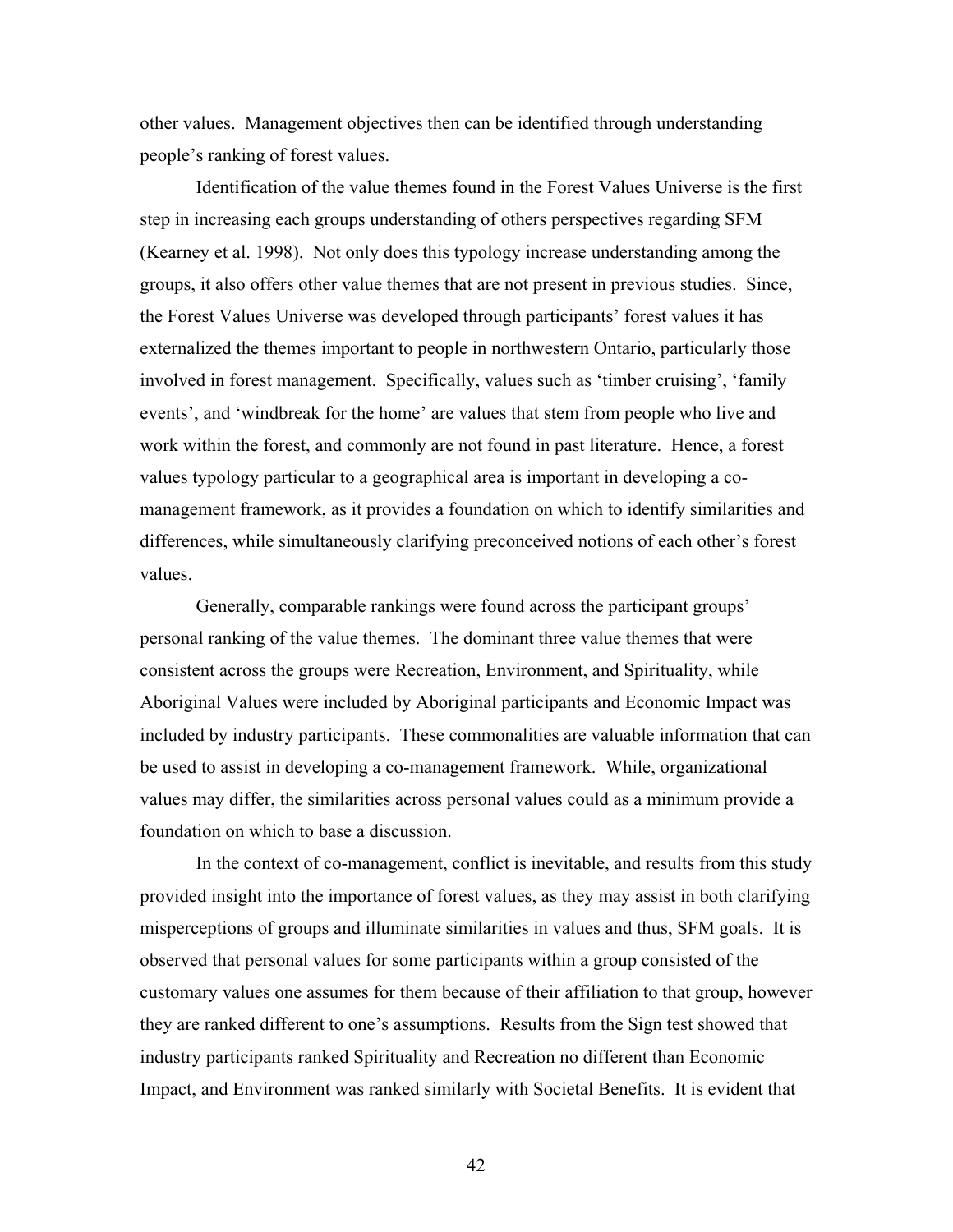values held by the members of the forest industry have evolved, and industry participants and other individuals who are unaware of this progression need to be informed to prevent misunderstanding, and to highlight similar goals. An additional clarification from this test revealed that the majority of Aboriginal participants indicated within their personal ranking of value themes to rank 'clean air and water' with great importance, while participant groups as well as themselves perceive that they primarily want economic development for their communities. Although this claim is not inaccurate, Aboriginal participants ranked Environment similarly to Aboriginal Values and Economic Impact was ranked second with Spirituality and Recreation. This is indicative that Aboriginal People are not as economically oriented as everyone perceives. In addition, the Sign test revealed similarities between OMNR and ENGO participants' personal ranking of the value themes, which neither group may be aware of this.

Differences also existed when comparing each participant group's perceptions concerning the ranking of the value themes, and that group's personal rankings. For instance, perceptions regarding the ranking of OMNR's forest value themes consisted of both Economic Impact and Societal Benefits being ranked first across all groups, contrary to OMNR participants' personal rankings which consisted of Spirituality and Environment being ranked first. Comparable results were found with the other groups. Participants seem to base their perceptions on stereotypes of that group or misperceived notions that are possibly shaped from working or interacting with one another. Results from the Sign test with participants' perceptions indicated that for each group the two eminent value themes were similar across the perceptions, however, these differed with participants' personal values.

Such inconsistencies between personal values and perceptions may be a product of an administrative theory, based on a rational bureaucratic model developed by Weber (cited in Bullis and Kennedy 1991). In this model, professionals such as OMNR and industry participants are described as being involved in organisations based on rationality, where values are not related to work. This does not propose that professionals disregard their personal values, but they are separate from work. Foresters and other professionals would unlikely find this result to be groundbreaking, however, for others such as ENGO participants would find this separation challenging. One ENGO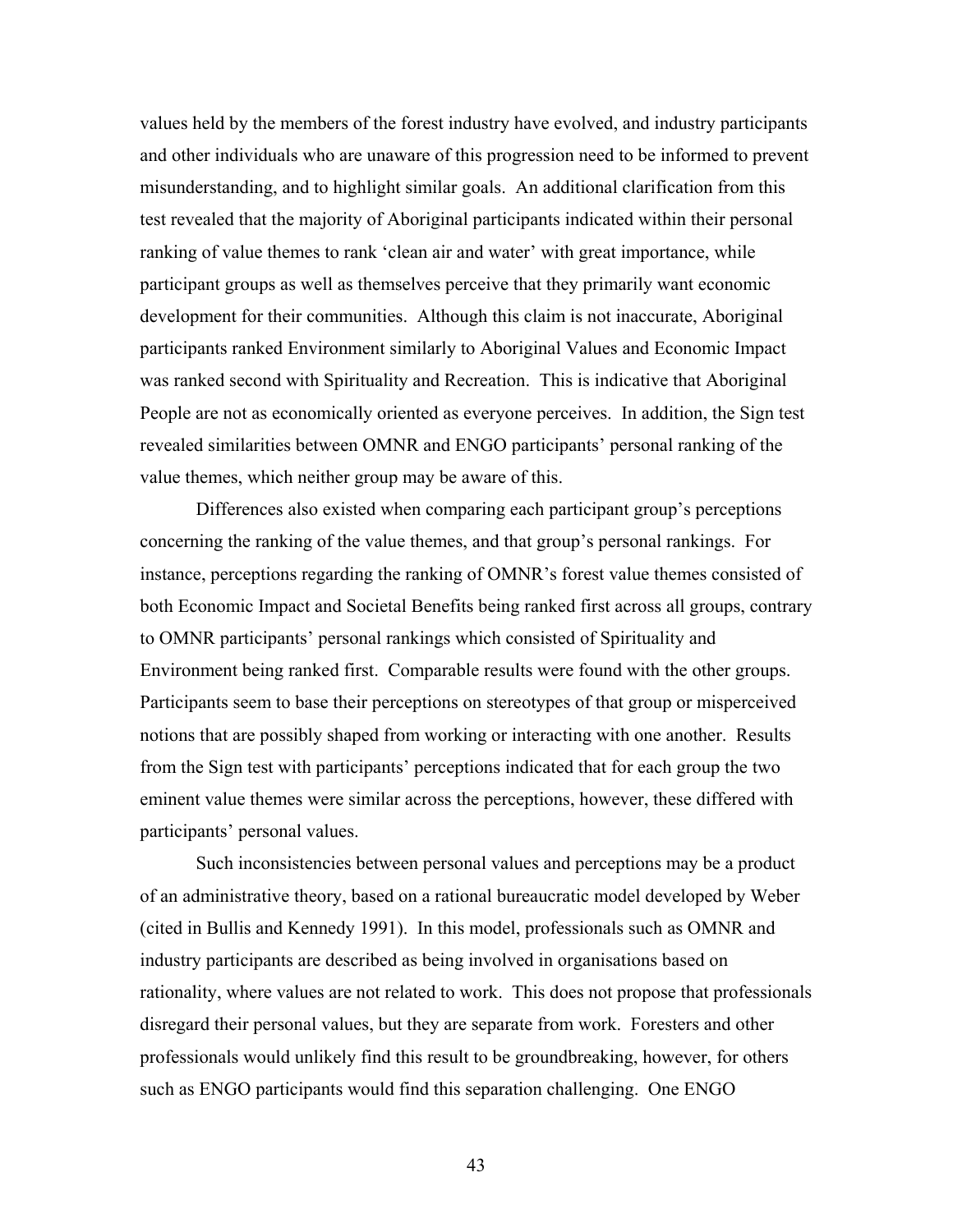participant asked why she needed to include her perception of her organisation's forest values because theirs would be similar to her own. After explaining to her the differences found between personal values and perceptions of one's own group, she said, "It must be so unsatisfying and unfulfilling to work where you can't have your personal values be a part of your work." Consequently, participants misperceive individuals possessing values different from their organization, creating obstacles when distinguishing the objectives that would be acceptable across the groups.

When different groups or parties are involved in collaborative decision-making such as in co-management, peoples' perceptions of other's values will differ. This study suggests perceptions are conceptualized from stereotypes of the groups, not only by other participants but also by members within the group. Forest industry participants for instance, were portrayed as an economically oriented group by others, results however, confirm that although economic factors are clearly salient to them additional values such as Recreation and Spirituality are also of importance. Thus, whether these common stereotypes are perceived by others or individuals within the group, they are inaccurate with people's personal values. Such misleading stereotypes can create impediments to the development of trust, relationship building and effective communication (Kearney et al. 1998).

Further, an understanding of value themes assists in identifying similarities and differences between groups. Results from the Wilcoxon test indicated comparable rankings with Spirituality and Recreation between forest industry and OMNR participants. As well, no significant differences were found between OMNR and Aboriginal participants' ranking of Environment and Economic Impact, contradicting many beliefs and assumptions each group has of the other's forest values. OMNR and ENGO participants also have no significant differences with their ranking of the value themes coinciding with the results from the Sign test. Knowledge of this would assist in negotiation through obtaining forest management objectives that is acceptable to both groups. From this, they can establish a new setting where they can build a basis on an appreciation of similar importance placed on their forest values, and thus management objectives.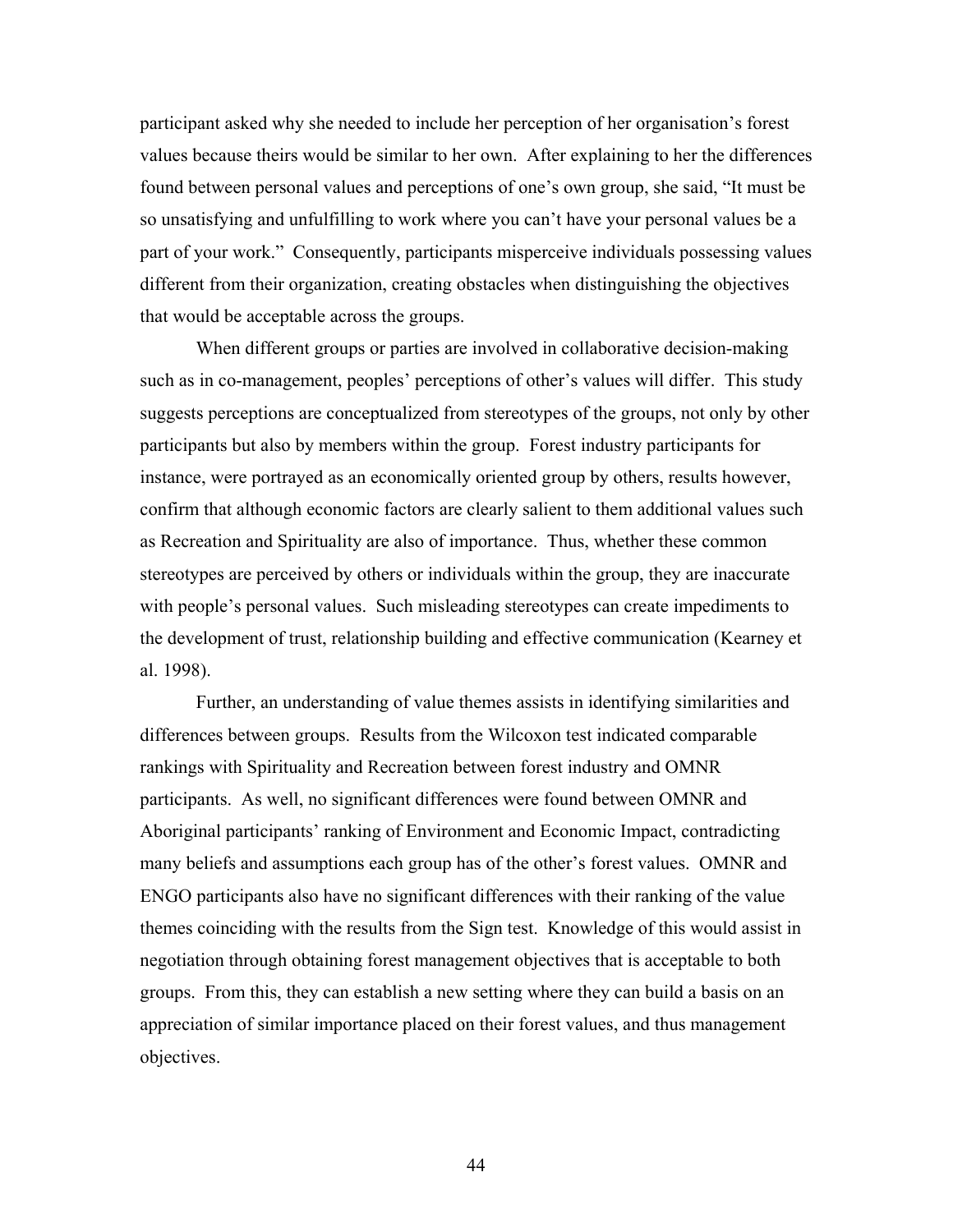From both the Kruskal Wallis and the Sign tests with participants' perceptions, it is evident that all participant groups misperceive ENGOs considerably, as they are the only group to have as many values ranked significantly different. This may reinforce that ENGOs need to communicate their forest values and objectives more in the north, because these misperceptions are creating a distorted representation of them. In addition to communicating their objectives, ENGOs could demonstrate their commitment to the people by having a greater presence in the north through opening an office there to demonstrate their commitment to not only the environment, but also to the communities within the north. Several participants expressed resentment towards an organisation based in Toronto implementing decisions without understanding the needs of northern communities. In particular, some participants' perceptions of ENGOs would include values such as 'wanting attention', 'needing a cause or focus in life', or 'for donations'. If ENGOs were to make their forest values and objectives clear as well as show their commitment to people in the north, there may not be such bitterness felt towards them.

Naturally, increasing or learning of an overlap in values will not ensure agreement among the groups, or eliminate conflict. Conflict is deemed as an important component of the social process of decision-making and managing the forest ecosystem (Brandt cited in Bengston 1994). An improved understanding of forest values however, may assist in highlighting the true nature of forest management conflicts, while also helping foresters and others to distinguish between fundamental value differences (Bengston 1994; Kearney et al. 1998), for which these prospects of resolution are much brighter. Thus, by directly confronting value differences it is assumed that contesting groups are able to gain insight that will contribute to less conflict and mutually beneficial relationships.

A possible strategy to assist with collaborative work in forest management is to bring in a neutral party outside of the groups to contribute in managing conflicts and confrontations of value differences. This strategy is known as third party consultation, and they could provide problem solving workshops or experiment with a pre-negotiation process with the groups prior to decision-making (Druckman et al. 1988). Prenegotiation allows for people to explore value differences among the groups, learn about one another and begin building a relationship without tension or mistrust that may occur during the decision-making process. An additional possibility is to have a neutral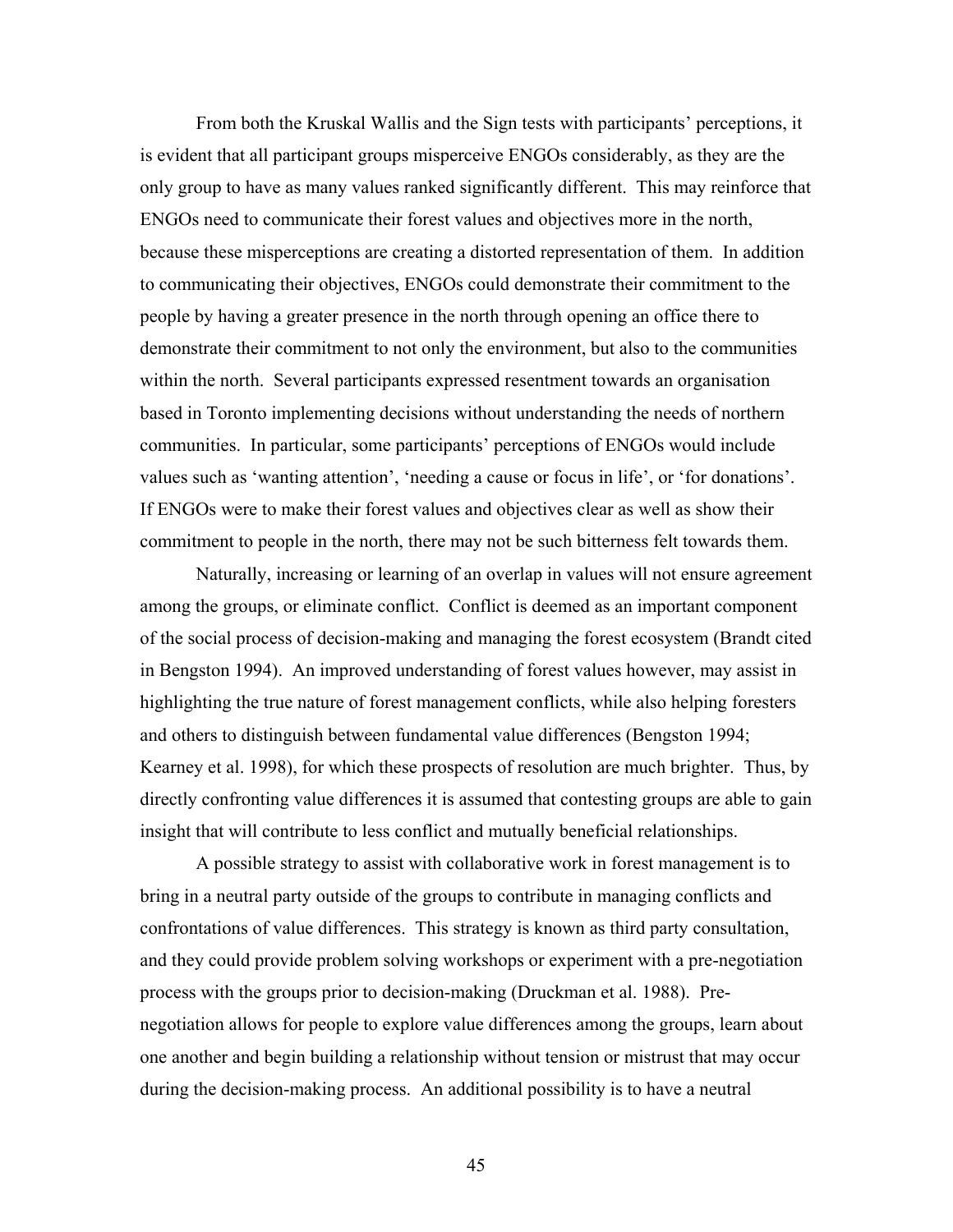facilitator who could aid in disagreement, keep focus on the topic and not diverge to other matters. The facilitator may act as a guide and provide encouragement when needed. Or in the beginning of the negotiation process, Fisher (cited in Druckman et al. 1988) proposed to deal with smaller issues first, allowing people to attain settlements and create the feeling of optimism, and thus, pave the way for discussion of the larger issues.

#### **6.2 Advantages of 3CM and its Limitations**

In this study, 3CM offered a means to gather information about the structure and content of people's forest values. The process of creating one's cognitive map was for some participants almost automatic and for others it was an arduous discovery process. Understanding the structure of one's forest values is an important step in problem solving and subsequently, decision-making. Familiarity and use of cognitive maps provides policy-makers a potentially useful tool for coming to an understanding of individuals' unique ways of thinking and associating concepts (Austin 1994). Thus, this approach to co-management in northwestern Ontario could benefit and assist negotiators who are striving to improve communication among such distinct groups. Communication is improved because 3CM organizes information and communicates it effectively to specific groups or individuals.

3CM has also demonstrated its capacity to be applied to individuals of different cultures and does not require extensive written language skills, which was imperative because of the diverse groups being involved. Finally, 3CM allows participants to generate those values that are meaningful to them, as opposed to alternative techniques that have predetermined concepts to which they are asked to respond. Consequently, this identified other forest value themes that may not already be included in past forest value typologies.

Furthermore, 3CM allows for both a qualitative and quantitative analysis of the forest value themes. Although, the data collected was qualitative the information from the ranking of the forest values made it possible for a quantitative comparative analysis using non-parametric statistical tests. Thus, strengthening the conclusions made in this study.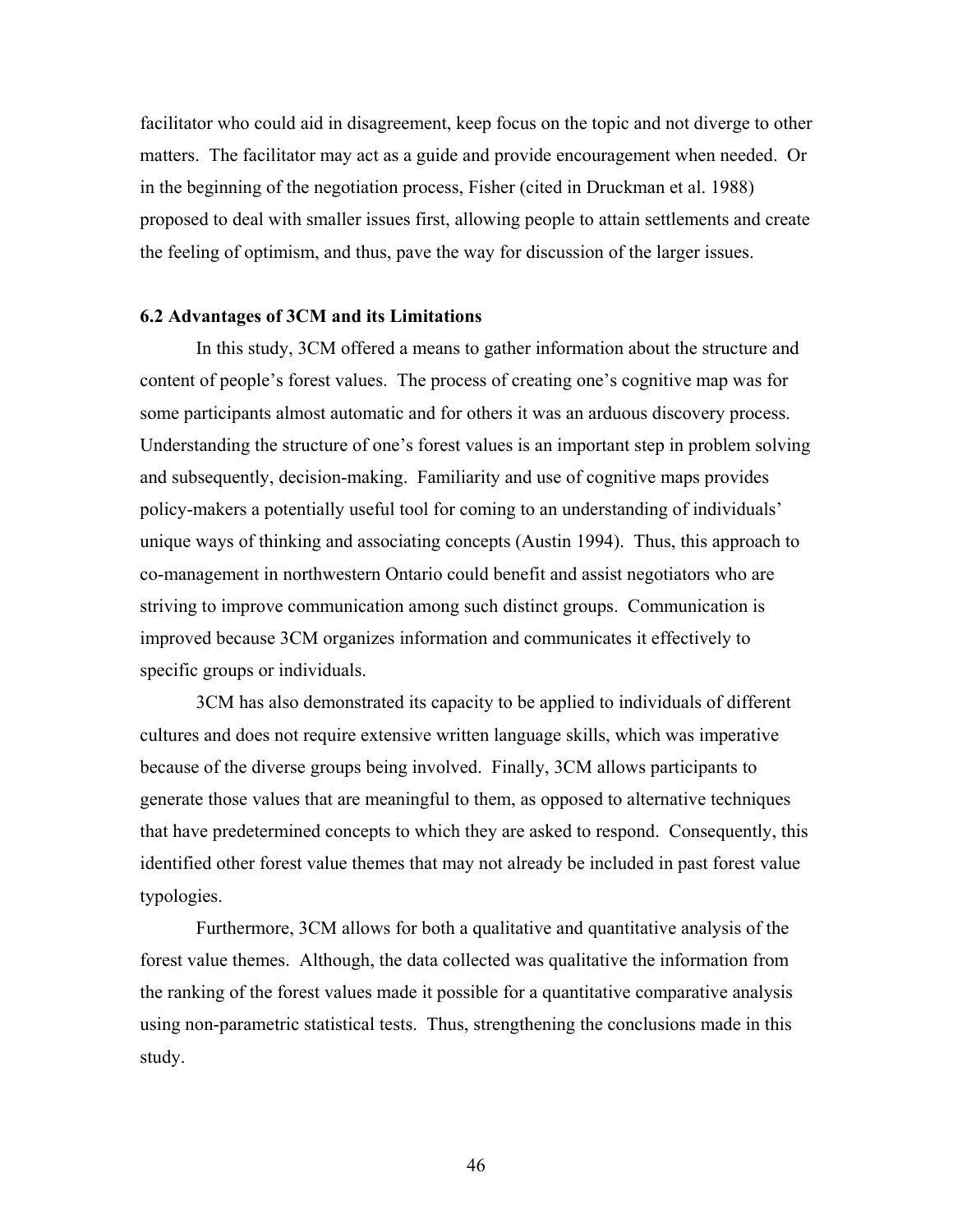Although commonalities in forest value themes and thus, SFM goals were identified, this overlap will not automatically ensure agreement on problem solutions. This study focused primarily on people's forest values, which in turn allowed for an externalization of management preferences or goals, however, it did not provide suggestions on how to obtain similar methods to achieve these goals. A limitation of this study is the lack of public involvement. Although, the interests of public citizens are often assumed to be represented by organized groups such as ENGOs (McFarlane and Boxall 2000), a more direct means of involving other public citizens would have been beneficial. Specifically, they could have been an additional group in this study. As well, incorporating this addition would allow for forest managers and professionals to better predict people's responses to management plans (Bengston 1994).

3CM offers numerous advantages when using this methodology, however, limitations do exist. If the sample is exceptionally large it is difficult to apply 3CM as it is time consuming. Group interviews can be conducted as they were in this study, however there are some disadvantages of doing so. For instance, if others are around people may feel the need to conceal their personal values or just exclude them, preventing to provide a comprehensive list of forest values. As well, in a group there may be an influence of others when writing their values or perceptions if a person were to accidentally offer an idea or thought, or people may become distracted when others are talking. Finally, because there are more individuals it is difficult for the interviewer to observe all participants when they become astray with their values or perceptions. When providing perceptions, some participants would include their perceptions of the group opposed to their values.

This study confirms the importance of both forest values and perceptions in forest management planning, and particularly in developing a co-management framework. As well, differences in values were more often seen in participants' perceptions of one another opposed to people's personal values. Forest management planning in Ontario could benefit greatly if there was a mutual understanding of people's forest values.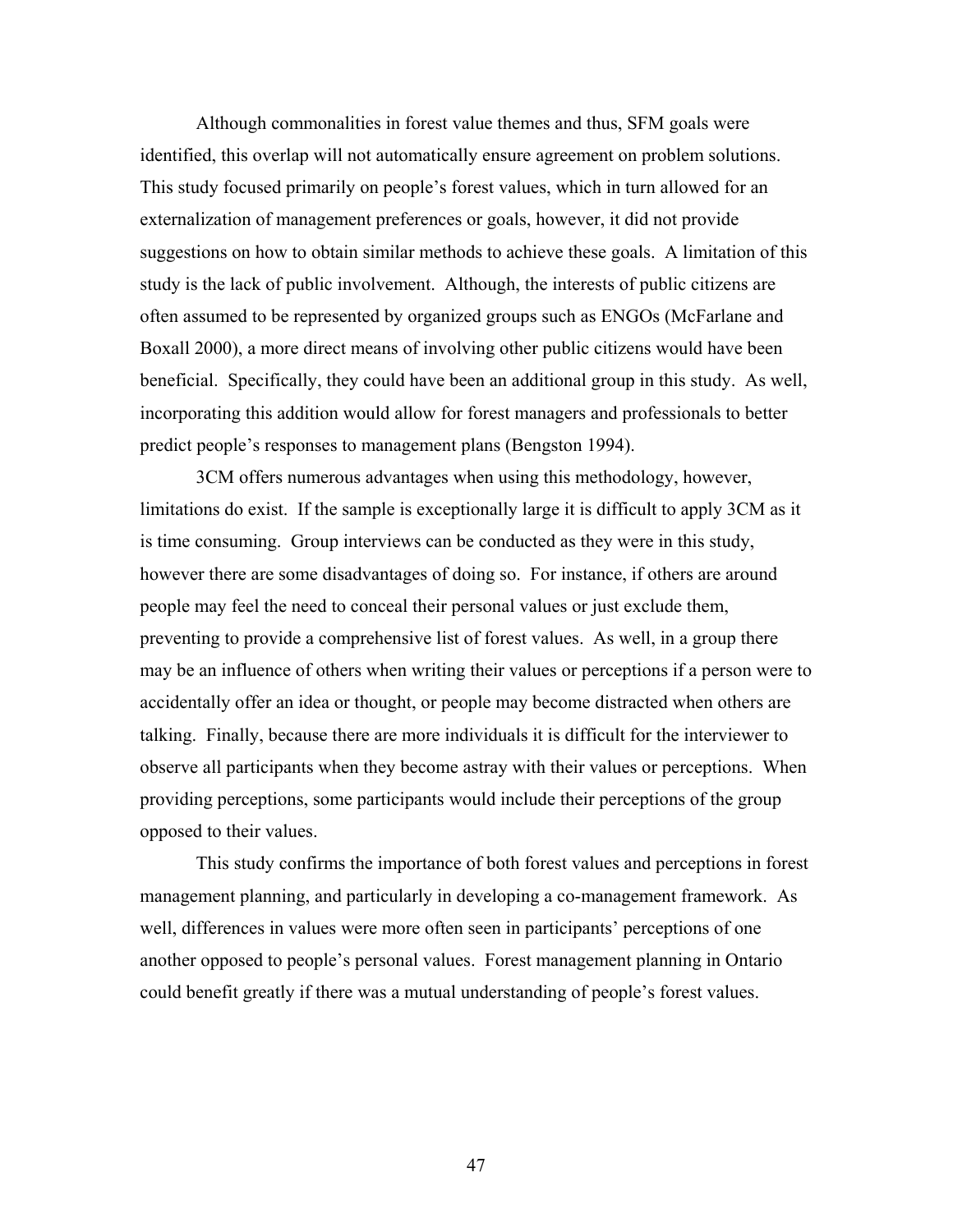#### **Literature Cited**

- Austin, Diane E. Incorporating Cognitive Theory into Environmental Policymaking. The Environmental Professional . 1994; 16:262-274.
- Beckley, Thomas M. A comparison of industrial, co-managed, community and small private forests in Canada. The Forestry Chronicle. 1998 Sep-1998 Oct 31; 74(5):736-743.
- Behan, R. W. Multiresource Forest Management: A Paradigmatic Challenge to Professional Forestry. Journal of Forestry. 1990 Apr.
- Bengston, David N. Changing Forest Values and Ecosystem Management. Society and Natural Resources. 1994; 7(6):515-533.
- Brown, Gregory and Reed, Patrick. Validation of a Forest Values Typology for Use in National Forest Planning. Forest Science. 2000; 46(2):240-247.
- Bullis, Connie A. and Kennedy, James J. Value Conflicts and Policy Interpretation: Changes in the Case of Fisheries and Wildlife Managers in Multiple Use Agencies. Policy Studies Journal . 1991; 19(3/4):542-552.
- Canadian Council of Forest Ministers. Defining Sustainable Forest Management: A Canadian Approach to Criteria and Indicators. Ottawa, ON: Natural Resources Canada - Canadian Forest Service; 1995.
- Casimirri, Giuliana; Lee, Susan, and Smith, Peggy. Workshop Proceedings. Research Issues, Strategies, Partnerships for Sustainable Forest Management in Northwestern Ontario and Beyond; Thunder Bay, ON. Edmonton, AB: Sustainable Forest Management Network; 2001.
- Davidson-Hunt, Iain J. and Berkes, Fikret (The Taiga Institute for Land, Culture and Economy). Changing Resource Management Paradigms, Traditional Ecological Knowledge, and Non-Timber Forest Products. Forest Communities in the Third Millennium: Linking Research, Business, and Policy Toward a Sustainable Non-Timber Forest Product Sector; Kenora, Ontario. St. Paul, Minnesota: United States Department of Agriculture Forest Service; 2001 May.
- Druckman, Daniel; Broome, Benjamin J., and Korper, Susan H. Value Differences and Conflict Resolution. Journal of Conflict Resolution. 1988 Sep; 32(3):489-510.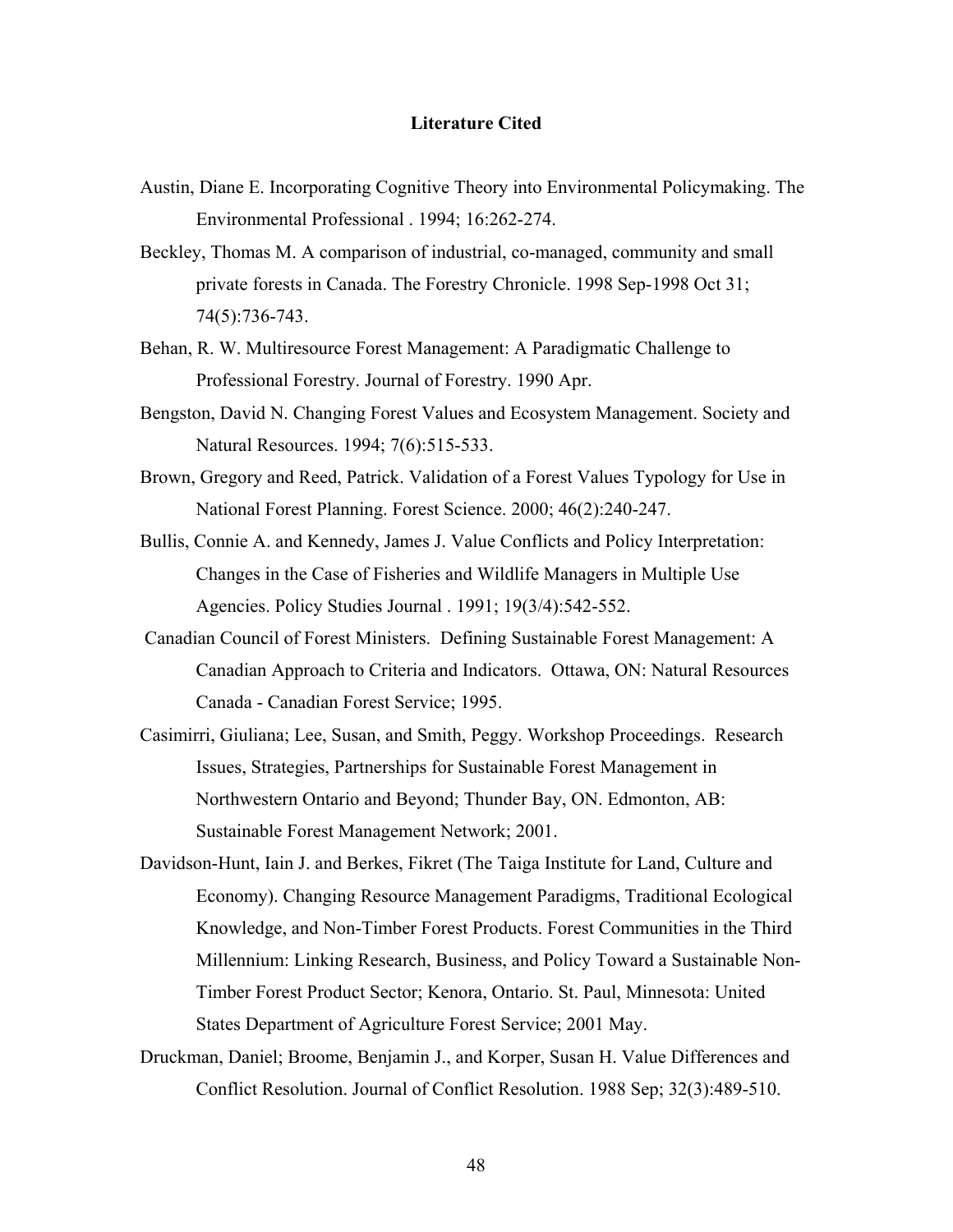- Erdle, Thom A. The conflict in managing New Brunswick's forests for timber and other values. The Forestry Chronicle. 1999 Nov; 75(6):945-954.
- Kearney, Anne R.; Bradley, Gordon; Kaplan, Rachel, and Kaplan, Stephen. Stakeholder Perspectives on Appropriate Forest Management in the Pacific Northwest. Forest Science. 1998 Jun; 45(1):62-73.
- Lakehead University. Forestry Facts [Web Page]. 2002 Jun. Available at: http://www.lakeheadu.ca/`borfor/sitemap.thm.
- McEachern, Gillian. Examination of Potential Models for Developing Forest Stewardship Council Standards for Canada's Boreal Forests. 2001 Jan: 1-28.
- McFarlane, B. L. and Boxall, P. C. Forest values and attitudes of the public, environmentalists, professional foresters, and members of public advisory groups in Alberta. Edmonton, Alberta: Natural Resources Canada, Canadian Forest Service, Northern Forestry Centre; 2000; Information Report NOR-X-374.
- Milgram, S. Psychological Maps of Paris. Proshansky, Harold; Ittelson, William H., and Rivlin, Leanne G. Environmental Psychology: Pople and Their Phsyical Settings. New York, New York: Holt Rinehart and Winston; 1976; pp. 104-124.
- Norusis, Marija J. Chapter Seventeen. Nonparametric Tests: Procedures NONPAR CORR and NPAR TESTS. SPSS Introductory Statistics Student Guide. Chicago, IL: SPSS; 1990; pp. 225-239.
- Ontario Forest Industries Association. Guiding Principles and Code of Forest Practices. Toronto, ON: Ontario Forest Industries Association; 1998 Feb.
- Smith, V. K. Non-market valuation of environmental resources: an interpretative appraisal. Land Economics. 1993; 69:1-26.
- Steel, Brent S.; List, Peter, and Shindler, Bruce. Conflicting Values About Federal Forests: A Comparison of National and Oregon Publics. Society and Natural Resources. 1993 Jun; 7:137-153.
- Vining, Joanne and Ebreo, Angela. Are You Thinking What I Think You Are? A Study of Actual and Estimated Goal Priorities and Decision Preferences of Resource Managers, Environmentalists, and the Public. Society and Natural Resources. 1991 Apr; 4:177-196.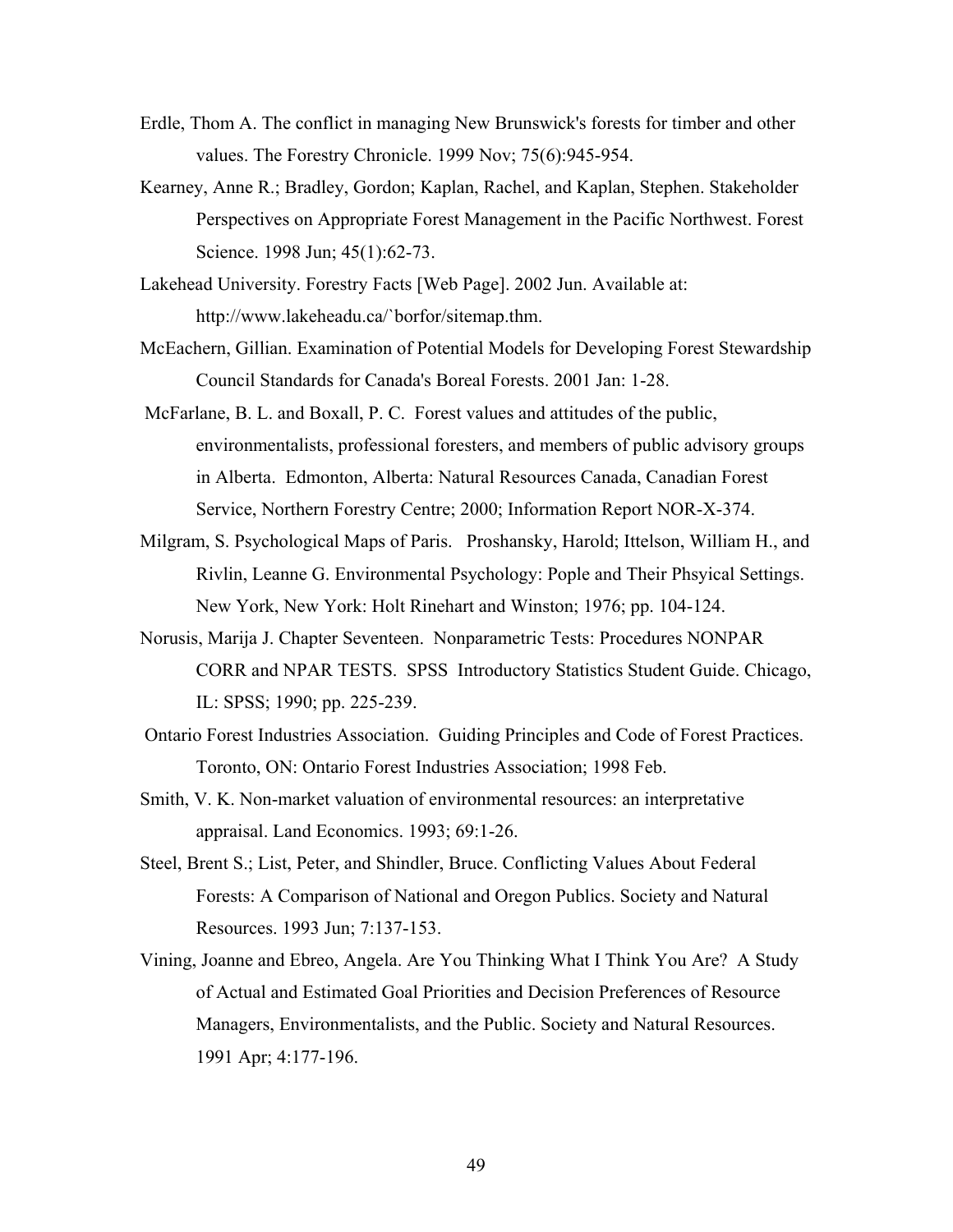## **APPENDICES**

## **Appendix 1**

## **Forest Values Universe**

| <b>Dominant Themes</b>   | <b>Sub-themes</b>                        |
|--------------------------|------------------------------------------|
| Economic Impact          | Economic Spin Offs                       |
|                          | Personal to Work<br>$\bullet$            |
|                          | <b>Career Satisfaction</b><br>$\bullet$  |
|                          | Societal Employment<br>$\bullet$         |
|                          | <b>Business Opportunity</b><br>$\bullet$ |
| Societal Benefits from   | <b>Societal Benefits</b>                 |
| <b>Forest Management</b> | Resource                                 |
|                          | Construction                             |
|                          | NTFP <sup>16</sup>                       |
|                          | Renewable                                |
| Spirituality and Senses  | Senses and Connection<br>$\bullet$       |
|                          | Quietness<br>$\bullet$                   |
|                          | Solitude                                 |
|                          | My Connection<br>$\bullet$               |
|                          | Relax<br>$\bullet$                       |
| Environment              | Wildlife and Environment                 |
|                          | Global Health<br>$\bullet$               |
|                          | Natural Cycles                           |
|                          | <b>Faunal and Flora Benefits</b>         |
|                          | Forest Composition and                   |
|                          | Aesthetics                               |
| <b>Personal Values</b>   | <b>Individual Values</b>                 |
|                          | Fun<br>$\bullet$                         |
|                          | A Good Way of Life<br>$\bullet$          |
|                          | Enjoyment<br>$\bullet$                   |
|                          | Hobbies<br>$\bullet$                     |
| Recreation               | Hiking                                   |
|                          | Outdoors<br>$\bullet$                    |
|                          | <b>Consumptive Recreation</b>            |
|                          | Camping                                  |

<sup>16</sup> Non-timber forest products

 $\overline{a}$